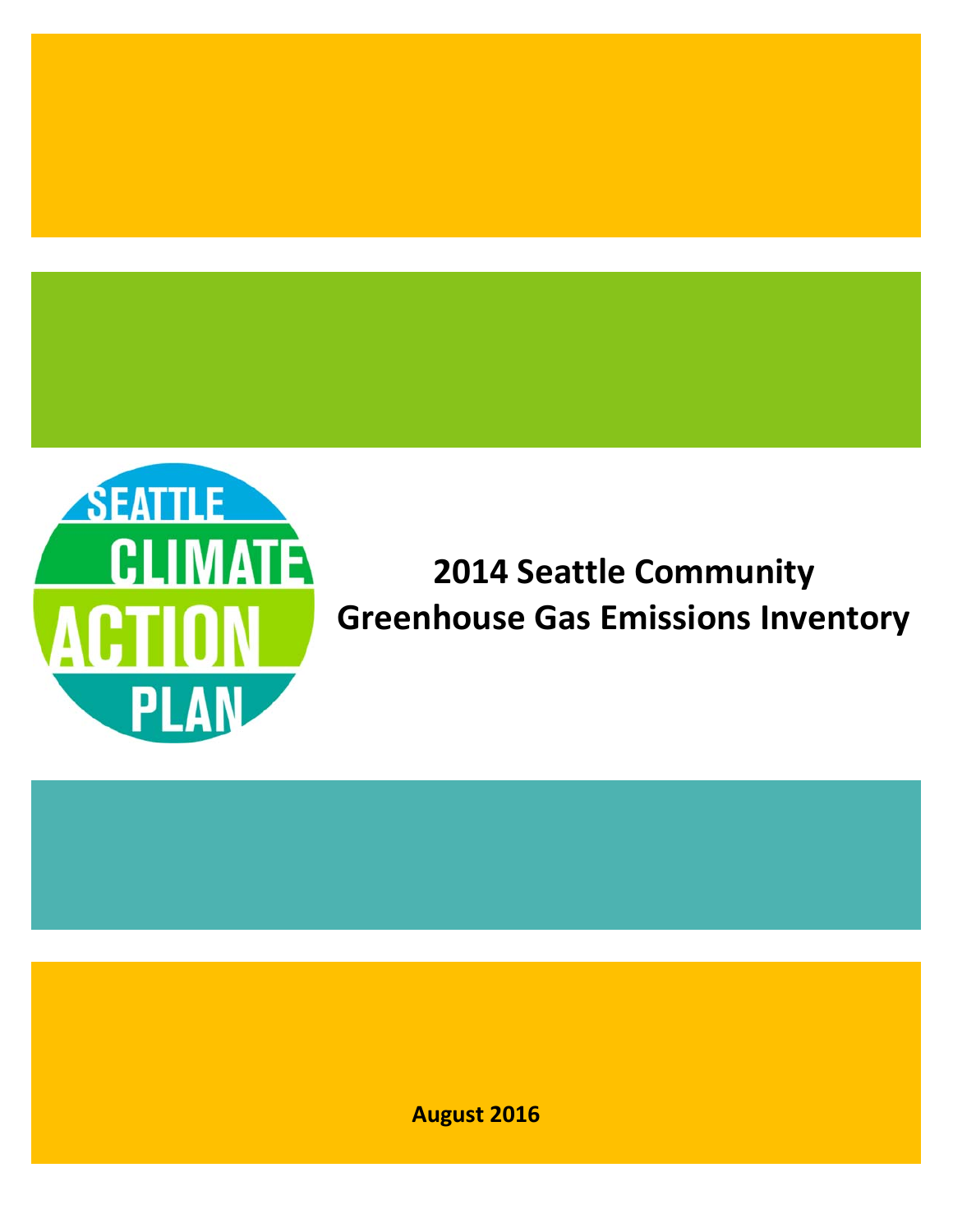

**Jessica Finn Coven**, Director **Tracy Morgenstern**, Climate Protection Program Manager **Sandra Mallory**, Sustainable Building Program Manager

Prepared by:



**Peter Erickson,** Senior Scientist **Adrian Down**, Staff Scientist **Derik Broekhoff,** Senior Scientist

Note: It is difficult to compare the results of any community GHG inventory to those conducted in other places. Methods can vary between inventories and many of the differences between community inventories are due to factors that are beyond a community's control, such as differences in climate, geography, or the types of business and industries in the community rather than due to differences in energy efficiency, transportation choices, or other emission‐reduction practices. For this reason, we encourage readers to use this inventory to track changes in Seattle's emissions over time rather than to make comparisons to other cities or regions.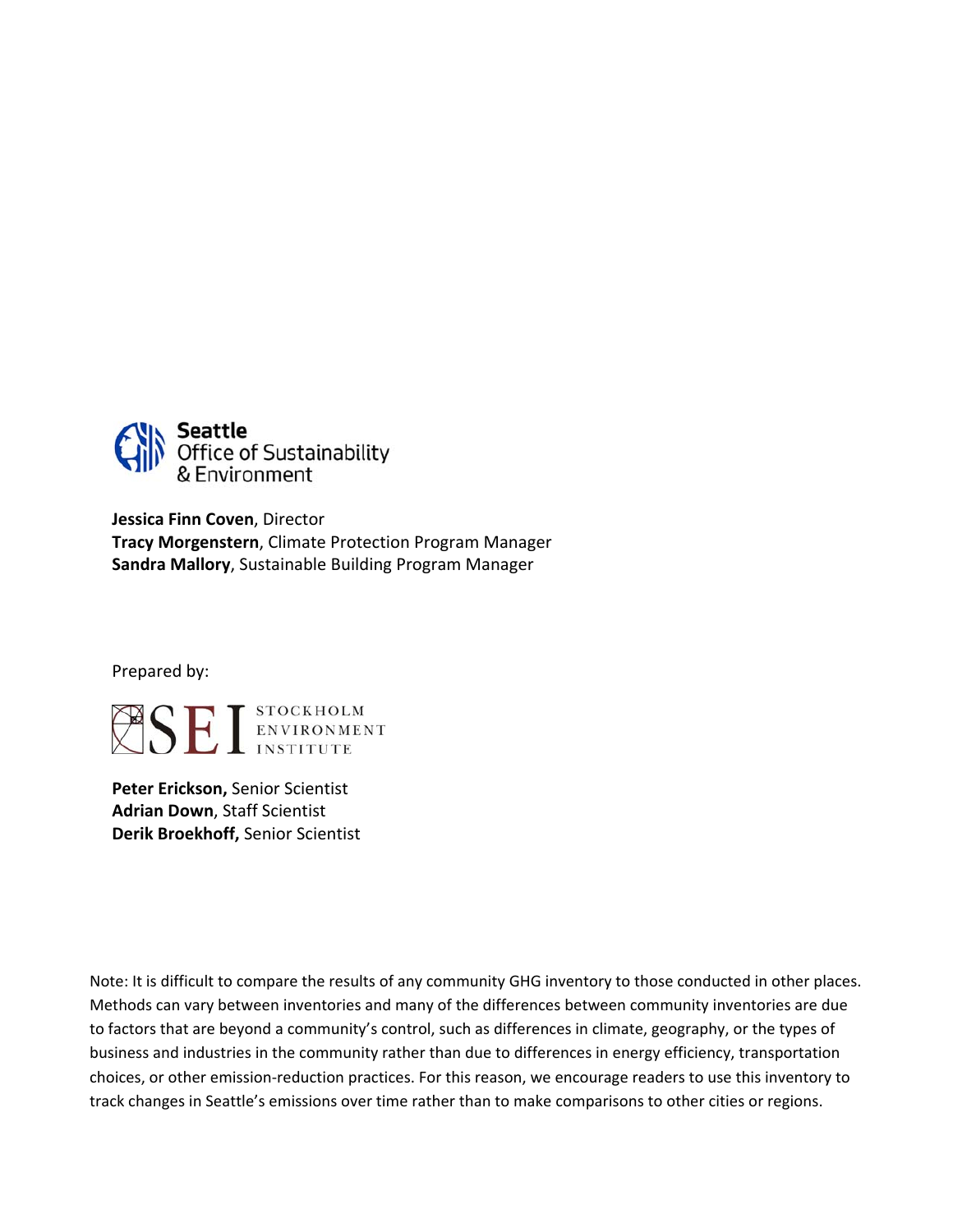

Dear Friends and Partners,

As our worldwide population grows, so do our urban populations. More people are choosing to live in cities than at any other time. While our urban growth can present challenges, it also presents tremendous opportunities. Cities like Seattle—with strong political leadership from our mayor and an engaged community that places a high value on sustainability—are in a great position to drive innovative and ambitious climate action.

Greenhouse gas (GHG) inventories are a key tool for measuring our progress against our climate goals. In Seattle, our goal is to reduce our emissions 58% by 2030 and ultimately become a carbon neutral city by 2050. This most recent inventory reports the major sources of GHG emissions in Seattle and how those emissions have changed since 1990. By tracking long‐ and short‐term trends, we can better understand where progress has been made, how effective our initiatives have been, and where more work is needed.

I'm pleased to share that Seattle has reached "peak emissions"—our community GHG emissions have been on a downward trend since 2008. That is excellent news. It's especially impressive when you consider our population has grown significantly during that same time period.

However, the sobering reality is that while our progress is positive, we are not currently on pace to meet our 2030 climate goals. We know we must scale up the pace of our emissions reductions and we have already taken steps to make that happen.

Seattle has recently launched several initiatives in our transportation and energy sectors aimed at putting us on track towards meeting our climate goals. Those initiatives include:

- **Drive Clean Seattle**: A comprehensive strategy to transition our transportation sector, including passenger cars, trucks, transit and maritime transportation, from polluting fossil fuels to clean, carbon‐ neutral electricity.
- **Move Seattle**: A suite of investments in transit, pedestrian, and bicycle infrastructure and service that will continue to reduce the overall vehicle miles traveled in Seattle.
- **Building Energy Transparency:** Updated Seattle's existing energy benchmarking law to include public transparency of building energy performance to spur market demand for energy efficiency.
- **Building Tune‐Ups**: Passed legislation phasing in a periodic tune‐up requirement for large commercial buildings beginning in 2018. Tune‐ups will optimize energy and water performance and encourage active management in Seattle's commercial buildings.
- **2015 Energy Code**: The proposed 2015 Energy Code (commercial) would increase the efficiency of new construction and substantial alternations of existing buildings, and includes a provision that would help drive use of efficient carbon neutral heat pumps instead of natural gas or inefficient electric resistance heating.

Clearly, there is much work to be done in order for us to make the deep cuts that are necessary in our emissions. But our community is up for it. The strategies above are an excellent start and with the continued support and partnership of our Seattle community, I am confident we will get there.

Jessica Finn Coven, Director Office of Sustainability & Environment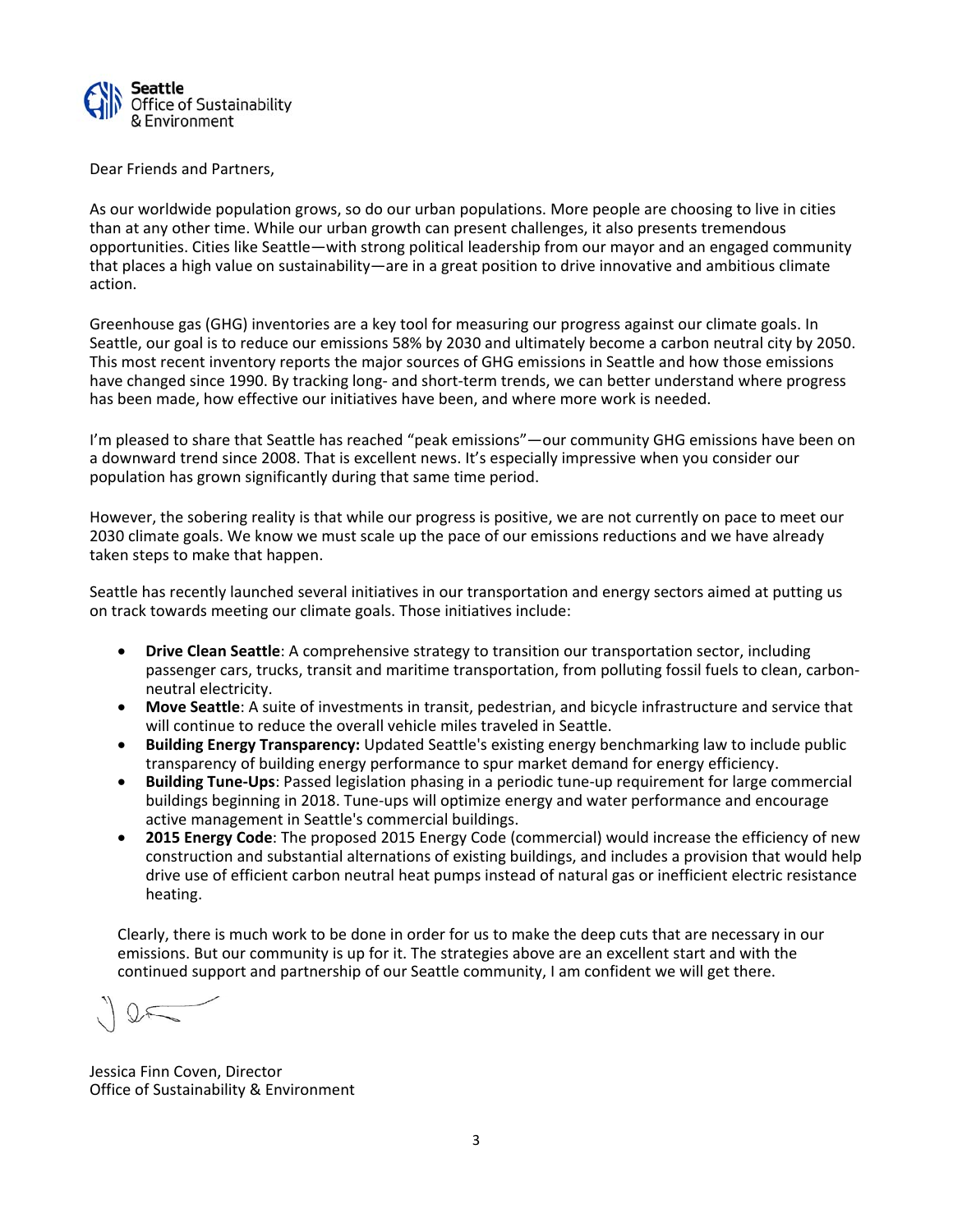# **Table of Contents**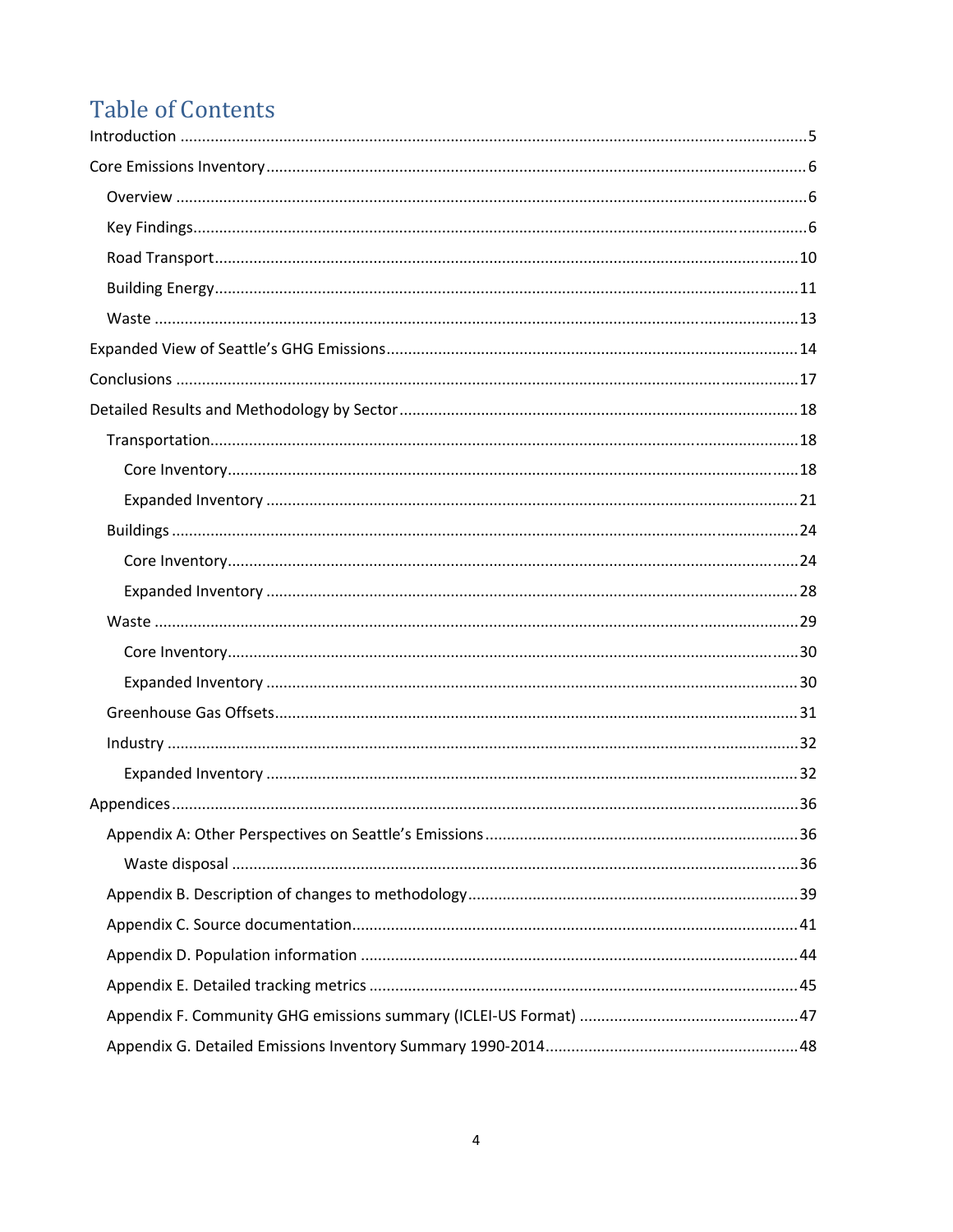# **Introduction**

The City of Seattle has been a leader in addressing climate change for many years. Seattle's Climate Action Plan<sup>1</sup> is the city's long-term climate protection vision that includes specific targets for future greenhouse gas (GHG) emissions and describes actions that the City can take to prepare for the likely impacts of climate change. The plan establishes the ambitious goal for Seattle to become carbon‐neutral by 2050 and provides intermediate emissions targets for 2030<sup>2</sup>.

By understanding the sources of emissions and long‐ and short‐term trends, the City of Seattle and its residents are better able to take informed actions to reduce emissions. This GHG inventory contributes to that knowledge by reporting on the major sources and activities emitting GHGs and how those emissions have changed over time. This 2014 version of the inventory continues a series of similar inventories conducted for the years 2012, 2008, 2005, and 1990. By tracking the same categories of emissions over time, the City can see where progress has been made in reducing emissions and where more work is needed.

The emission reduction goal in Seattle's Climate Action Plan is set on an absolute basis: Seattle's emissions will decrease 58% by 2030 from a 2008 baseline and Seattle will be carbon neutral by 2050. Seattle is a rapidly‐growing city that will continue to add new residents and jobs, which–absent the correct policy framework, could push Seattle's emissions higher. Therefore, it is necessary to consider emissions on a per resident basis as well in order to understand the effectiveness of the policies and programs designed to reduce emissions. This 2014 inventory shows that total emissions have decreased 6% since 2008 and per resident emissions have decreased 17%.

<sup>&</sup>lt;sup>1</sup> Available online at http://www.seattle.gov/environment/climate-change/climate-action-plan

<sup>&</sup>lt;sup>2</sup> Because the emissions reduction targets in the CAP are relative to Seattle's GHG emission in 2008, the City's GHG emissions in 2008 are also used as a baseline for comparison in this report.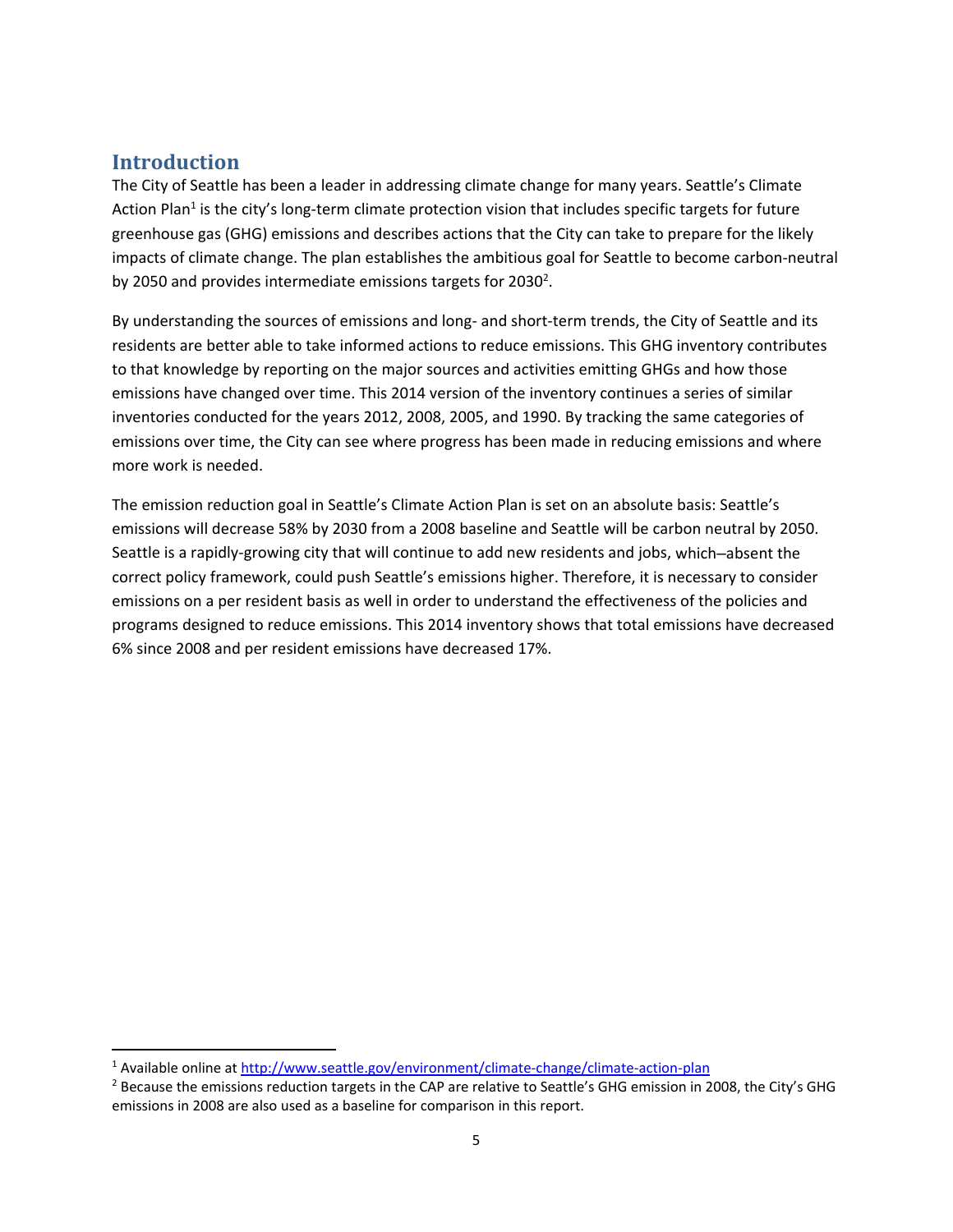# **Core Emissions Inventory**

# **Overview**

Seattle's Climate Action Plan focuses on categories of emissions over which local government policy has the greatest influence. The first of these categories is "road transportation", which includes cars and trucks, buses, and commercial freight trucks. The plan also focuses on "building energy", which is the energy used to heat and cool homes and businesses as well as the energy to power the devices and equipment (like water heaters and computers) inside those buildings. The last category that the plan addresses is waste management, which includes the GHG emissions that result from landfilling Seattle's waste. These emissions sources are those the city can most directly and significantly impact and are referred to as "core" emissions.<sup>3</sup> Emissions from other sources, such as industrial operations in the city or air travel to and from airports in or near Seattle, are explored further in a later section of this report, in what is characterized as an "expanded" view of emissions.

# **Key Findings**

Seattle's 2014 GHG inventory shows some encouraging signs and also demonstrates that there is more work remaining to meet Seattle's climate goals (Table 1).<sup>4</sup> Changes since 2008 include:

- Total GHGs from Seattle's core emissions sources (road transportation, building energy, and waste) declined 6%, while population grew by 13% (Figure 1)
- Per resident emissions declined 17%
- Total road transportation emissions declined 2% and per resident emissions declined 12%, due to a combination of more fuel‐efficient vehicles and fewer miles travelled per resident.
- Total Building energy emissions declined 13% and per resident emissions declined 23% as a result of lower building energy use, particularly for residential buildings due to energy efficiency, more multi-family living, and especially due to warmer weather that reduced heating needs. Commercial energy use has also begun to decline.

 <sup>3</sup> The inventory methods used here are guided by ICLEI-USA's U.S. Community Protocol for Accounting and Reporting Greenhouse Gas Emissions. The emissions sources covered in the main body of this inventory correspond to ICLEI's "local government significant influence" framework. The "expanded view" of the inventory included as an appendix to this inventory corresponds to ICLEI's "community-wide activities" framework.

<sup>4</sup> The numbers are for Seattle's emissions after accounting for offsets purchased by Seattle City Light (for the small portion of fossil fuel-based electricity in their portfolio), All of the quantities reported in this inventory are reported in metric tons. These emissions have been calculated using the methodology described in the section "Detailed Results and Methodology by Sector." Methodological improvements and updates to data can result in slight discrepancies between the figures in this version of the inventory and those from prior years.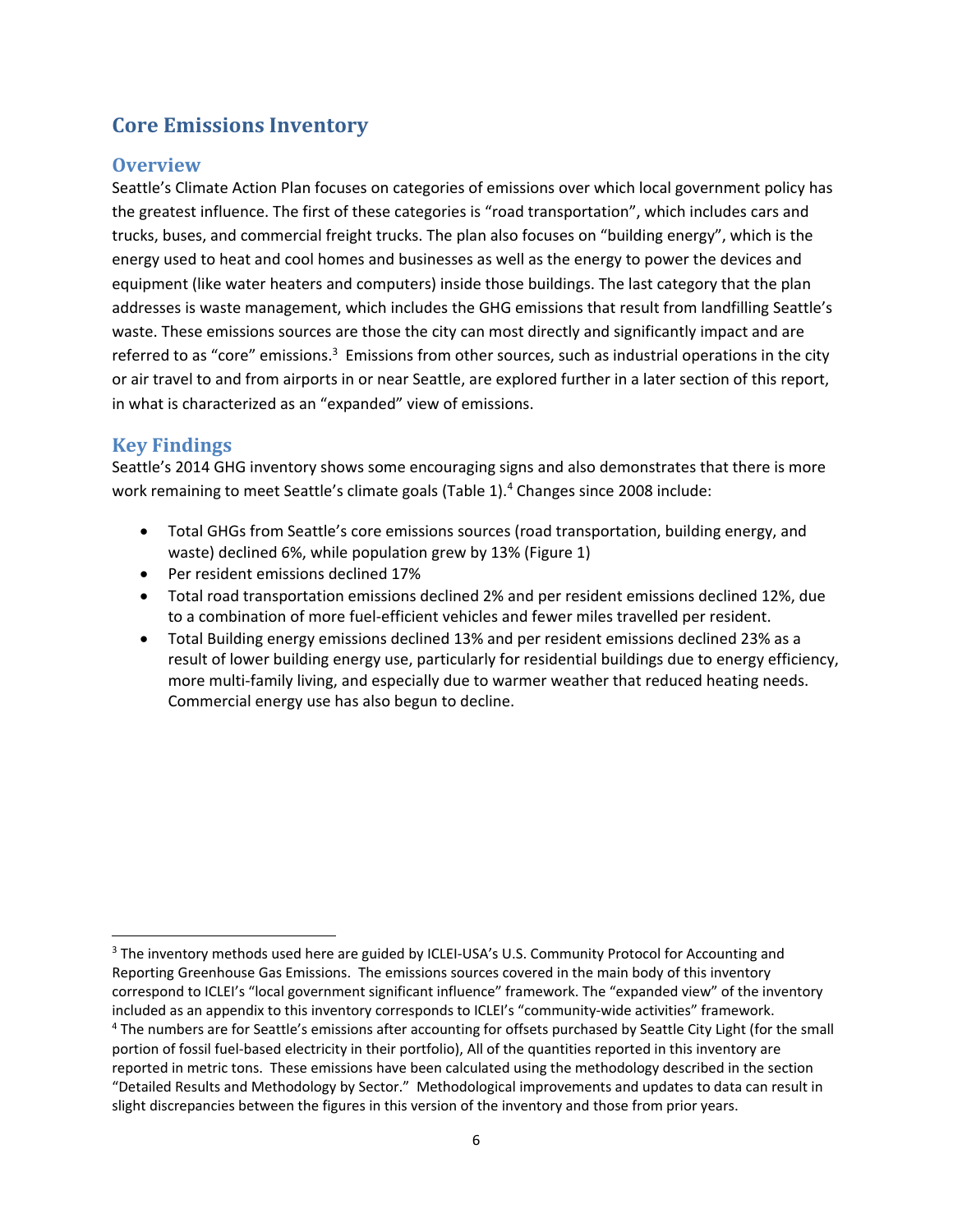|                              | 2008       | 2012      | 2014        | % Change Since<br>2008<br>2012 |        |
|------------------------------|------------|-----------|-------------|--------------------------------|--------|
|                              |            |           |             |                                |        |
| <b>TRANSPORTATION</b>        | 2,339,000  | 2,306,000 | 2,283,000   | $-2%$                          | $-1%$  |
| <b>Road: Passenger</b>       | 1,777,000  | 1,746,000 | 1,720,000   | $-3%$                          | $-1%$  |
| Cars & Light Duty Tru        | 1,714,000  | 1,677,000 | 1,653,000   | $-4%$                          | $-1%$  |
| <b>Buses</b>                 | 60,000     | 67,000    | 65,000      | 9%                             | $-2%$  |
| Vanpool                      | 2,000      | 2,000     | 2,000       | $-5%$                          | $-1%$  |
| Road: Freight                | 563,000    | 560,000   | 563,000     | 0%                             | 1%     |
| <b>Trucks</b>                | 563,000    | 560,000   | 563,000     | 0%                             | 1%     |
| <b>BUILDINGS</b>             | 1,266,000  | 1,149,000 | 1,100,000 0 | $-13%$                         | $-4%$  |
| <b>Residential</b>           | 585,000    | 522,000   | 486,000     | $-17%$                         | $-7%$  |
| Electricity                  | 45,000     | 28,000    | 22,000      | $-51%$                         | $-23%$ |
| <b>Natural Gas</b>           | 432,000    | 420,000   | 399,000     | $-7%$                          | $-5%$  |
| Oil                          | 109,000    | 73,000    | 65,000      | $-40%$                         | $-11%$ |
| <b>Commercial</b>            | 681,000    | 627,000   | 614,000     | $-10%$                         | $-2%$  |
| Electricity                  | 82,000     | 53,000    | 42.000      | $-49%$                         | $-22%$ |
| <b>Natural Gas</b>           | 413,000    | 416,000   | 431,000     | 4%                             | 4%     |
| Oil                          | 8,000      | 2,000     | 2,000       | $-73%$                         | 40%    |
| <b>Steam</b>                 | 177,000    | 156,000   | 138,000     | $-22%$                         | $-11%$ |
| <b>WASTE</b>                 | 103,000    | 87,000    | 88,000      | $-14%$                         | 1%     |
| Waste Management             | 103,000    | 87,000    | 88,000      | $-14%$                         | 1%     |
| <b>TOTAL EMISSIONS</b>       | 3,708,000  | 3,542,000 | 3,471,000   | $-6%$                          | $-2%$  |
| Per resident                 | 6.2        | 5.6       | 5.2         | $-17%$                         | -7%    |
| <b>GHG OFFSETS</b>           | $-127,000$ | $-81,000$ | $-64,000$   |                                |        |
| <b>SCL Offsets</b>           | $-127,000$ | $-81,000$ | $-64,000$   |                                |        |
| TOTAL AFTER OFFSE1 3,581,000 |            | 3,461,000 | 3,407,000   | $-5%$                          | $-2%$  |
| Per resident                 | 6.0        | 5.4       | 5.1         | $-16%$                         | $-6%$  |

# **Table** 1**. Seattle greenhouse gas emissions by sector (metric tons CO2e)**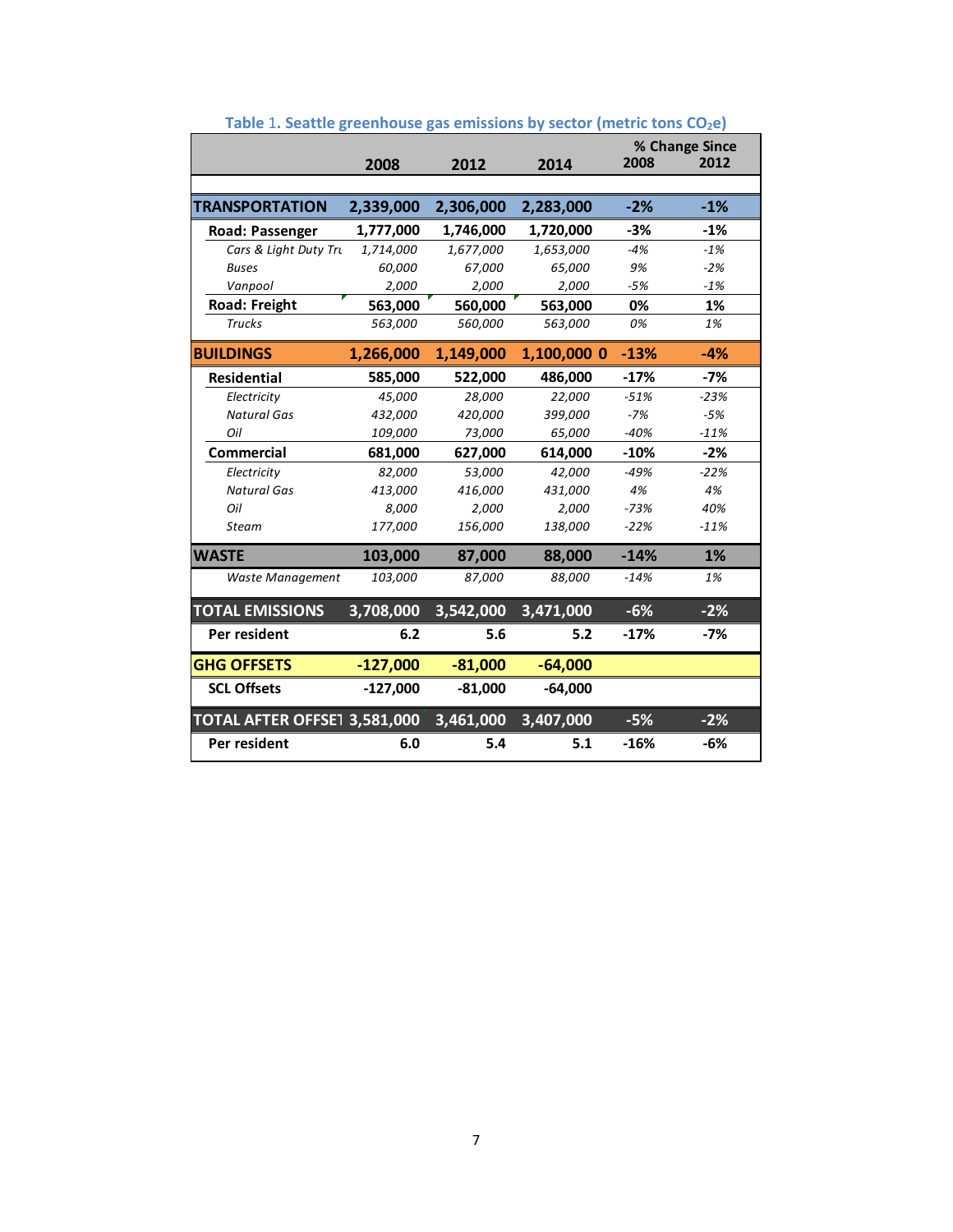|                            | 2008   | 2012   | 2014   | 2008   | 2012   |
|----------------------------|--------|--------|--------|--------|--------|
|                            |        |        |        |        |        |
| <b>TRANSPORTATION</b>      | 3.9    | 3.6    | 3.4    | $-12%$ | $-2%$  |
| <b>Road: Passenger</b>     | 3.0    | 2.7    | 2.6    | $-14%$ | -6%    |
| <b>Road: Freight</b>       | 0.9    | 0.9    | 0.8    | $-11%$ | $-4%$  |
|                            |        |        |        |        |        |
| <b>BUILDINGS</b>           | 2.1    | 1.8    | 1.6    | $-23%$ | $-9%$  |
| <b>Residential</b>         | 1.0    | 0.8    | 0.7    | $-26%$ | $-12%$ |
| <b>Commercial</b>          | 1.1    | 1.0    | 0.9    | $-20%$ | -7%    |
|                            |        |        |        |        |        |
| <b>WASTE</b>               | 0.2    | 0.1    | 0.1    | $-23%$ | $-3%$  |
| <b>Waste Management</b>    | 0.2    | 0.1    | 0.1    | $-23%$ | -3%    |
|                            |        |        |        |        |        |
| <b>TOTAL PER RESIDENT</b>  | 6.2    | 5.6    | 5.2    | $-17%$ | $-7%$  |
|                            |        |        |        |        |        |
| <b>GHG OFFSETS</b>         | $-0.2$ | $-0.1$ | $-0.1$ |        |        |
| <b>SCL Offsets</b>         | $-0.2$ | $-0.1$ | $-0.1$ |        |        |
| <b>TOTAL AFTER OFFSETS</b> | 6.0    | 5.4    | 5.1    | $-16%$ | $-6%$  |

**Table 2. Seattle greenhouse gas emissions per resident by sector (metric tons CO2e)**

**Figure 1. Greenhouse gas emissions per resident have declined as population has increased**

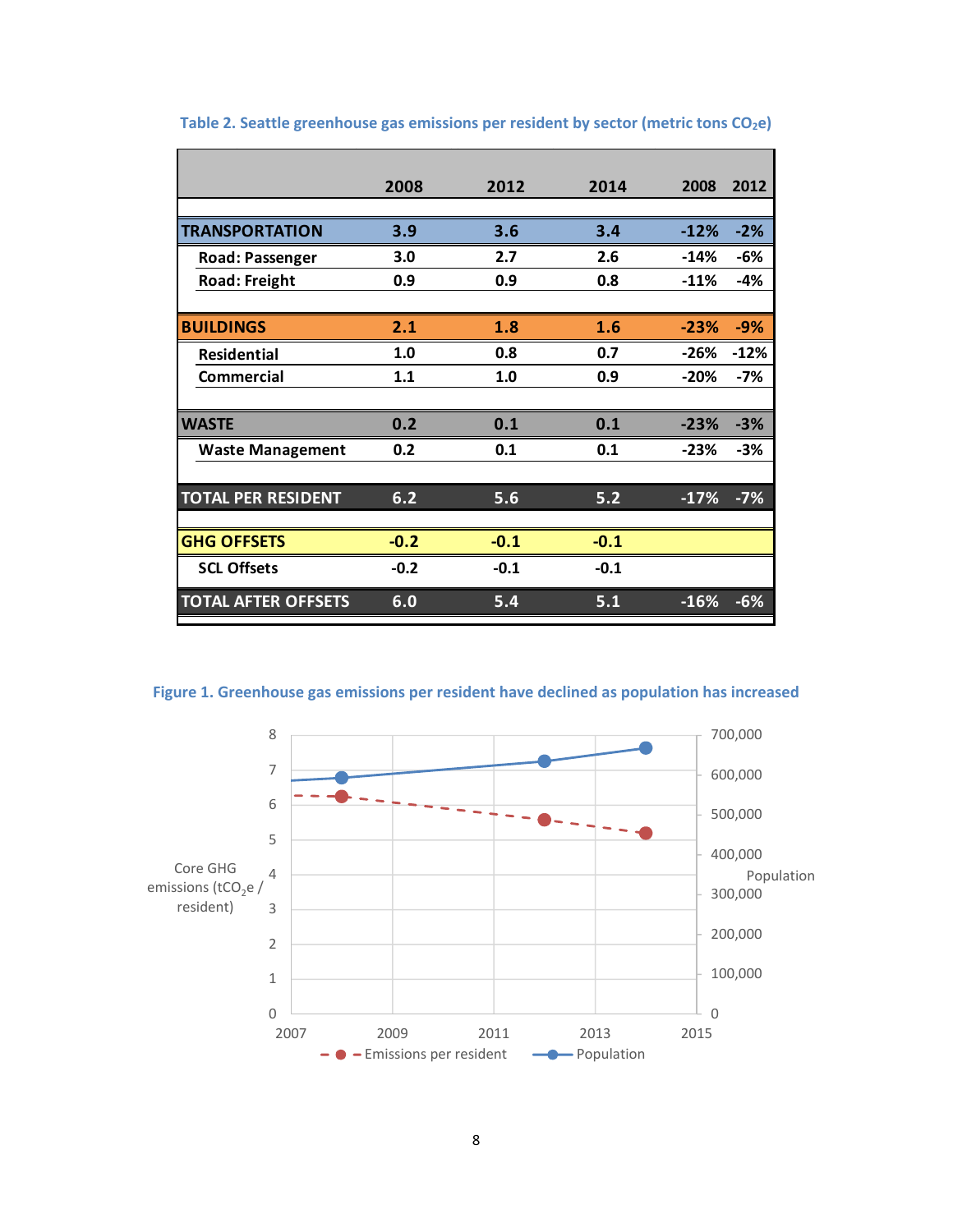The relative contribution of the transportation, buildings, and waste sectors in 2014 is shown in**Error! Not a valid bookmark self‐reference.**. Road transportation made up two thirds, 66%, of Seattle's emissions in 2014. Most of these (50% of total) were from passenger vehicles (cars, trucks, SUVs, and buses), with the remaining from freight trucks. Energy used to heat, cool, and power buildings accounted for about one third of emissions, with that total split fairly evenly between residential and commercial buildings. Waste management contributed 2% to total emissions. The relative contribution of these emissions categories has remained fairly constant since 1990, though the share attributed to buildings has declined from about 40% in 1990 and 2008 to about 33% in 2014 as building emissions have declined faster than those from transport.



**Figure 2. 2014 Seattle greenhouse gas emissions by sector**

Figure 3 provides a summary of the changes in emissions per resident between 2008 and 2014. The smaller bars between 2008 and 2014 represent changes (mostly decreases<sup>5</sup>) in emissions that occurred between these years. More efficient passenger vehicles, lower passenger vehicle travel, and warmer

<sup>&</sup>lt;sup>5</sup> Seattle City Light (SCL) secures carbon offsets equal to the greenhouse gas emissions resulting from all aspects of SCL's operations, including those created by the generation of electricity the utility buys, employees' travel, and the trucks and other equipment used in its operations. Since the utility's GHG emissions declined between 2008, so too did its purchase of offsets. The two effects have equal and opposite signs in Figure 3.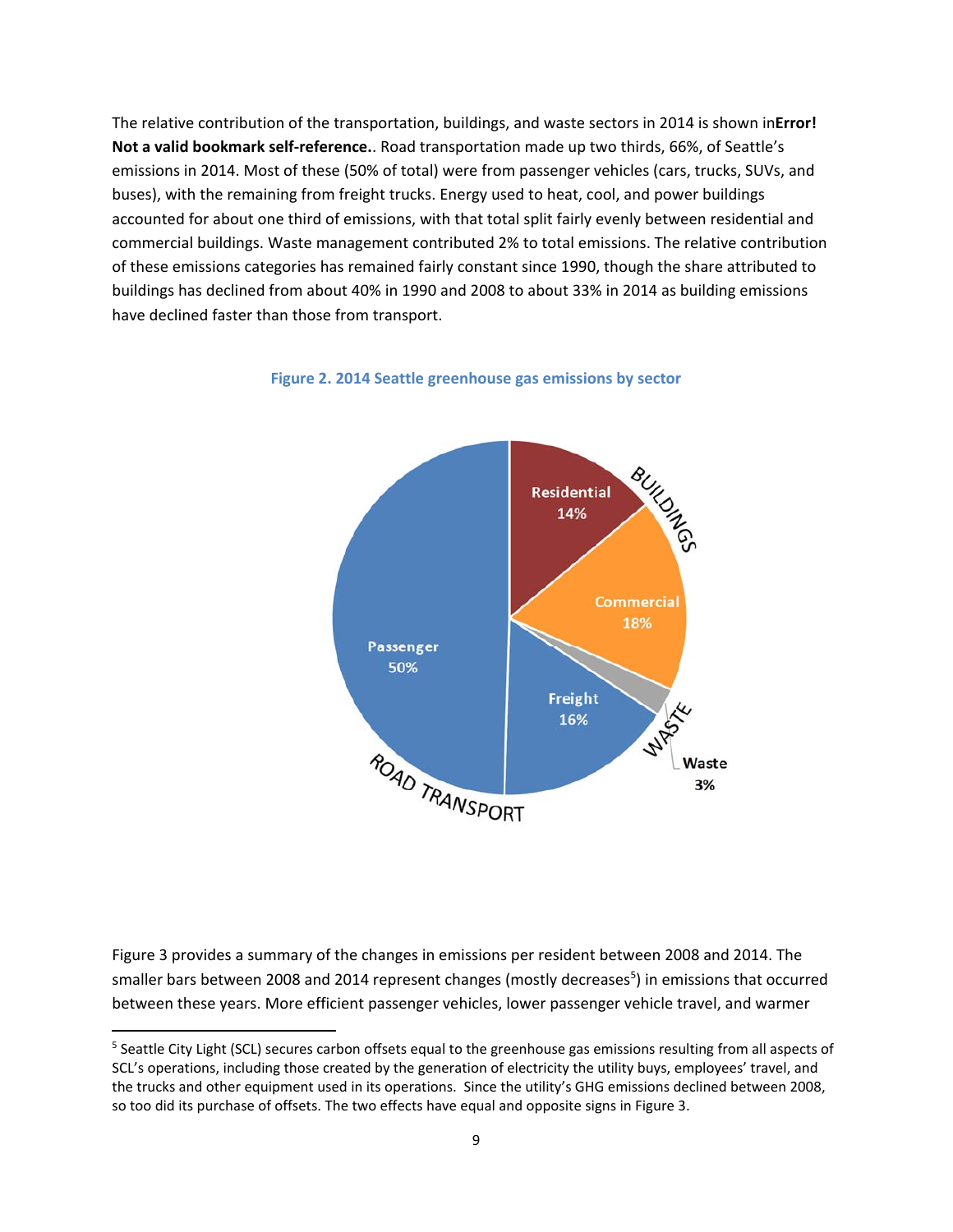weather (reducing heating demand in buildings) represented the largest decreases in emissions per resident between 2008 and 2014.





### **Road Transport**

Road transportation has been the largest category of emissions since Seattle started tracking emissions in 1990. Total emissions in this sector increased up through 2008; however, they have been decreasing since 2008. Advances in vehicle technology have increased the average fuel economy for cars in Seattle from about 21 miles per gallon of fuel in 2008 to about 23 miles per gallon in 2014. Likewise, the average fuel economy of passenger trucks (including SUVs) in Seattle has increased from about 17 to about 19 miles per gallon between 2008 and 2014. Vehicle travel per resident has declined since 2008, after peaking in 2005 (Figure 4). The combination of more fuel‐efficient vehicles and fewer miles traveled per resident have led both to decreased *absolute* emissions from road transportation (down 2% since 2008) and decreased emissions *per resident* (down 12% during this period).

Passenger transportation emissions declined an average of 0.5% per year since 2008. To achieve the 2030 goal of reducing passenger transportation emissions 82%, Seattle would need to reduce emissions from passenger vehicles by an average of 7.5% each year from 2008 onwards, indicating that the rate of reduction will need to increase above 7.5% per year if Seattle is to achieve its goal.

In order to accelerate reduction in the transportation sector the City launched the Drive Clean Seattle initiative, as comprehensive strategy to transition our transportation sector from polluting fossil fuels to clean, carbon‐neutral electricity. The strategy includes actions to spur this shift for passenger cars, trucks, transit and maritime transportation.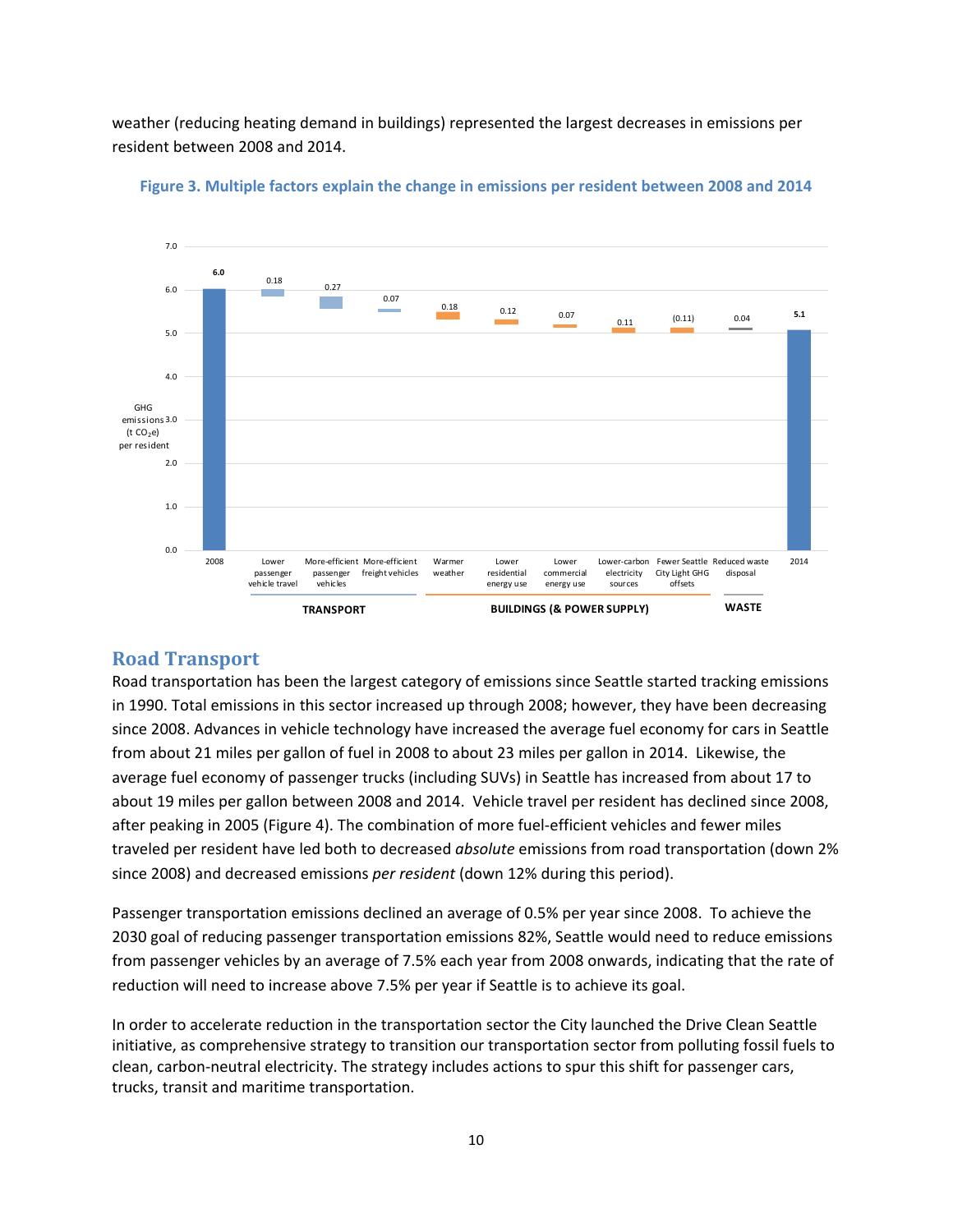

### **Figure 4. Seattle's passenger vehicle travel per resident over time** (origin‐destination‐pair basis)

# **Building Energy**

Energy used by buildings and the equipment inside them is the other major source of Seattle's GHG emissions. Emissions related to building energy use have declined consistently between 1990 and 2014. Building energy use can create GHG emissions both directly, through the burning of fossil fuels such as oil or natural gas to generate heat, and indirectly, through the GHG emissions that result from generating the electricity used in buildings.

Between 2008 and 2014, building‐related emissions declined as a result of lower building energy use, particularly for residential buildings (Figure 5), due to energy efficiency, more multi-family living, and especially due to warmer weather that reduced heating needs. Commercial energy use has also begun to decline (Figure 6).

> **Figure 5. Residential energy use per resident, Seattle** (excluding yard equipment)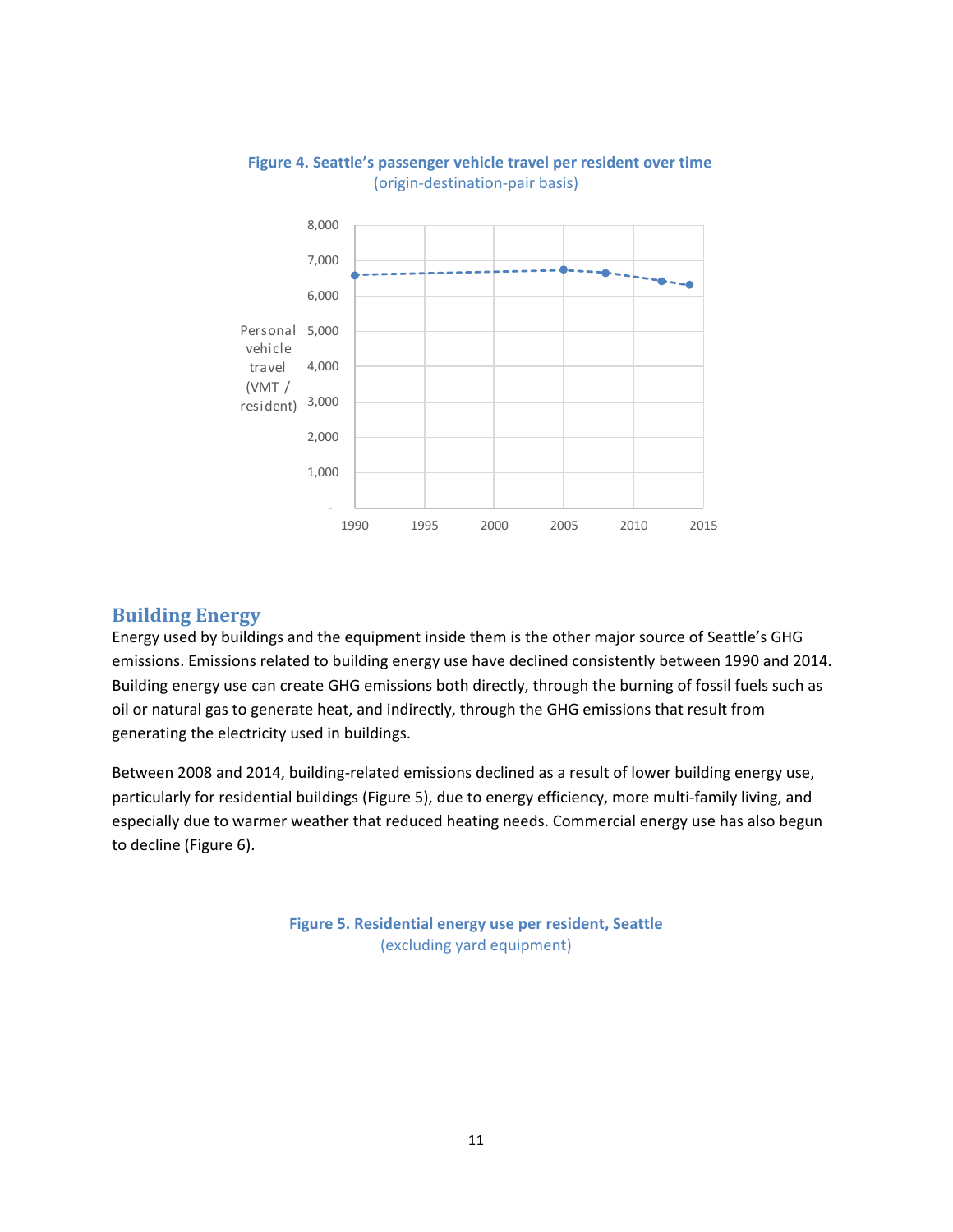

Seattle's 2030 goal is to reduce building energy emissions 39% from 2008 levels. On average, this implies a reduction of 2.2% per year. Between 2008 and 2014, building emissions proceeded on this pace (averaging a 2.3% reduction annually), though this slowed to an average decline of 2.1% per year between 2012 and 2014.

In order to keep building energy emissions on pace to meet the Seattle's climate goals, the City recently passed legislation (March 2016) that sets minimum expectations around efficient operations and includes public transparency of building energy performance to spur market demand for energy efficiency.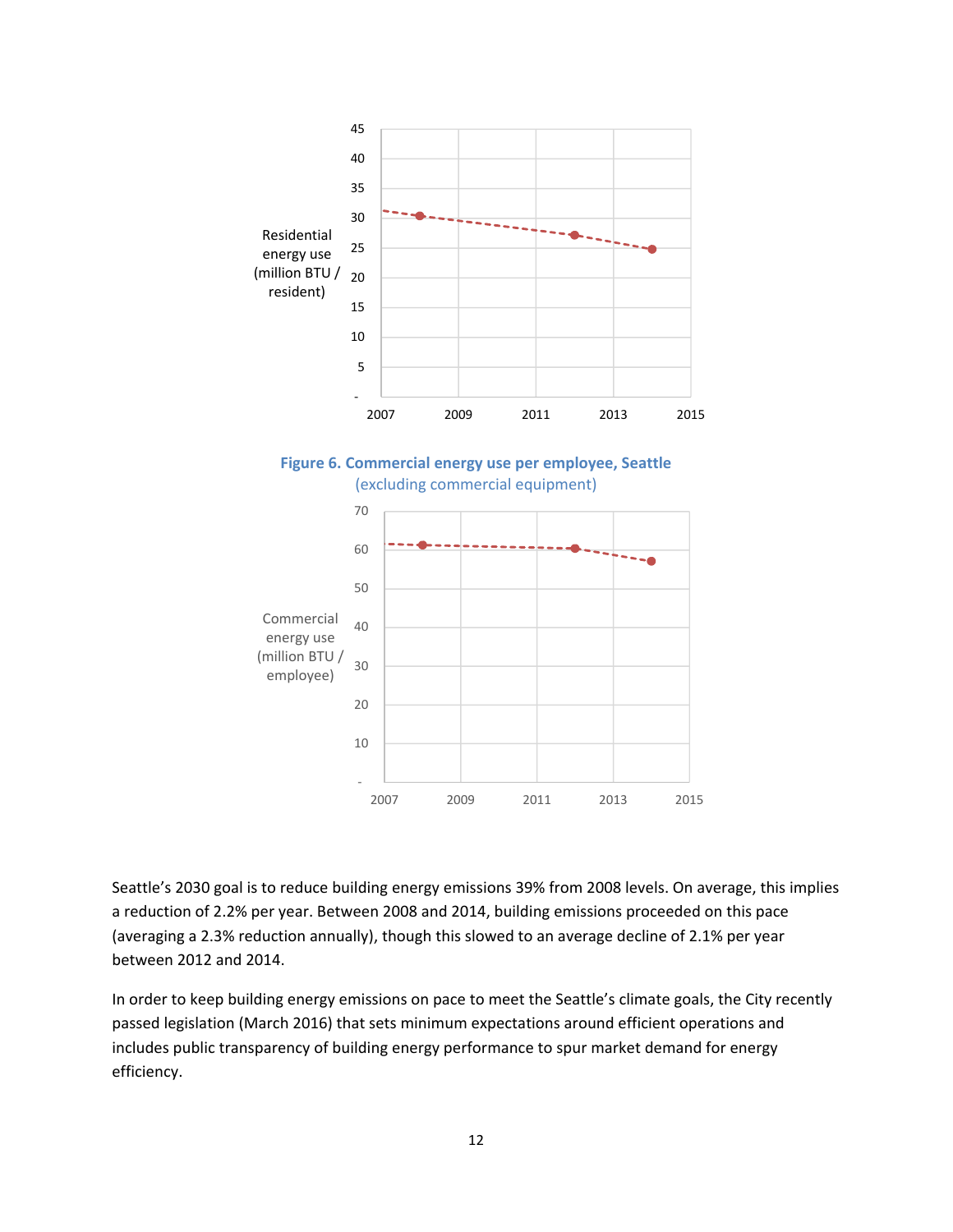About 90% of the electricity that Seattle City Light provides to consumers in Seattle comes from low‐ carbon hydroelectric dams. Seattle City Light (SCL) purchases carbon offsets equal to the greenhouse gas emissions resulting from all other aspects of SCL's operations, including those created by fossil power the utility buys, employees' travel, and the trucks and other equipment used in its operations. These offsets are included as emissions reductions at the bottom of Table 1 and **Error! Reference source not found.**.

### **Waste**

Emissions from waste management remain a relatively small component of Seattle's GHG emissions. These emissions declined 14% between 2008 and 2014, primarily as a result of continued reductions in the annual amount of waste landfilled.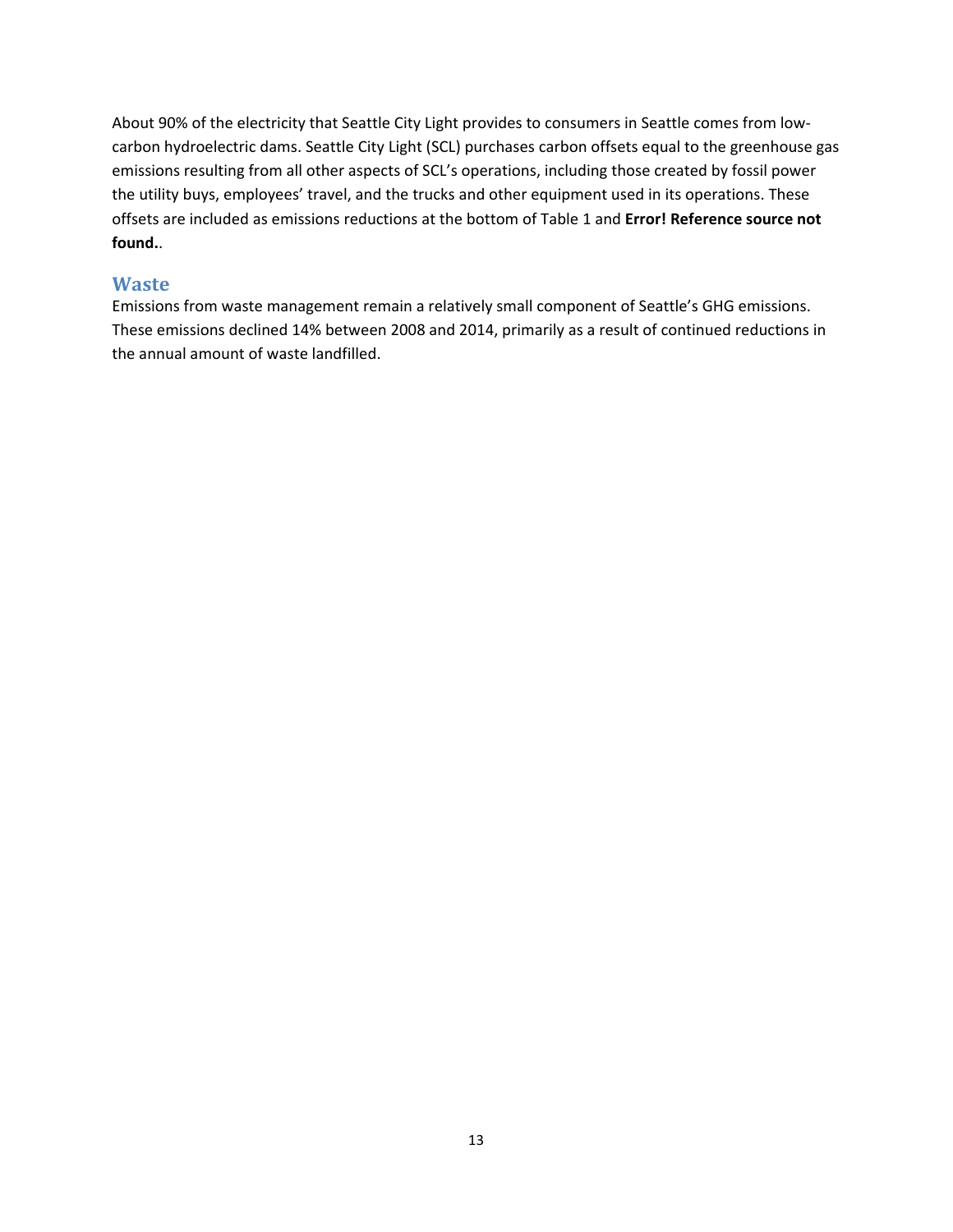# **Expanded View of Seattle's GHG Emissions**

In addition to the core emissions sources discussed in the previous section, there are other activities in Seattle (and by Seattle residents) that generate GHG emissions. For example, air travel by Seattle residents generates GHG emissions, as does Seattle industry use of fossil fuels. Although city policy may be less able to affect these emissions directly, they are still associated with the activities of Seattle's residents and businesses.

The following GHG emissions sources are included in this "expanded" view of Seattle GHG inventory in addition to those discussed in the previous section:

- Other transportation sources, including marine traffic (e.g., ferries), freight and passenger rail, and air traffic (e.g., at Seattle‐Tacoma International Airport and King County International Airport, also known as Boeing Field);
- Industrial operations, including manufacturing (e.g., of cement, steel, and glass); other GHGs (besides  $CO<sub>2</sub>$ ) from industrial process, such as methane (CH<sub>4</sub>) from natural gas infrastructure
- Other waste-related sources, including capped (and no longer active) landfills within city limits and wastewater processing

Seattle's total GHG emissions in this expanded view are shown in **Error! Reference source not found.**. Seattle's total emissions, after offsets, declined by 7% between 2008 and 2014. During that same time period per resident emissions declined 18% as population grew.

While total emissions remaining virtually flat, emissions have increased in some sectors and decreased in others. Emissions from marine and rail decreased by 23% between 2008 and 2014, primarily as a result of lower emissions from boats docked in port using shore power (also known as "hoteling") and less freight traffic handled at the Port of Seattle. Emissions from air travel increased somewhat (8%) between 2008 and 2014 as a result of increased air traffic at SeaTac Airport. Emissions from industrial processes declined by 24% between 2008 and 2014. Part of this reduction is due to decreased emissions from cement manufacture within the City, which declined by 30% between 2008 and 2014, mostly due to decreased production. However, these emissions have historically been highly variable and are sensitive to broader economic conditions outside of Seattle. Emissions from industrial energy use declined by 18% during this same period, largely as a result of decreased natural gas usage. Emissions of methane, a powerful greenhouse gas and the primary component of natural gas, from Puget Sound Energy's natural gas distribution network declined steadily from 1990 to 2014 as PSE continues to replace older, more leak‐prone pipes and service lines.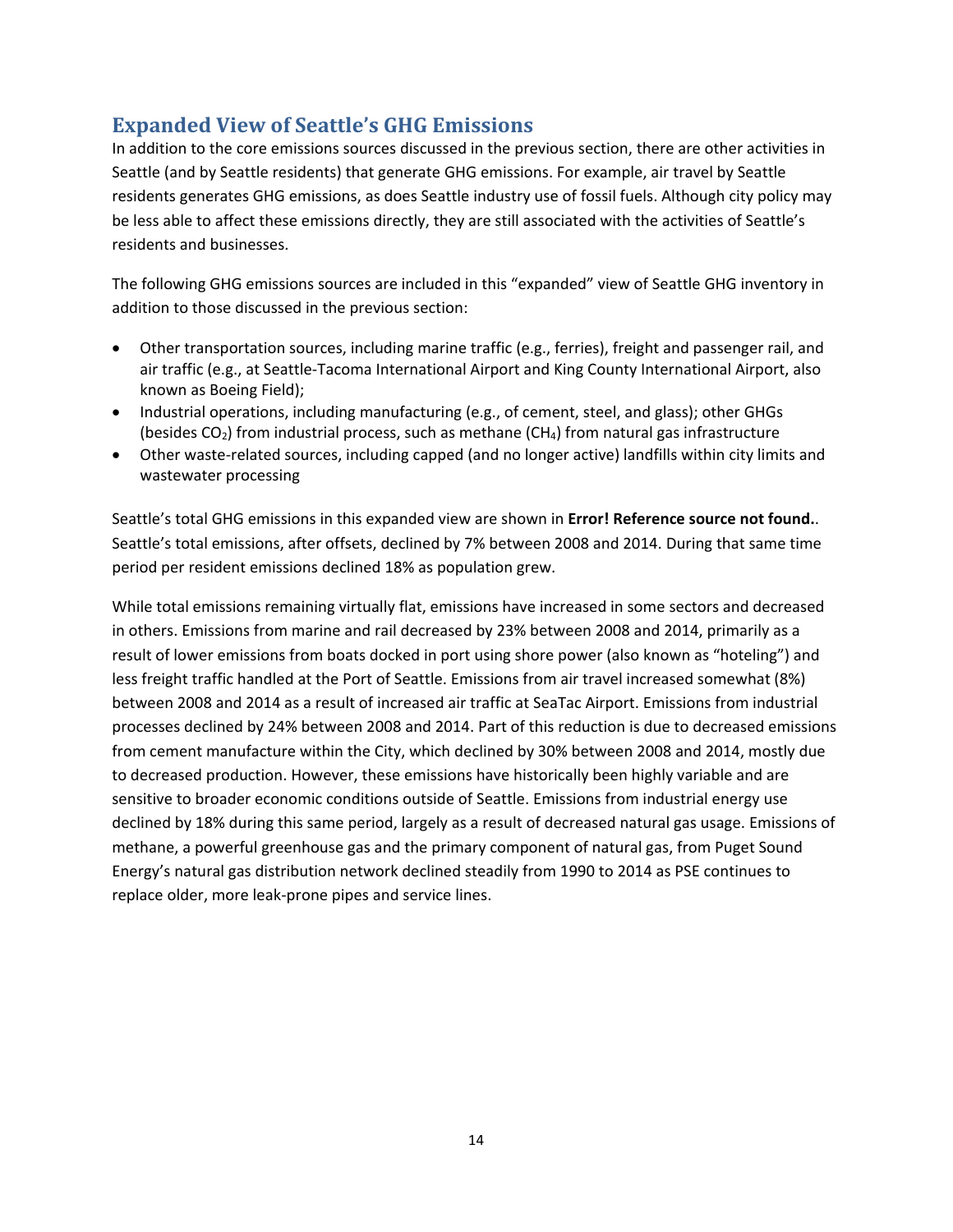# **Table 3. Expanded view of Seattle's community greenhouse gas emissions including additional sources (metric tons CO2e)**

|                                             |                    |                          | 2014              | % change since<br>2008 | 2012            |
|---------------------------------------------|--------------------|--------------------------|-------------------|------------------------|-----------------|
|                                             | 2008               | 2012                     |                   |                        |                 |
| <b>TRANSPORTATION</b>                       | 3,618,000          | 3,465,000                | 3,576,000         | -1%                    | 3%              |
| Road: Passenger                             | 1,777,000          | 1,746,000                | 1,720,000         | -3%                    | -1%             |
| Cars & Light Duty Truck                     | 1,714,000          | 1,677,000                | 1,653,000         | $-4%$                  | $-1%$           |
| <b>Buses</b><br>Vanpool                     | 60,000<br>2,000    | 67,000<br>2,000          | 65,000<br>2,000   | 9%<br>$-5%$            | $-2%$<br>$-1%$  |
| Road: Freight                               | 563,000            | 560,000                  | 563,000           | 0%                     | 1%              |
| <b>Trucks</b>                               | 563,000            | 560,000                  | 563,000           | 0%                     | 1%              |
| <b>Marine &amp; Rail</b>                    | 290,000            | 243,000                  | 222,000           | $-23%$                 | -8%             |
| Hotelling                                   | 74,000             | 46,000                   | 38,000            | $-49%$                 | $-17%$          |
| <b>State Ferries</b>                        | 35,000             | 41,000                   | 40,000            | 14%                    | $-2%$           |
| <b>Pleasure Craft</b>                       | 31,000             | 31,000                   | 25,000            | $-19%$                 | $-18%$          |
| <b>Other Boat Traffic</b><br>Rail - Freight | 64,000<br>79,000   | 64,000<br>53,000         | 67,000<br>43,000  | 4%<br>$-46%$           | 4%<br>$-19%$    |
| Rail - Passenger                            | 7,000              | 8,000                    | 9,000             | 36%                    | 13%             |
| Air                                         | 989,000            | 917,000                  | 1,071,000         | 8%                     | 17%             |
| Sea-Tac Airport                             | 727,000            | 689,000                  | 833,000           | 15%                    | 21%             |
| <b>King County Airport</b>                  | 262,000            | 228,000                  | 238,000           | $-9%$                  | 5%              |
|                                             |                    |                          |                   |                        |                 |
| <b>BUILDINGS</b>                            | 1,423,000          | 1,316,000                | 1,274,000 0       | -10%                   | -3%             |
| Residential                                 | 602,000            | 540,000                  | 504,000           | -16%                   | -7%             |
| Electricity                                 | 45,000             | 28,000                   | 22,000            | $-51%$                 | $-23%$          |
| <b>Natural Gas</b><br>Oil                   | 432,000<br>109,000 | 420,000<br>73,000        | 399,000<br>65,000 | $-7%$<br>$-40%$        | $-5%$<br>$-11%$ |
| Yard Equipment                              | 17,000             | 18,000                   | 18,000            | 3%                     | $-3%$           |
| Commercial                                  | 820,000            | 776,000                  | 770,000           | -6%                    | -1%             |
| Electricity                                 | 82,000             | 53,000                   | 42,000            | $-49%$                 | $-22%$          |
| <b>Natural Gas</b>                          | 413,000            | 416,000                  | 431,000           | 4%                     | 4%              |
| Oil                                         | 8,000              | 2,000                    | 2,000             | $-73%$                 | 40%             |
| <b>Steam</b>                                | 177,000            | 156,000                  | 138,000           | $-22%$                 | $-11%$          |
| Equipment                                   | 140,000            | 149,000                  | 156,000           | 12%                    | 5%              |
| <b>INDUSTRY</b>                             | 1,323,000          | 852,000                  | 1,001,000         | -24%                   | 18%             |
| Cement                                      | 746,000            | 307,000                  | 523,000           | -30%                   | 70%             |
| <b>Fuel Combustion</b>                      | 353,000            |                          |                   | ä,                     |                 |
| <b>Clinker Calcination</b>                  | 393,000            |                          |                   |                        |                 |
| <b>Other - Energy Use</b>                   | 513,000            | 487,000                  | 419,000           | -18%                   | -14%            |
| Electricity                                 | 17,000             | 10,000                   | 8,000             | $-52%$                 | $-20%$          |
| <b>Natural Gas</b>                          | 246,000            | 270,000                  | 207,000           | $-16%$                 | $-24%$          |
| Oil<br><b>Industrial Equipment</b>          | 36,000<br>214,000  | <i>15,000</i><br>191,000 | 14,000<br>190,000 | $-61%$<br>$-11%$       | $-8%$<br>0%     |
| <b>Other - Process</b>                      | 40,000             | 39,000                   | 40,000            | 0%                     | 2%              |
| Steel & Glass                               | 40,000             | 39,000                   | 40,000            | 0%                     | 2%              |
| <b>Fugitive Gases</b>                       | 24,000             | 19,000                   | 19,000            | $-20%$                 | 0%              |
| SF6 from Switchgear                         | 2,000              | 1,000                    | 3,000             | 50%                    | 310%            |
| <b>PSE Gas Distribution</b>                 | 22,000             | 18,000                   | 16,000            | $-26%$                 | $-11%$          |
| WASTE                                       | 105,000            | 89,000                   | 91,000            | -14%                   | 2%              |
| Waste                                       | 105,000            | 89,000                   | 91,000            | -14%                   | 2%              |
| Waste Management                            | 103,000            | 87,000                   | 88,000            | $-14%$                 | 1%              |
| <b>Wastewater Treatment</b>                 | 2,000              | 2,000                    | 2,000             | 23%                    | 23%             |
| <b>TOTAL EMISSIONS</b>                      | 6,469,000          | 5,723,000                | 5,942,000         | $-8%$                  | 4%              |
| Per resident                                | 10.9               | 9.0                      | 9.4               | $-14%$                 | 4%              |
| <b>GHG OFFSETS</b>                          | $-144,000$         | $-91,000$                | $-72,000$         |                        |                 |
| <b>SCL offsets</b>                          | -144,000           | $-91,000$                | -72,000           |                        |                 |
| TOTAL AFTER OFFSETS 6,325,000               |                    | 5,631,000                | 5,870,000         | $-7%$                  | 4%              |
| Per resident                                | 10.7               | 8.9                      | 8.8               | -18%                   | -1%             |
|                                             |                    |                          |                   |                        |                 |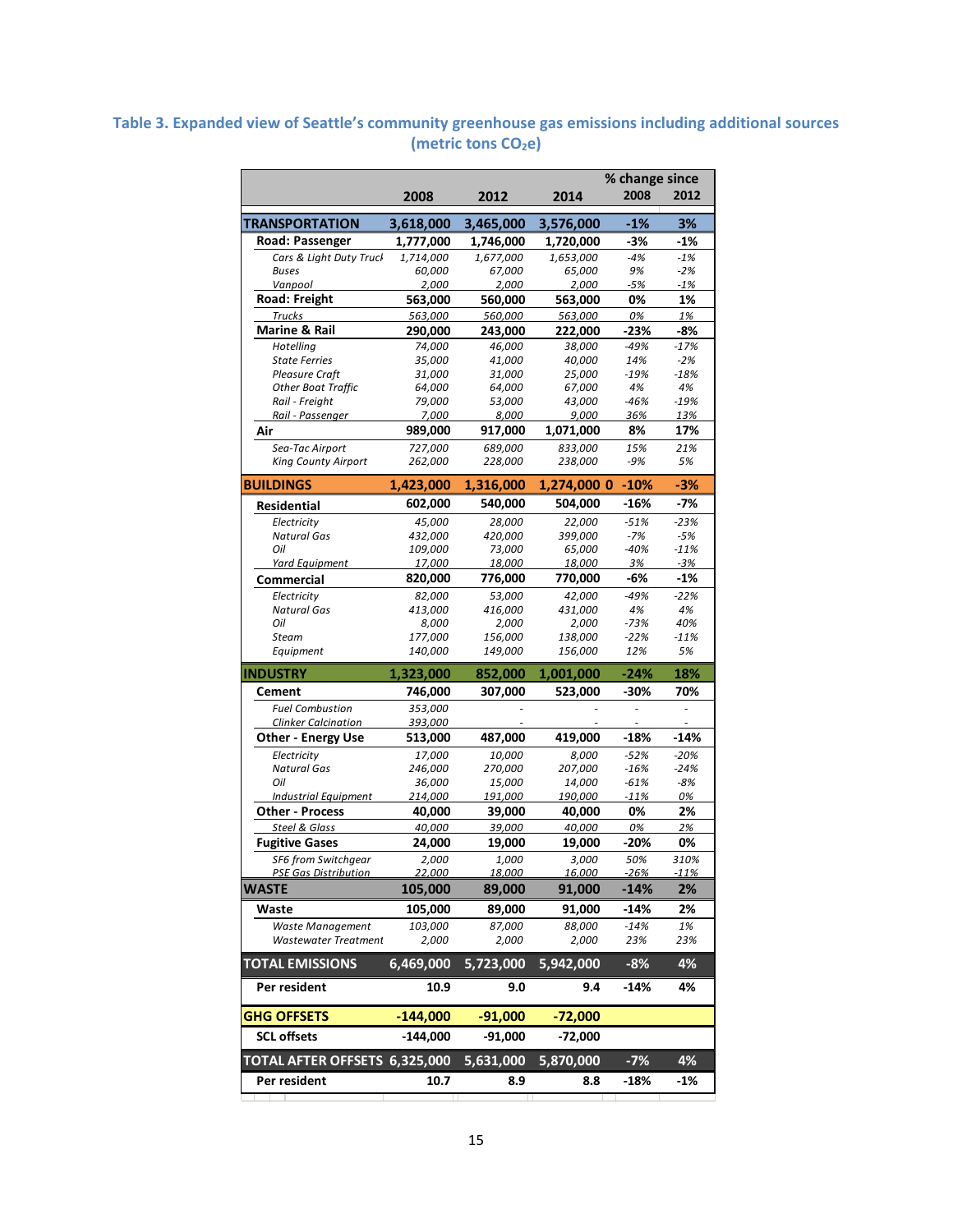Some of the factors that caused changes in Seattle's total GHG emissions under this expanded view are shown in Figure  $7<sup>6</sup>$ . Population and economic growth resulted in changes such as increased road transportation and air travel. These increases were counterbalanced by other factors that reduced emissions, such as reduced building energy use and switching from oil‐based heat to more efficient and lower carbon heating methods. Seattle City Light's efforts to source its electricity from lower‐carbon sources further reduced emissions. Industrial emissions also declined between 2008 and 2014. The net effect of the factors resulted in a small decline in GHG emissions between 2008 and 2014.





<sup>6</sup> While Figure 3 and Figure 7 appear similar, Figure 3 tracks changes in emissions *per resident* from core emissions sources, while Figure 7 shows changes in *absolute* emissions from all sources included in this inventory.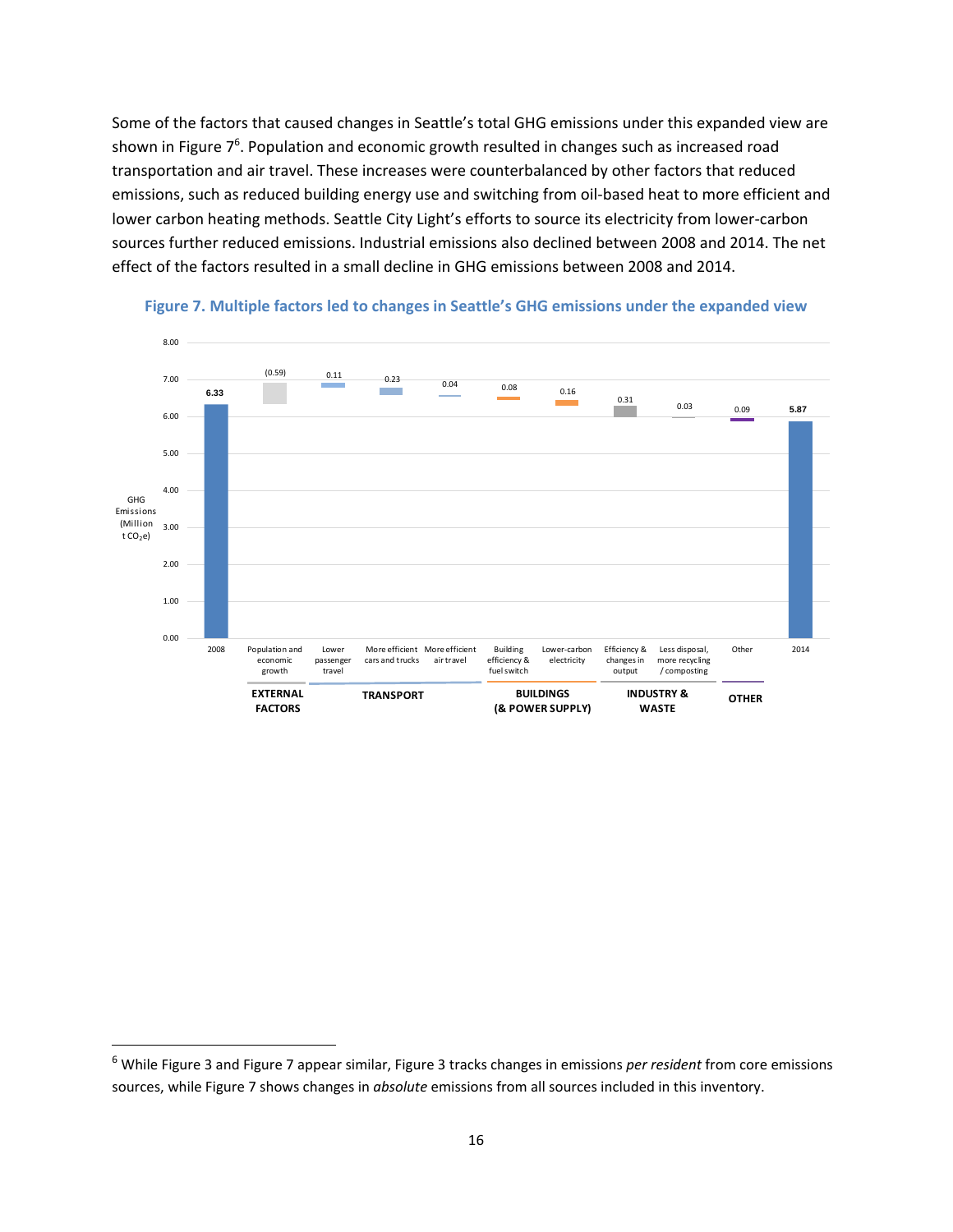# **Conclusions**

Seattle's 2030 climate goals call for a combined reduction (road transportation and building energy) of emissions by 64% from 2008 levels. This inventory suggests that, indeed, Seattle has reduced these emissions since 2008 – by 6%. The reductions have resulted from lower passenger vehicle travel and more efficient cars, improvements in building energy performance, more residents living in multi-family (and less energy‐intensive) dwellings, and warmer weather that led to lower heating demands in 2014 compared to 2008.<sup>7</sup>

Achieving Seattle's road transportation and building energy emission‐reduction goals will require reductions that average 4.5% per year between 2008 and 2030.<sup>8</sup> Between 2008 and 2014, the actual pace has averaged 1.3% per year (Table 4). This points to the need to increase the rate of emissions reductions, especially for road transportation emissions.

# **Table 4. City emissions reductions compared to goals in Seattle's Climate Action Plan**

|                               | CAP target for 2030<br>from 2008) | Average annual %emissions<br>(%emissions reduction reduction 2008-2030 necessary<br>to achieve CAP goal | 2008-2014 | Actual average annual Actual average annual<br>%emissions reduction %emissions reduction<br>2012-2014 |
|-------------------------------|-----------------------------------|---------------------------------------------------------------------------------------------------------|-----------|-------------------------------------------------------------------------------------------------------|
| Passenger vehicles            | 82%                               | 7.5%                                                                                                    | 0.5%      | 0.7%                                                                                                  |
| <b>Building energy</b>        | 39%                               | 2.3%                                                                                                    | 2.3%      | 2.1%                                                                                                  |
| Combined vehicles + buildings | 64%                               | 4.5%                                                                                                    | 1.3%      | 1.3%                                                                                                  |

One trend that is particularly encouraging is the continued strong decline in transport and building emissions per resident. This decline has averaged 3% per year, demonstrating that Seattle can reduce its absolute emissions even as its population increases.

  $7$  A heating degree day (HDD) is a measurement of the amount of energy needed to heat a building based on outside air temperature. Colder temperatures result in more demand for building heating and thus more HDDs. During the period from 1998 to 2015, Seattle had the second-highest number of HDD in 2008 (5062 HDD) and the lowest number (3889 HDD) in 2014 (http://www.seattle.gov/light/ddays.html). The large effect of temperature on building energy use between 2008 and 2014 is due to the abnormal cold experienced in 2008 and the record warmth that occurred in 2014.

<sup>8</sup> There are many pathways to get to Seattle's goal – including pathways that increase in the near term but decrease faster in later years. The averages presented here are meant only to provide an indication of one possible pathway.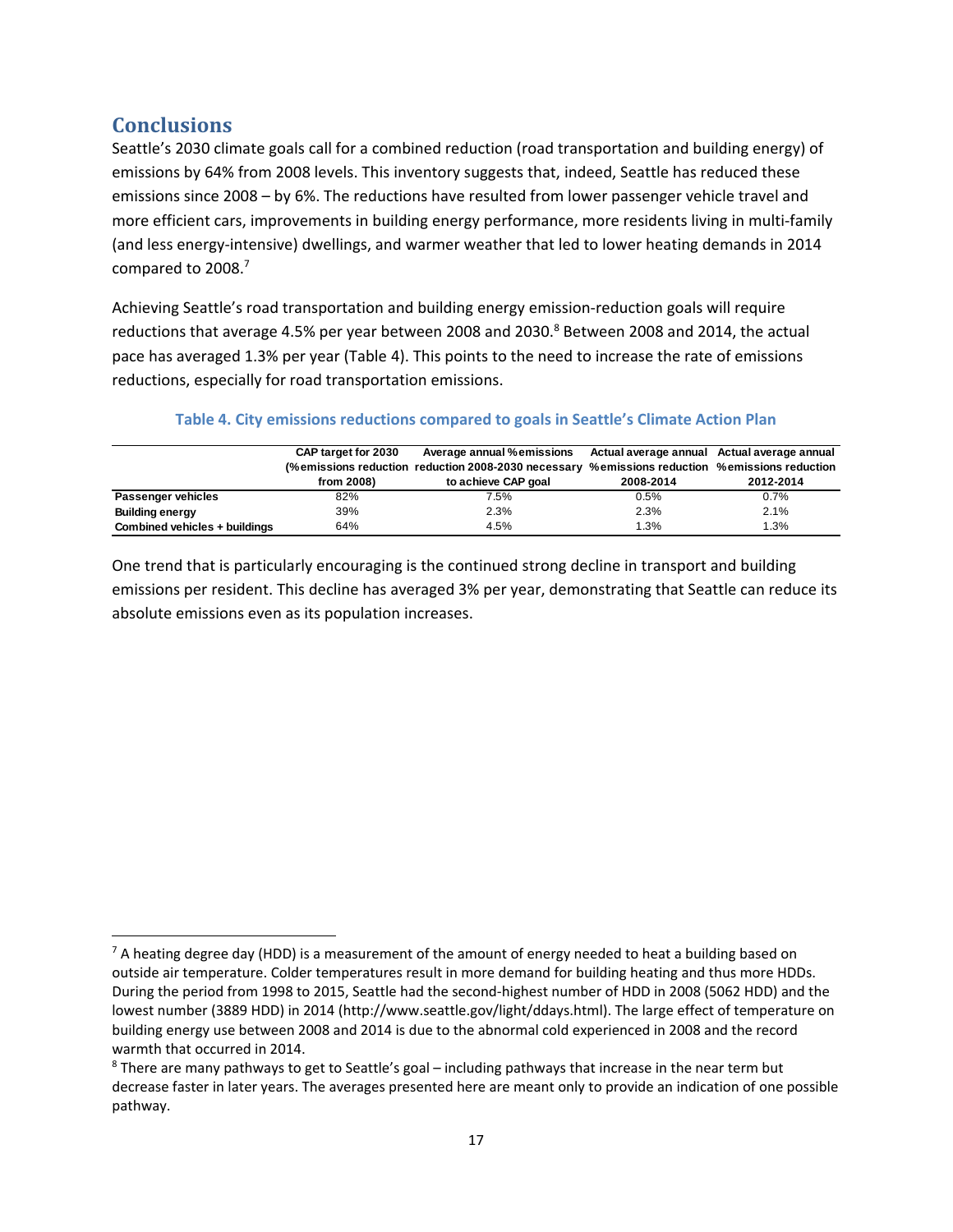# **Detailed Results and Methodology by Sector**

The following sections provide more detailed descriptions of the emissions estimates in each sector and the methodologies behind those estimates, and includes data from all inventory years.

# **Transportation**

The transportation sector includes road (passenger travel, buses, and freight), marine (small craft, cruise ships, and freight), rail (passenger and freight), and air travel.

# **Core Inventory**

### *Road Transportation*

Road transportation includes the emissions from fuel use by both passenger and freight vehicles (Table 5). The Puget Sound Regional Council (PSRC) modeled and provided an estimate of vehicle miles traveled (VMT) on streets and highways. Vehicle fuel economy was estimated using results from vehicle stock models maintained by both PSRC and the Washington State Department of Ecology, and which rely on local vehicle registration data. Emissions from buses were calculated based on energy use data from the National Transportation Database (NTD). Because Sound Transit's service territory extends outside of Seattle, Sound Transit's energy use reported to NTD was scaled by bus route miles reported by the agency for routes that serve Seattle.

As many vehicle trips that start or end in Seattle do not occur entirely within the city or involve vehicles passing though the city without stopping, emissions attribution to Seattle from road transportation is not straightforward. To estimate these emissions, this inventory employs an origin‐destination pair methodology which counts all emissions from trips occurring entirely in the city boundaries and one‐half of emissions from trips that either begin or end in the city. No emissions from trips that both begin and end outside Seattle are included, even if they pass through the city limit. The rationale for this method is that it focuses on the trips that local government can best influence through transportation planning, programs, and incentives, while excluding trips over which the city and its partners have little influence.

Emissions from the road transportation sector have declined somewhat between 2008 and 2014. Growth in Seattle's population (up 13% since 2008) and economy has put upward pressure on vehicle emissions, resulting in more vehicles on the roads. However, vehicle emissionsintensity has decreased between 2008 and 2014 (by about 11% for cars and light trucks as well as 7% for medium and heavy trucks), as has per‐ person personal vehicle travel (Figure 5, Table 4).

|                          | Emissions, Metric Tons CO <sub>2</sub> e |           |           |           |           |
|--------------------------|------------------------------------------|-----------|-----------|-----------|-----------|
|                          | 1990                                     | 2005      | 2008      | 2012      | 2014      |
| Car & Light Duty Truck   | 1.557.000                                | 1.711.000 | 1.714.000 | 1.677.000 | 1.653.000 |
| <b>Commercial Trucks</b> | 502.000                                  | 549.000   | 563.000   | 560.000   | 563.000   |
| Buses                    | 47.000                                   | 58.000    | 60.000    | 67.000    | 65.000    |
| Vans                     | 2.000                                    | 2.000     | 2.000     | 2.000     | 2.000     |
| <b>Totals</b>            | 2,108,000                                | 2,320,000 | 2,339,000 | 2,306,000 | 2.283.000 |

#### **Table 5. Road transportation emissions (metric tons CO2e)**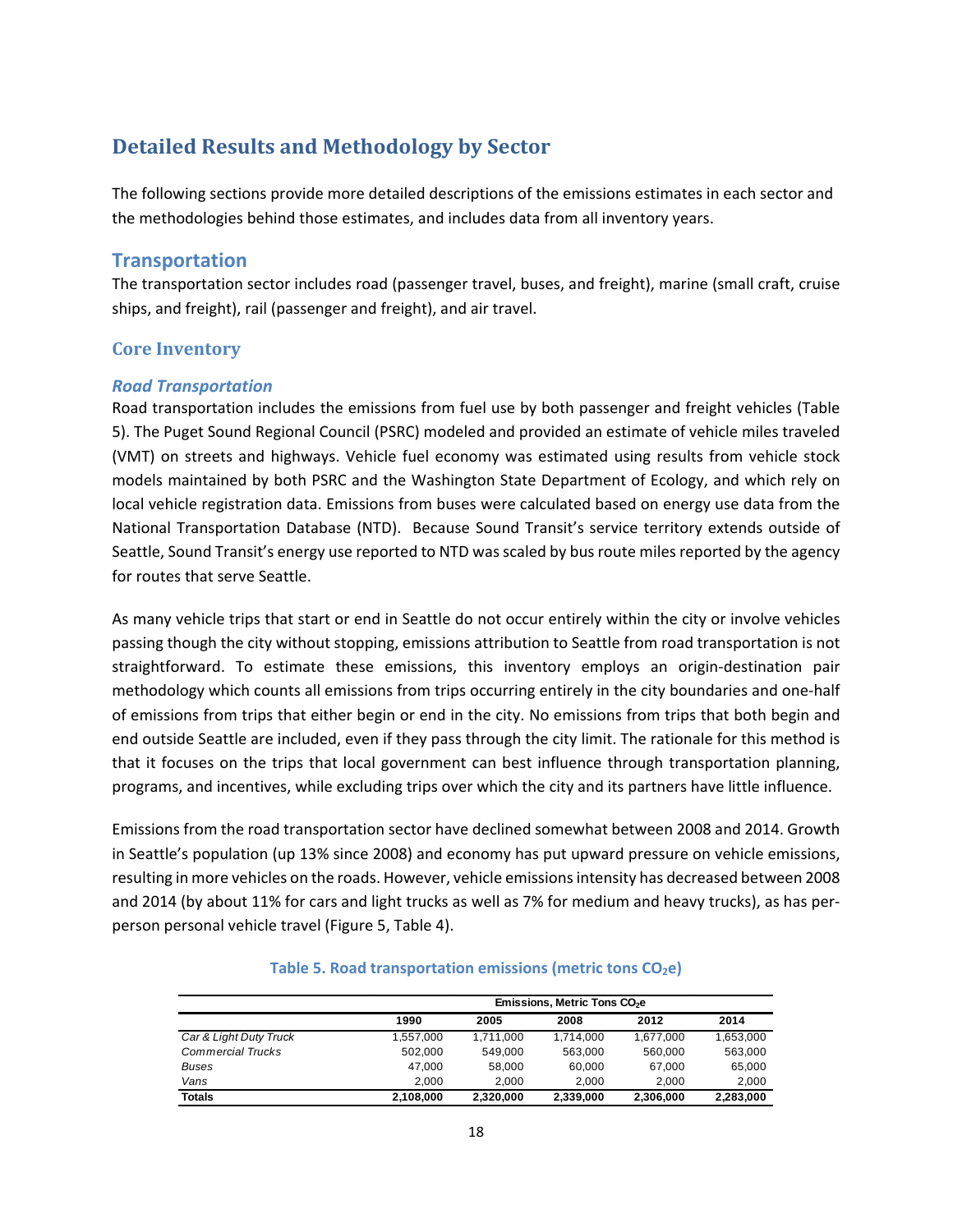This inventory employs a method that counts emissions from all trips that occur entirely within Seattle, half of trips that either begin or end in the city, and no trips that both begin and end outside the city (even if they pass through the city, e.g. on I‐5), known as an origin‐destination pair approach. This is an increasingly common way of counting GHG emissions in community‐scale inventories, and was recommended in ICLEI's *U.S. Community Protocol*.

Road transportation emissions were predominately calculated from daily average vehicle miles traveled (VMT) modeling results provided by PSRC for cars and light trucks, vanpool, and trucks (medium and heavy duty). The table below categorizes total average weekday VMT from all vehicles traveling entirely in, starting in, or ending in Seattle in 2011 **(14‐11‐05)**. The shaded area depicts the VMT that are counted according to the origin‐ destination pair method (and totaling 12,998,661 miles): 100% of trips contained within Seattle, 50% of trips with an origin or destination in Seattle, and 0% of trips that both start and end outside Seattle.

| <b>Destination</b>     |           |                        |
|------------------------|-----------|------------------------|
| Origin                 | Seattle   | <b>Outside Seattle</b> |
| Seattle                | 4,633,466 | 8,033,767              |
| <b>Outside Seattle</b> | 8,696,623 |                        |

To estimate VMT for 2014 (and likewise for 2012), PSRC's modeled VMT results for 2011 **(12‐11‐08)** were scaled by a ratio of 2014 total VMT on state highways in urban King County to that from 2011 provided by the Washington State Department of Transportation (**14‐11‐10**). WSDOT uses a consistent methodology from year to year for these roads, which carry about half of total VMT in King County and which were therefore judged to be a purer signal of changes in VMT from year to year than data provided by WSDOT to the federal Highway Performance Management System (HPMS), for which WSDOT data on state highways are supplemented with sampled data for local roads but for which uncertainty is higher and methods have changed over time.

To estimate VMT for 2005, PSRC's VMT modeling results by vehicle type for 2006 **(12‐11‐07)** were scaled to 2005, also using WSDOT data on all VMT on state highways in urban King County (**14‐11‐10**), as described above. To estimate VMT for 2008, PSRC's VMT modeling results for 2008 **(12‐11‐12)** were used.

All VMT estimates derived from PSRC models (i.e. those for 2005, 2008, 2012, and 2014) are for average weekdays. They are scaled downward slightly to reflect the fact that average traffic on weekends – and therefore on an average day – is somewhat lower than on an average weekday. Scaling factors for 2005, 2008, 2012 and 2014 were developed by analyzing weekday and daily vehicle counts over time at two traffic stations in Seattle (one on I‐5, one on I‐90) from WSDOT's *Annual Traffic Report* (**12‐11‐09**). Factors were also developed to scale up the results to account for the fact that the models do not include VMT for trips that both begin and end within one of the many traffic analysis zones in PSRC's model. This factor was assumed to be 0.3% for all years based on communication with PSRC staff (**12‐11‐11**).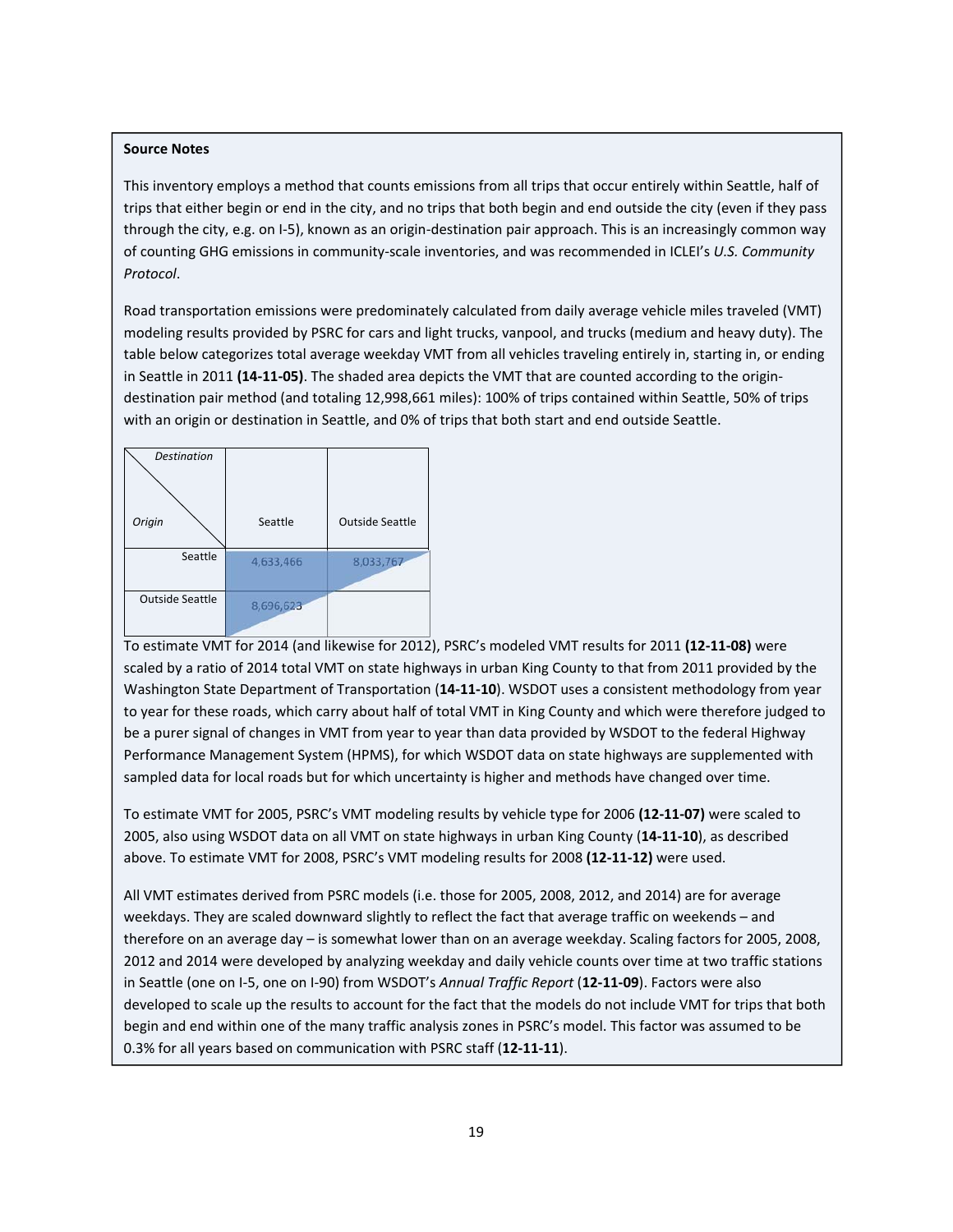#### **Source Notes (continued)**

Estimating VMT for 1990 using the origin-destination pair approach is more complicated, and more uncertain, because modeling results using this method are not available from either PSRC or SDOT. VMT on a purely geographic basis (all VMT that occur within the city, regardless of origin or destination) for 1990 **(05‐124)** were split into vehicle types using data from 2000 **(05‐123)**, the earliest available, and then adjusted upward by the estimated (vehicle‐specific) ratios of origin‐destination pair to purely geographic VMT in 2005, also the earliest (ratio) available.

In order to calculate emissions, annual VMT were multiplied by emissions factors derived from modeling by both PSRC and the Washington Department of Ecology. PSRC provided estimates of vehicle fuel efficiency for Seattle by vehicle class (cars, light trucks, etc.) in 2011 and 2014 created using EPA's MOVES model **(14‐11‐17)**. In order to generate estimates of vehicle fuel efficiency in all inventory years (1990 through 2014), we also used vehicle fuel efficiency estimates for the statewide vehicle fleet in Washington provided by the Washington State Department of Ecology from 2005 to 2014, also created using EPA's MOVES model **(14‐11‐18)**.

We inter- and extrapolated vehicle fuel efficiencies for each vehicle class by calculating the ratio of PSRC's Seattlespecific fuel efficiency estimate to WA Ecology's statewide fuel efficiency estimate in 2011 and 2014 **(14‐11‐19)**. Because the Seattle vehicle fleet is more fuel efficient than the statewide vehicle fleet (due to average vehicle age and other factors), these ratios are greater than 1 in all cases. A PSRC/WA Ecology fuel efficiency ratio was estimated in all years other than 2011 and 2014 based on a straight‐line inter/extrapolation of the PSRC/WA ecology ratio in 2011 and 2014. This inter/extrapolated ratio of Seattle to state vehicle fuel efficiency was multiplied by WA Ecology's modeled vehicle fuel efficiency in 2005 through 2012 and an estimate of WA Ecology's vehicle fuel efficiency in 1990 (see below). The minimum value of the extrapolated Seattle/state vehicle fuel efficiency ratio was fixed at 1 (i.e. the linear extrapolation was terminated where the Seattle‐specific estimated fuel efficiency met the statewide average), meaning that the Seattle vehicle fleet was never assumed to be less efficient than the state average.

Statewide vehicle fuel efficiency was estimated for 1990 in each vehicle class by calculating the rate of change in vehicle fuel efficiency in each respective vehicle class in WA Ecology's statewide vehicle fuel efficiency between 2005 and 2008. This rate of change was assumed to hold between 1990 and 2005, allowing 1990 vehicle fuel efficiency to be estimated based on 2005 values. The 1990 estimates obtained with this methodology were similar to those using national data as in previous versions of this inventory.

Finally, annual VMT were multiplied by energy intensities derived as above and fuel‐specific (gasoline or diesel) carbon contents from the US EPA's national GHG inventory **(14‐80‐01)**.

Emissions from non‐electric buses were calculated based on fuel usage for King County Metro and Sound Transit as reported to the National Transit Database **(14‐11‐13)**. Fuel use was scaled based on the percentage of Metro and Sound Transit miles of travel on routes serving the city of Seattle (approximately 12 million miles for routes serving Seattle out of 15 million total miles for all Sound Transit routes) **(14‐11‐14)**.

Calculation steps and data sources for Road Transportation are listed in **14‐00‐0\_MasterSpreadsheet '***Trans‐ Road Traffic'* tab.

fuel efficiencies are based on the vehicle fleet in the Puget Sound region only in the most recent inventory years **Uncertainty** exists both in the estimates of vehicle travel (VMT) and vehicle fuel efficiency, the two primary drivers of road transport GHG emissions. Sources of uncertainty for VMT include that in PSRC's underlying model and in the scaling method used to scale PSRC's 2011 model results to 2012 based on data from WSDOT. Vehicle (2012 and 2014), and our estimates may not accurately reflect differences between the vehicle fleet in Puget Sound and Washington as a whole before that time.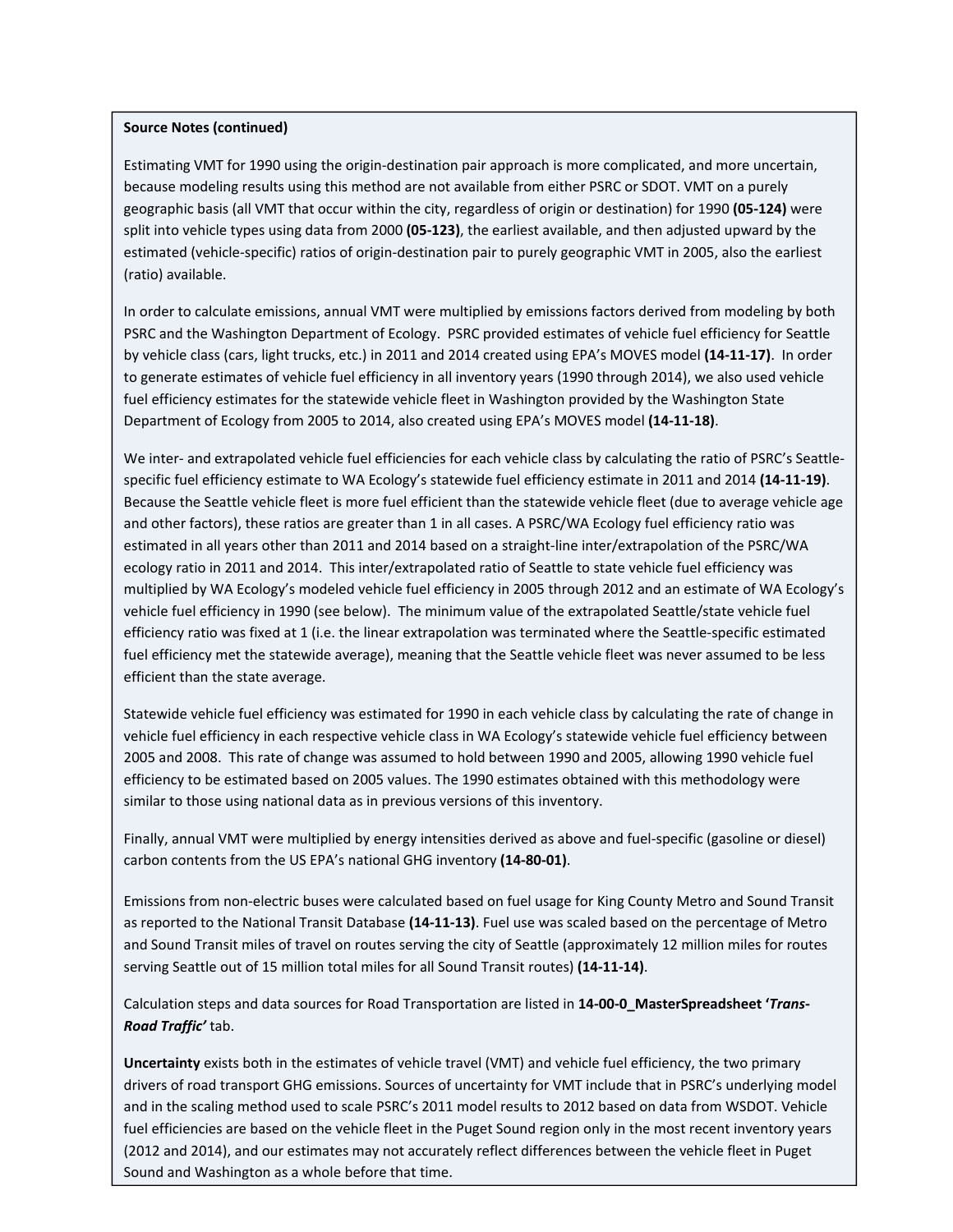### **Expanded Inventory**

### *Marine & Rail Transportation*

Marine and rail transportation are not included in Seattle's core emissions, and comprised a minor share (3%) of the expanded GHG inventory for 2014. Marine transportation includes pleasure craft, Washington State Ferries, cruise ships, cargo vessels, and other commercial boat traffic, such as tug boats. Emissions that occur near shore (maneuvering) and while docked (hoteling) are included based on estimates conducted by the Puget Sound Maritime Air Forum. Freight rail transportation includes emissions, based on the Puget Sound Maritime Air Forum Air Emissions inventory, from locomotive use at the Port of Seattle (on-terminal), the movement of Port of Seattle-related cargo in the county (offterminal), and the movement of other freight. Emissions associated with passenger rail (Amtrak and Sounder commuter rail) are also included.<sup>9</sup> Marine and rail transportation emissions decreased 23% from 2008, with reductions in rail freight, large ship hoteling emissions, and pleasure craft emissions contributing the largest share of the reductions. Emissions from marine and rail transportation are presented in Table 6.

|                                 | Emissions, Metric Tons CO <sub>2</sub> e |         |         |         |         |
|---------------------------------|------------------------------------------|---------|---------|---------|---------|
|                                 | 1990                                     | 2005    | 2008    | 2012    | 2014    |
| Marine                          |                                          |         |         |         |         |
| Hotelling                       | 53,000                                   | 51,000  | 74.000  | 46.000  | 38,000  |
| <b>Washington State Ferries</b> | 41.000                                   | 42.000  | 35,000  | 41.000  | 40,000  |
| Pleasure Craft                  | 32,000                                   | 30.000  | 31,000  | 31,000  | 25,000  |
| Other Ship & Boat Traffic       | 65.000                                   | 62,000  | 64.000  | 64.000  | 67,000  |
| Rail                            |                                          |         |         |         |         |
| Freight                         | 85,000                                   | 81.000  | 79.000  | 53,000  | 43,000  |
| Passenger                       | ٠                                        | 5,000   | 7.000   | 8,000   | 9,000   |
| <b>Totals</b>                   | 276,000                                  | 271,000 | 290,000 | 243,000 | 222,000 |

#### **Table 6. Marine and rail transportation emissions (metric tons CO2e)**

<sup>&</sup>lt;sup>9</sup> Because Sound Transit's Link Light Rail is all electric and emissions associated with this source are estimated to be small, they are not differentiated from other electricity users.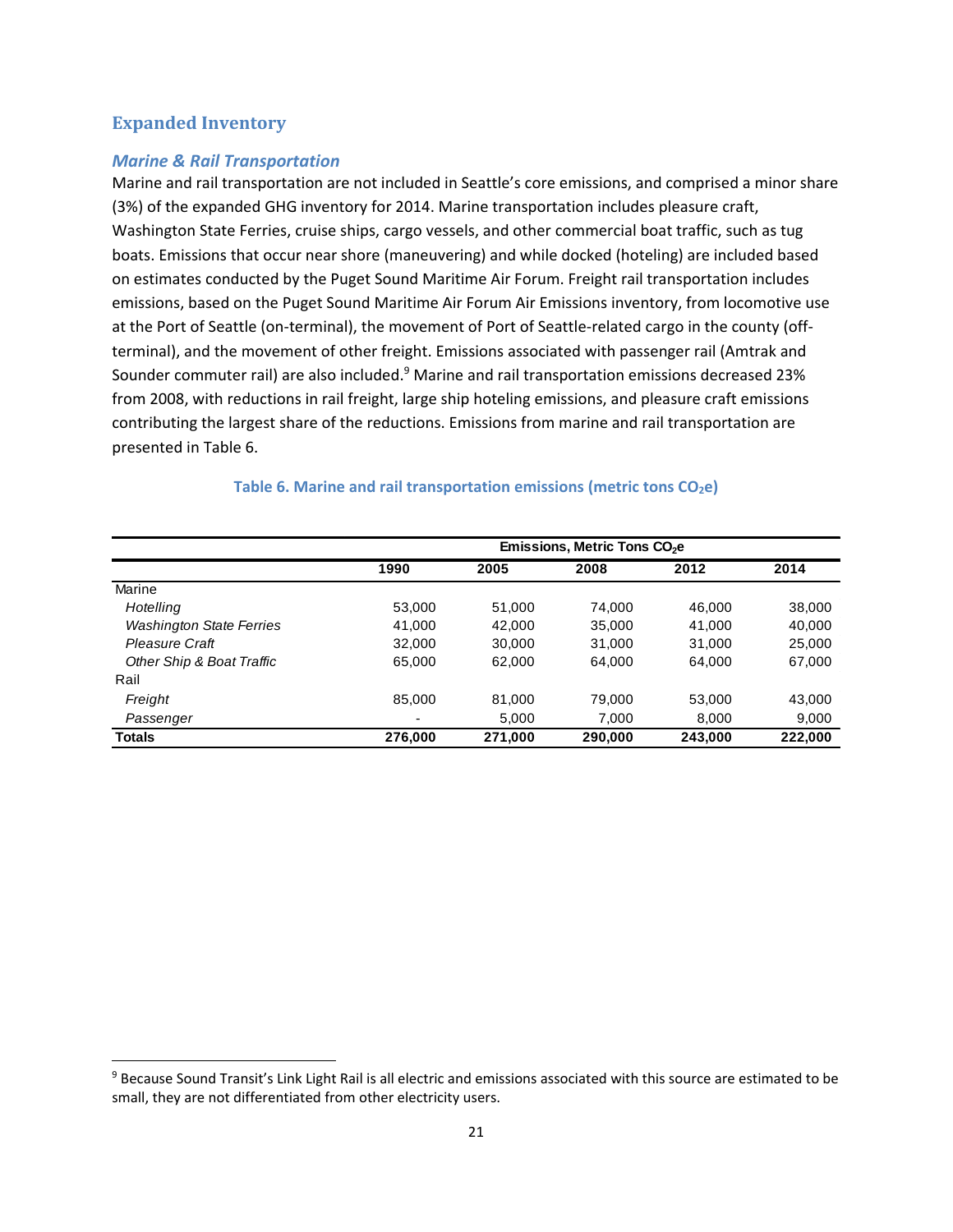**Other Ship and Boat Traffic:** Emissions for 2014 were based on the 2011 Puget Sound Maritime Air Emissions Inventory **(14‐80‐03)**, including Ocean Going Vessel (OGV) Maneuvering, and Harbor Vessels (less Ferry emissions) categories. The 2011 emissions for OGV maneuvering were scaled by 2014 port tonnage handled (in TEUs; **14‐12‐01**) relative to 2011 as well as the number of cruise vessels in 2014 **(14‐12‐01)**. Harbor vessel emissions reported for King County **(14‐80‐03, Table 4.11)** were scaled to 2014 city population. The reported harbor vessel emissions include emissions from ferries and recreational vehicles **(14‐80‐03)**, which are determined and reported separately, so are subtracted out from the harbor vessel emissions reported by the Puget Sound Maritime inventory. All other inputs and calculation steps remained the same as previously reported **(12‐12‐01)**.

**Hoteling**: Emissions for 2014 were based on the 2011 Puget Sound Maritime Air Emissions Inventory **(12‐80‐ 03, Table 2.15)**. The 2011 values were scaled to 2014 by Port tonnage handled (in TEUs; **14‐12‐01**) and the number of cruise calls not using shore power **(14‐12‐01)**. All other inputs and calculations steps remained the same as previously reported for other inventory years.

**WA State Ferries:** For 2014, diesel and biodiesel fuel use for all Washington State Ferries (WSF), as reported by the Washington State Department of Enterprise Services **(14‐12‐03)**, was multiplied by the fraction of fuel expenditures for WSF servicing each of the Seattle routes, as determined based on the WSF 2014 fiscal year route statements **(14‐12‐02)**. One‐half of fuel use for these routes was attributed to Seattle, consistent with the origin‐destination pair approach described above for other passenger transport. An emission factor (in terms of kg of CO2 produced per gallon of fuel consumed) from the *ICLEI Community Protocol for Accounting and Reporting of Greenhouse Gas Emissions Version 1.0* **(14‐12‐05)** was used to calculate emissions associated with biodiesel fuel use. This method is the same as that used for inventory year 2012 and consistent with, though not identical, to the methods for prior years.

**Pleasure Craft:** Marine pleasure craft emissions for 2014 were obtained directly from NONROAD modeling results for King County **(14‐40‐02)**. This method differs from that used in previous years in which fuel usage, rather than emissions, was taken from NONROAD modeling results. Modeled emissions from 2014 were scaled by the Seattle fraction of King County population. Marine pleasure craft emissions for 2012 and 2005 are based on NONROAD modeling results for King County for the years 2005 and 2011, obtained from the Washington State Department of Ecology **(12‐40‐04, 12‐40‐01)**. The sum of diesel and gasoline use by marine pleasure craft was scaled by the Seattle fraction of King County population. Modelled fuel use in 2011 was also scaled to 2012 population to estimate 2012 fuel use. The 2008 fuel use is scaled by population growth to 2005 emissions. Fuel use in 1990 is only available based on PSCAA NONROAD modelling results. The PSCAA NONROAD and Dept. of Ecology NONROAD modelling results for pleasure craft differ due to methodologies for attributing county‐scale emissions from statewide emission. Therefore, the 1990 PSCAA NONROAD fuel use was scaled by the ratio of Dept. of Ecology modelled to PSCAA modelled fuel use in 2005 to estimate total fuel use in 1990.

22 2012 were scaled relative to those reported for 2011 by the ratio of tonnage handled, in twenty‐foot**Rail ‐ Freight:** Freight rail emissions reported are the sum of Port of Seattle on‐terminal (line‐haul and switching locomotives, reported for 2011 in Puget Sound Maritime Air Emissions Inventory **14‐80‐03**) and off-terminal (King County line-haul locomotive) emissions. King County off-terminal line-haul locomotive emissions were not provided for 2011, as they were for 2005 **(05‐151)** and therefore were estimated by scaling the ratio of total airshed emissions for 2011 relative to 2005. Seattle is assigned 90% of the King county off‐terminal emissions, consistent with previous inventory years **(05‐156)**. Emissions for 2014 and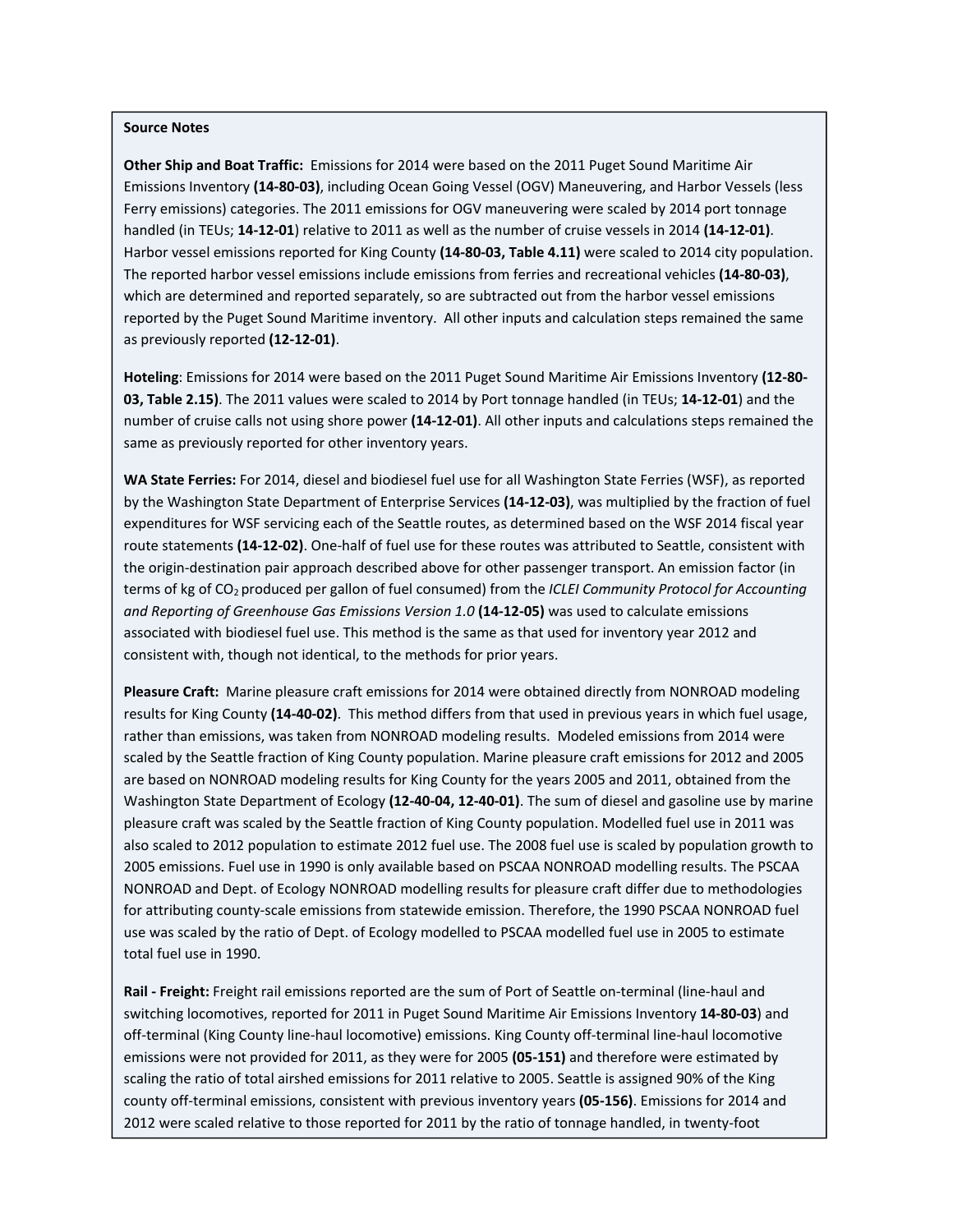#### **Source Notes (continued)**

equivalent units (TEUs) **(14‐12‐01)**.

**Rail – Passenger**: Passenger rail emissions result from the Amtrak Cascades train that stops in Seattle as it travels between Portland, Oregon and Vancouver, British Columbia. The average number of gallons of diesel fuel per mile was estimated based on national data **(14‐13‐01)**. National average fuel use per mile was scaled by the number of riders on the Cascade route, as reported by Amtrak. Consistent with the origin‐ destination pair methodology employed for vehicle trips, only half of the emissions associated with trips that begin or end in Seattle are attributed to the city's emissions totals. Emissions from Sound Transit Sounder light rail service were estimated based on light rail fuel usage reported by Sound Transit **(14‐13‐11)**. Because the Sounder rail services areas outside of Seattle and because the city is a major destination for commuters that use the service, half of the emissions associated with Sounder fuel use were assigned to Seattle. This is consistent with the origin‐destination pair methodology employed to estimate other types of transport emissions in this inventory.

Calculation steps and data sources for Road Transportation are listed in **14‐00‐0\_MasterSpreadsheet '***Trans‐ Marine Traffic'* **and** *'Trans‐Rail'* tabs.

**Uncertainty.** Uncertainty in emissions data for Washington State Ferries is relatively low, as they are based on fuel usage statistics. By contrast, uncertainties for other sources are relatively high as they are based on model output that in some cases (e.g., for pleasure craft) scale national data to Seattle.

#### *Air Transportation*

Emissions from air transportation in the expanded view of the GHG inventory include a share of emissions associated with passenger travel at Seattle‐Tacoma International Airport, as well as all fuel distributed at King County International Airport (KCIA, also known as Boeing Field), mostly for freight.

Emissions attributed to Seattle from Sea‐Tac airport are the estimated share of all the emissions resulting from trips in and out of Sea-Tac associated with residential and business activities in Seattle. Seattle's share of Sea‐Tac Airport airline emissions, 18% in 2014, is determined by the relative share of Seattle's population (representing personal travel) and employment (representing business travel) in the region, based on Census Bureau and Washington Employment Security Department sources. Emissions from air transport are shown in Table 7.

|                                   | <b>Emissions, Metric Tons CO<sub>2</sub>e</b> |         |         |         |           |
|-----------------------------------|-----------------------------------------------|---------|---------|---------|-----------|
|                                   | 1990                                          | 2005    | 2008    | 2012    | 2014      |
| Sea-Tac International Airport     | 756.000                                       | 700.000 | 727.000 | 689,000 | 833,000   |
| King County International Airport | 184.000                                       | 219,000 | 262,000 | 228,000 | 238,000   |
| Totals                            | 940.000                                       | 919.000 | 989,000 | 917.000 | 1,071,000 |

#### **Table 7. Air transportation emissions (metric tons CO2e)**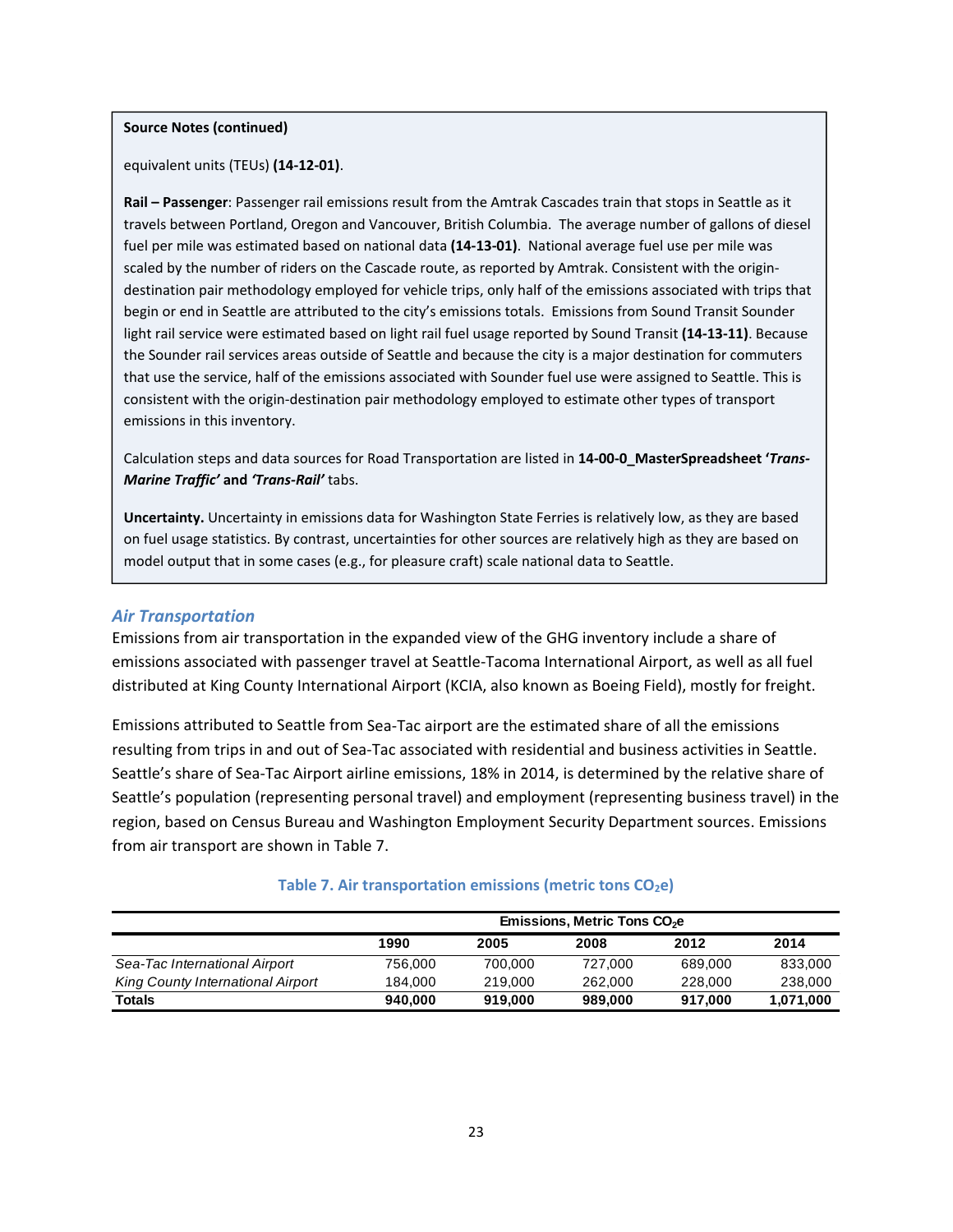**Sea‐Tac International Airport:** The Port of Seattle provided data for total jet fuel distributed to aircraft at Sea‐ Tac Airport **(14‐14‐06)**. The fraction of emissions attributable to Seattle was estimated with a composite of population and employment in the city compared to the greater Puget Sound region, from which Sea‐Tac draws the majority of its passengers **(14‐14‐01)**. This methodology is consistent with that used in in 2012 and replaces the previous approach used prior to 2012, which assigned the Seattle resident fraction of Sea‐Tac passengers based solely on a 2001 Passenger Survey **(08‐14‐10)**.

**King County International Airport:** King County International Airport (KCIA) provided data for jet fuel and aviation gas distributions in 2014 **(14‐14‐08)**. All resulting emissions are attributed to Seattle, to account for roughly half of emissions associated with air travel to and from KCIA (since presumably fuel associated with inbound flights would be approximately equal to fuel associated with outbound flights, assuming similar origins and destinations). This approach is consistent with the origin‐destination pair approach taken for road travel to and from Seattle. The KCIA emissions do not include fuel for aircraft operated by Boeing, which are fueled at a separate facility and for which fuel use data is not available for all inventory years.

Calculation steps and data sources are listed in **14‐00‐0\_MasterSpreadsheet '***Trans‐ Air Traffic***'.**

**Uncertainty.** Uncertainty in emissions from air travel via Sea‐Tac attributed to Seattle is relatively high, because even as fuel usage at the airport is well known, the method for attributing emissions to Seattle assumes that passenger travel for household and business travel is identical (per resident and employee, respectively) across the region, despite demographic differences (e.g., in income, or in type of employment). By contrast, uncertainty in emissions at King County international airport is relatively low, as it is based directly on fuel usage data.

#### **Buildings**

Seattle's core emissions include GHGs associated with the energy consumed by Seattle's residential and commercial buildings for lighting, appliances, heat, and hot water. The expanded view also includes emissions associated with landscaping, yard, and other equipment used at buildings.

Including all sources, emissions in this sector declined 165,000 tCO<sub>2</sub>e, or 12%, between 2008 and 2014. Lower residential building emissions account for most of the decline in total building emissions between 2008 and 2014.

### **Core Inventory**

#### *Residential Building Energy*

The vast majority of residential building emissions are associated with energy used for home heating, appliances, and hot water. Emissions from residential building energy are shown in Table 8. Emissions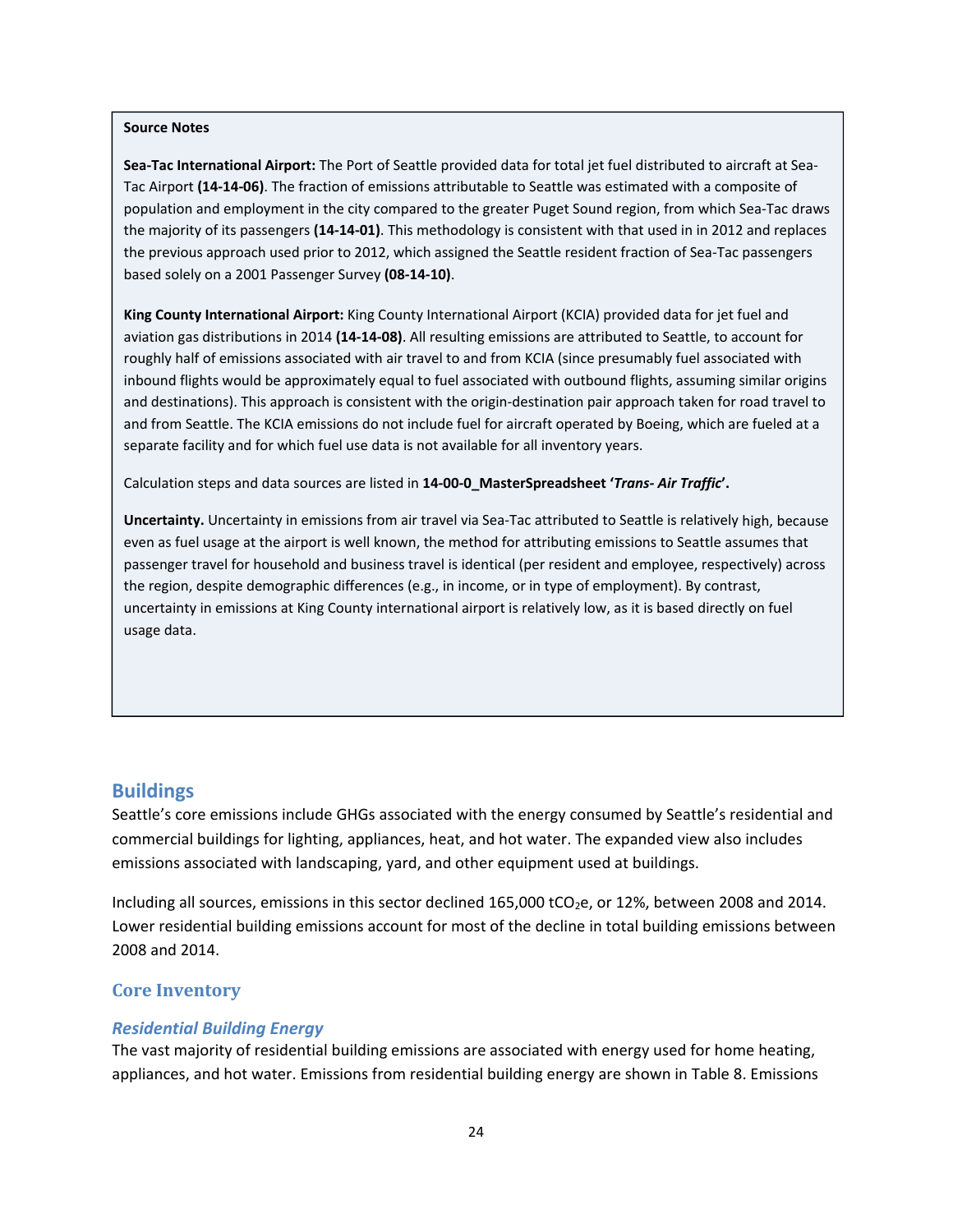from residential building energy were lower in both major categories (direct fuel use and electricity) in 2014 relative to 2008. This can largely be attributed to less heating demand due to warmer temperatures, lower energy use, and lower‐carbon electricity sources. Use of electricity, natural gas, and petroleum per resident have all declined between 2008 and 2014.

|                 | <b>Emissions, Metric Tons CO<sub>2</sub>e</b> |         |         |         |         |
|-----------------|-----------------------------------------------|---------|---------|---------|---------|
|                 | 1990                                          | 2005    | 2008    | 2012    | 2014    |
| Electricity     | 133.000                                       | 68.000  | 45,000  | 28,000  | 22,000  |
| Direct Fuel Use |                                               |         |         |         |         |
| Natural Gas     | 259,000                                       | 371.000 | 432.000 | 420.000 | 399,000 |
| Oil             | 294.000                                       | 113,000 | 109.000 | 73,000  | 65,000  |
| <b>Totals</b>   | 686,000                                       | 552,000 | 586,000 | 521,000 | 486.000 |

#### **Table 8. Residential building energy emissions<sup>10</sup>**

### **Table 9. Residential building primary energy use in million Btu11**

|                    | <b>Primary Energy Consumption, Million Btu</b> |            |            |            |            |
|--------------------|------------------------------------------------|------------|------------|------------|------------|
|                    | 1990                                           | 2005       | 2008       | 2012       | 2014       |
| Electricity        | 33,406,000                                     | 31.484.000 | 25,315,000 | 25.041.000 | 24,499,000 |
| Direct Fuel Use    |                                                |            |            |            |            |
| <b>Natural Gas</b> | 4,903,000                                      | 7,004,000  | 8,148,000  | 7,928,000  | 7,539,000  |
| Oil                | 3,976,000                                      | 1,533,000  | 1,471,000  | 990,000    | 879,000    |
| <b>Totals</b>      | 42,285,000                                     | 40,021,000 | 34,934,000 | 33,959,000 | 32,917,000 |

#### **Table 10. Residential building energy use in physical units**

|                 |            | <b>Energy Consumption, Physical Units</b> |            |            |            |            |
|-----------------|------------|-------------------------------------------|------------|------------|------------|------------|
|                 |            | 1990                                      | 2005       | 2008       | 2012       | 2014       |
| Electricity     | <b>MWh</b> | 3,261,000                                 | 3.074.000  | 2.471.000  | 2,445,000  | 2,392,000  |
| Direct Fuel Use |            |                                           |            |            |            |            |
| Natural Gas     | Therm      | 49.033.000                                | 70,044,000 | 81.484.000 | 79,279,000 | 75,395,000 |
| Oil             | Gal        | 28,747,000                                | 11,087,000 | 10,635,000 | 7.161.000  | 6,355,000  |

<sup>&</sup>lt;sup>10</sup> The distinctions between residential, commercial, and industrial sectors represented in this table and the following tables relating to building energy use and emissions can be complex. For example, energy used in common spaces in multifamily residences is counted as commercial, energy used to generate steam is listed as commercial energy use though some multifamily residences receive steam heat, and some industrial energy users may be considered commercial

 $11$  For electricity, primary energy refers to the total energy consumed at the source where the electricity is generated. Because of inefficiencies and energy losses in the generation process, the amount of electrical energy delivered to consumers is, on average, only 33% of the total primary energy consumed at the generation facility. We follow the convention of the U.S. Department of Energy (see, e.g., the definition of "Primary Energy Consumption" in the U.S. Energy Information Administration's Annual Energy Outlook,

http://www.eia.gov/totalenergy/data/annual), in which the efficiency of renewable energy sources, including hydroelectric generation, is taken to be the same as the average efficiency of fossil-fuel steam electric plants (33%). Thus, the primary energy reported in Table 9 and Table 12 is three times the end‐use energy consumption reported in Table 8 and Table 10, respectively.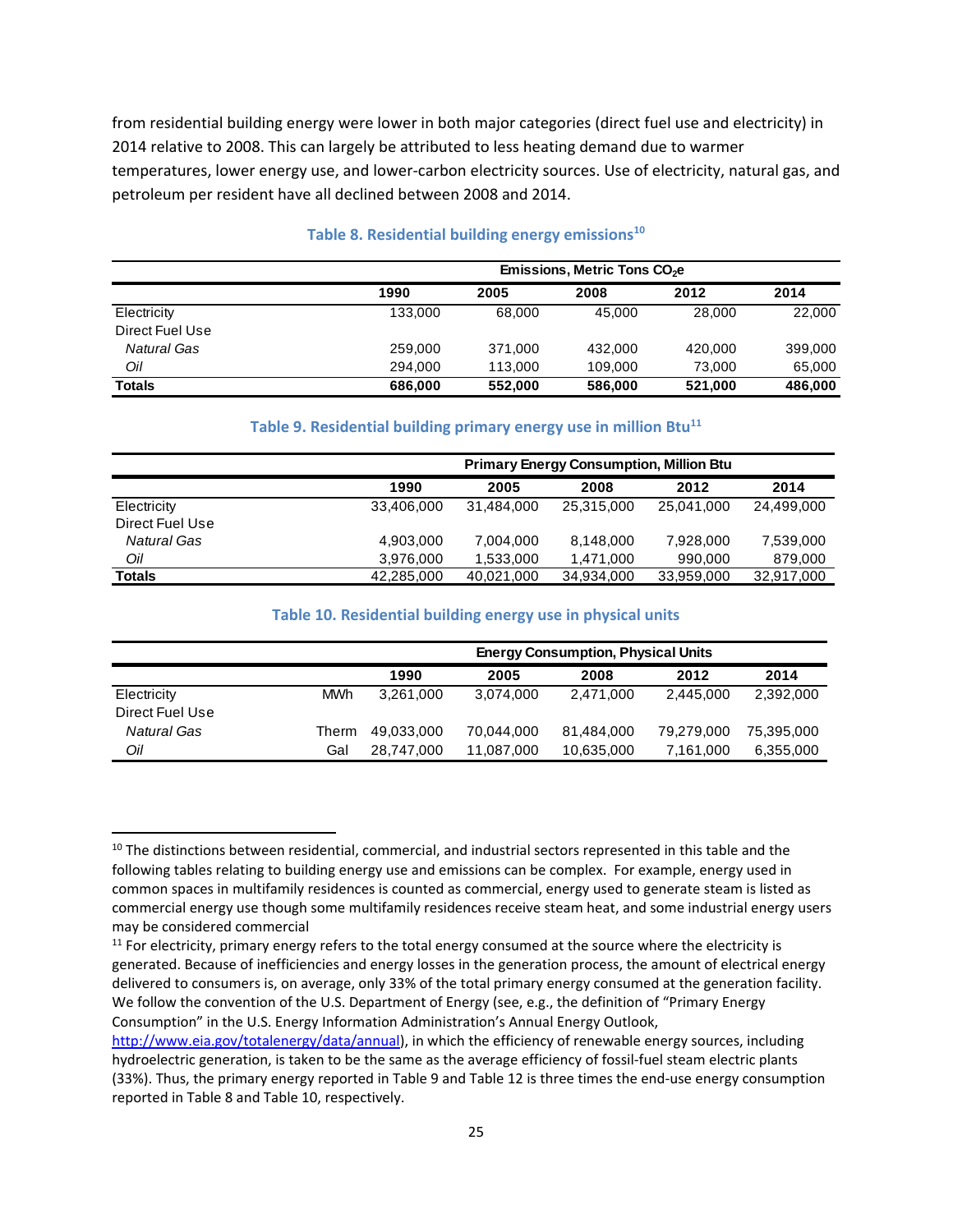Household energy use per resident decreased 18% between 2008 and 2014 and 36% since 1990. Factors that help explain the decline in Seattle's residential energy use per resident include warmer weather resulting in reduced heating demand, smaller average household floor area, $^{12}$  increased energy efficiency of lighting, appliances, and heating, and the switch from oil heat to natural gas.<sup>13</sup>

#### **Source Notes**

When needed, fuel‐specific emissions factors (gCO2/L) from the US EPA's national GHG inventory (**14‐80‐01**) were used.

**Electricity:** Seattle City Light (SCL) provided residential building electricity consumption within Seattle for 2014 **(14‐60‐03)** and a provisional utility emission factor (tCO2/MWh) **(14‐60‐04)**. The provisional SCL emission rate was multiplied by residential electricity consumption to obtain total emissions.

**Direct Fuel Use (Natural Gas):** Puget Sound Energy (PSE) provided 2014 natural gas use by Seattle residences **(14‐20‐02)**.

**Direct Fuel Use: (Heating Oil):** Seattle residential oil use was estimated from 2014 Washington State distillate fuel oil and kerosene sales by end‐use, which is reported by the U.S. Energy Information Administration **(14‐ 40‐03)** and scaled to Seattle by the ratio of Seattle homes with oil heat to Washington State homes with oil heat as reported for 2014 by the U.S. Census Bureau American Fact Finder database **(14‐20‐01)**. Seattle's heating oil usage was also scaled by the ratio of heating degree days in Seattle to the population‐weighted statewide average number of heating degree days **(14‐12‐08)**. This scaling is necessary because heating demand in Seattle is somewhat less than the statewide average, which includes areas with colder winter temperatures.

Calculation steps and data sources for electricity, natural gas and petroleum (heating) are listed in **14‐00‐ 0\_MasterSpreadsheet '***Electricity***', and '***Res‐ Heat & Hot Water***'** tabs, respectively.

**Uncertainty.** Uncertainty in electricity and natural gas is quite low, since it is based directly on utility data. Uncertainty in oil use, on the other hand, is relatively high, since this is scaled from statewide data. In all categories, uncertainty is high in the categorization of energy use between different classes of users, such as commercial, residential, and industrial. This split is based on utility rate class, which involves some mixing of sources between categories.

<sup>&</sup>lt;sup>12</sup> Though no data on actual floor area were identified, based on data from the Census Bureau's American Community Survey, since 2008, nearly all of the net additions to households in Seattle have been (generally smaller) households in buildings with more than two units, compared to less than half (44%) of the existing housing stock.

<sup>&</sup>lt;sup>13</sup> According to the U.S. Department of Energy, older oil furnaces have an efficiency of 56% to 70%, whereas newer natural gas furnaces have efficiencies of 90% or more. An estimated 32,000 households have converted from oil heat since 1990, with 3,700 of those households having switched since 2008. Census data?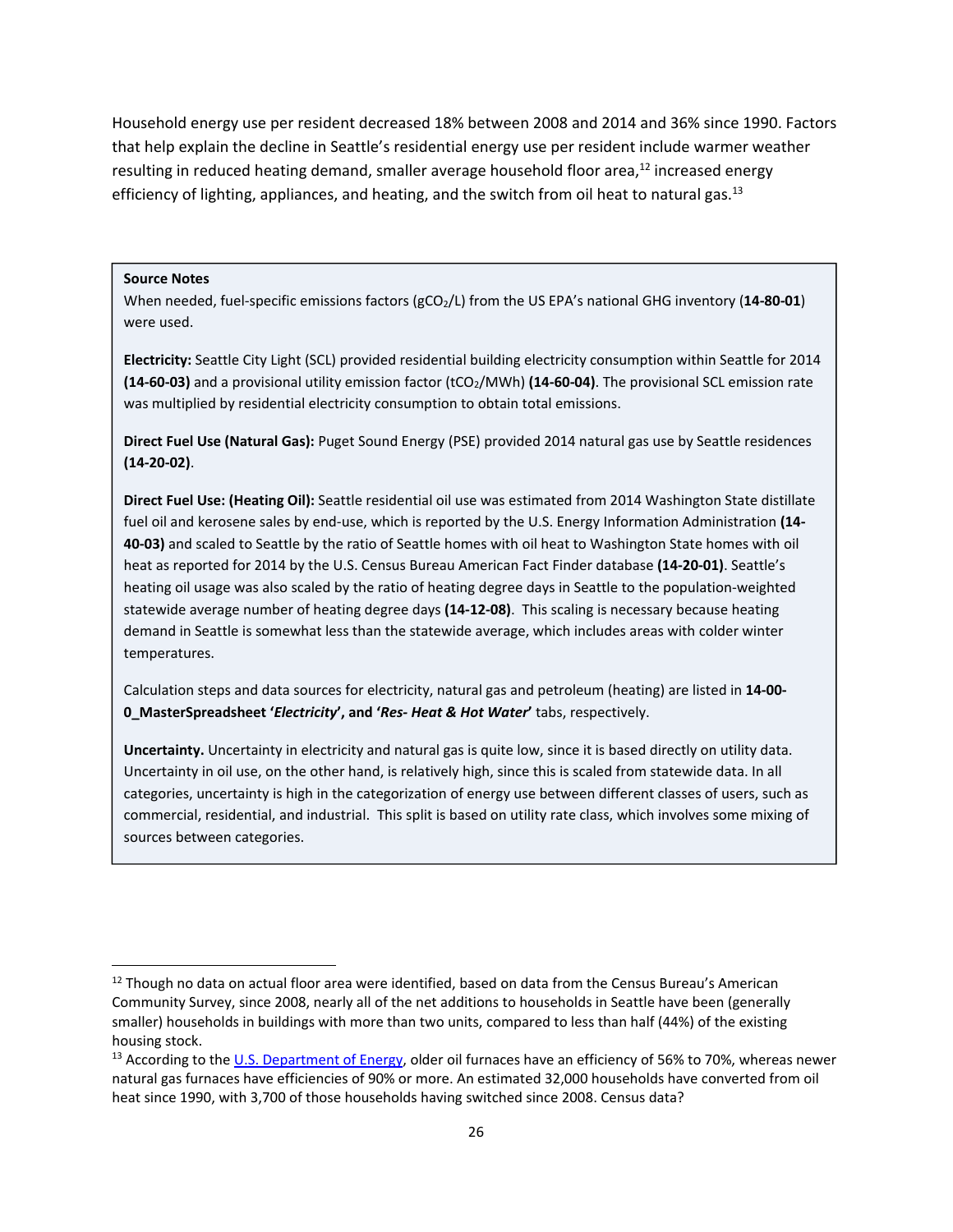### *Commercial Building Energy*

Commercial building emissions result from generating or using the energy consumed by businesses, office buildings, and institutional facilities (such as government buildings and schools). As with residential buildings, the majority of these emissions are associated with lighting, space heating, and hot water. Many downtown Seattle buildings are heated by steam generated by Enwave and the emissions associated with steam heat are reported on a separate line.

|                     | Emissions, Metric Tons CO <sub>2</sub> e |         |         |         |         |  |
|---------------------|------------------------------------------|---------|---------|---------|---------|--|
|                     | 1990                                     | 2005    | 2008    | 2012    | 2014    |  |
| Electricity         | 169.000                                  | 102.000 | 82,000  | 53,000  | 42,000  |  |
| Direct Fuel Use     |                                          |         |         |         |         |  |
| Natural Gas         | 281,000                                  | 363,000 | 413.000 | 416,000 | 431,000 |  |
| Oil                 | 57,000                                   | 17,000  | 8,000   | 2,000   | 2,000   |  |
| <b>Steam Plants</b> |                                          |         |         |         |         |  |
| <b>Natural Gas</b>  | 137,000                                  | 160,000 | 176,000 | 156,000 | 138,000 |  |
| Oil                 | 7,000                                    | ٠       | 1,000   |         |         |  |
| <b>Totals</b>       | 651.000                                  | 642.000 | 680.000 | 627.000 | 613.000 |  |

### **Table 11. Commercial building energy emissions**

#### **Table 12. Commercial building primary energy use in million Btu14**

|                     | <b>Primary Energy Consumption, Million Btu</b> |            |            |            |            |
|---------------------|------------------------------------------------|------------|------------|------------|------------|
|                     | 1990                                           | 2005       | 2008       | 2012       | 2014       |
| Electricity         | 33,698,000                                     | 47,650,000 | 46,658,000 | 47,114,000 | 47,155,000 |
| Direct Fuel Use     |                                                |            |            |            |            |
| Natural Gas         | 5,309,000                                      | 6.846.000  | 7,802,000  | 7,846,000  | 8,137,000  |
| Oil                 | 759,000                                        | ٠          | 7.000      | 1.000      |            |
| <b>Steam Plants</b> |                                                |            |            |            |            |
| Natural Gas         | 2,589,000                                      | 3,021,000  | 3,324,000  | 2,949,000  | 2,613,000  |
| Oil                 | 98,000                                         | -          | 7,000      | 1,000      |            |
| <b>Biomass</b>      | ٠                                              | ٠          | ٠          | 142,000    | 356,000    |
| <b>Totals</b>       | 42,453,000                                     | 57,517,000 | 57,798,000 | 58,053,000 | 58,261,000 |

#### **Table 13. Commercial building energy use in physical units**

|                     |            | <b>Energy Consumption, Physical Units</b> |                          |                          |            |            |
|---------------------|------------|-------------------------------------------|--------------------------|--------------------------|------------|------------|
|                     |            | 1990                                      | 2005                     | 2008                     | 2012       | 2014       |
| Electricity         | <b>MWh</b> | 3,290,000                                 | 4,652,000                | 4,555,000                | 4,599,000  | 4,603,000  |
| Direct Fuel Use     |            |                                           |                          |                          |            |            |
| Natural Gas         | Therm      | 53,090,000                                | 68,458,000               | 78,017,000               | 78,459,000 | 81.372.000 |
| Oil                 | Gal        | 5,487,000                                 | 1.662.000                | 814.000                  | 157.000    | 220,000    |
| <b>Steam Plants</b> |            |                                           |                          |                          |            |            |
| Natural Gas         | Therm      | 25,888,000                                | 30,205,000               | 33,243,000               | 29,490,000 | 26,125,000 |
| Oil                 | Gal        | 706.000                                   | $\overline{\phantom{0}}$ | 54,000                   | 10,000     |            |
| Biomass             | Ton        | $\overline{\phantom{0}}$                  | $\overline{\phantom{0}}$ | $\overline{\phantom{0}}$ | 9,000      | 21,000     |

<sup>&</sup>lt;sup>14</sup> Energy associated with co-firing biomass at steam plants is reported here for informational purposes, but emissions are counted here as zero following the primary practice used in the EPA's national inventory.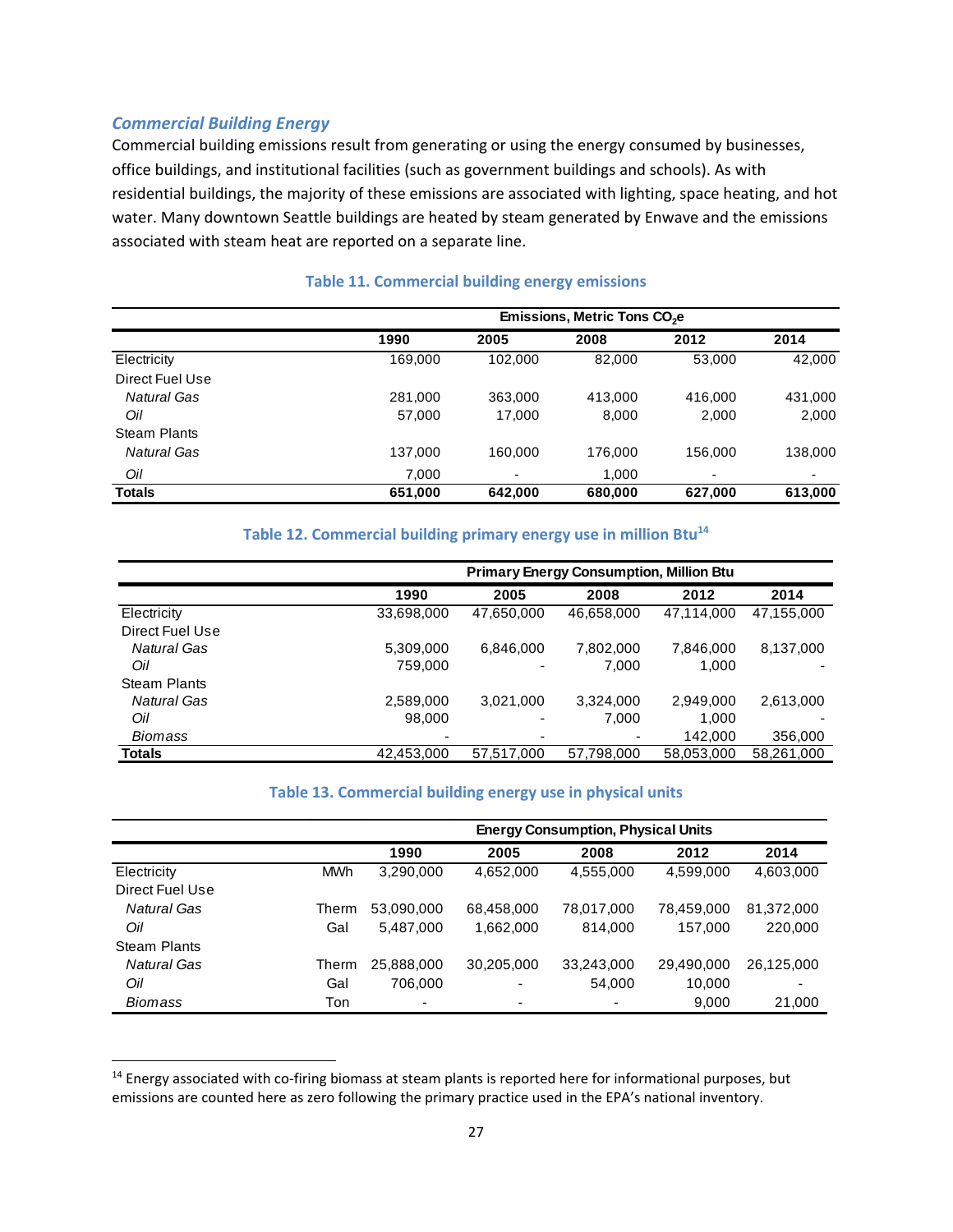**Electricity:** Seattle City Light (SCL) provided commercial building electricity consumption within Seattle for 2012 **(14‐60‐03)** and a provisional utility emission factor (tCO2/MWh) **(14‐60‐04)**. The provisional SCL emission rate was multiplied by commercial electricity consumption to obtain  $CO<sub>2</sub>$  emissions.

**Direct Fuel Use (Natural Gas):** Puget Sound Energy (PSE) provided 2014 natural gas use by Seattle commercial customers **(14‐20‐02).** Natural gas use at steam plants and for commercial equipment use as CNG are assumed to be included in PSE's reported commercial sector natural gas totals, but are subtracted from the total reported by PSE and given separately for the purposes of this inventory.

**Direct Fuel Use (Petroleum):** Seattle commercial building oil use was estimated using 2014 Washington State Distillate Fuel Oil and Kerosene sales by end‐use, which is reported by the U.S. Energy Information Administration **(14‐40‐03),** prorated by the ratio of Seattle to Washington State commercial employment **(14‐ 70‐11)**.

**Steam:** PSCAA provided natural gas and back up oil use from the Seattle Steam and the University of Washington steam plants **(14‐40‐05)**.

Calculation steps and data sources for electricity, natural gas (commercial equipment) and petroleum (commercial equipment), natural gas (heat and other), petroleum (heat and other), and steam are listed in **14‐** 00-0\_MasterSpreadsheet 'Electricity', 'Commercial- equip', and 'Commercial- Heat & Hot Water', respectively.

**Uncertainty.** Uncertainties for commercial building emissions estimates are similar to residential buildings: low uncertainty for natural gas and electricity; high uncertainty for oil use. Emissions associated with steam plants are relatively certain, since they are based directly on fuel use data.

### **Expanded Inventory**

#### *Residential and Commercial Building Equipment*

The expanded view of Seattle's building emissions also includes emissions from small equipment associated with commercial and residential buildings, including landscaping equipment.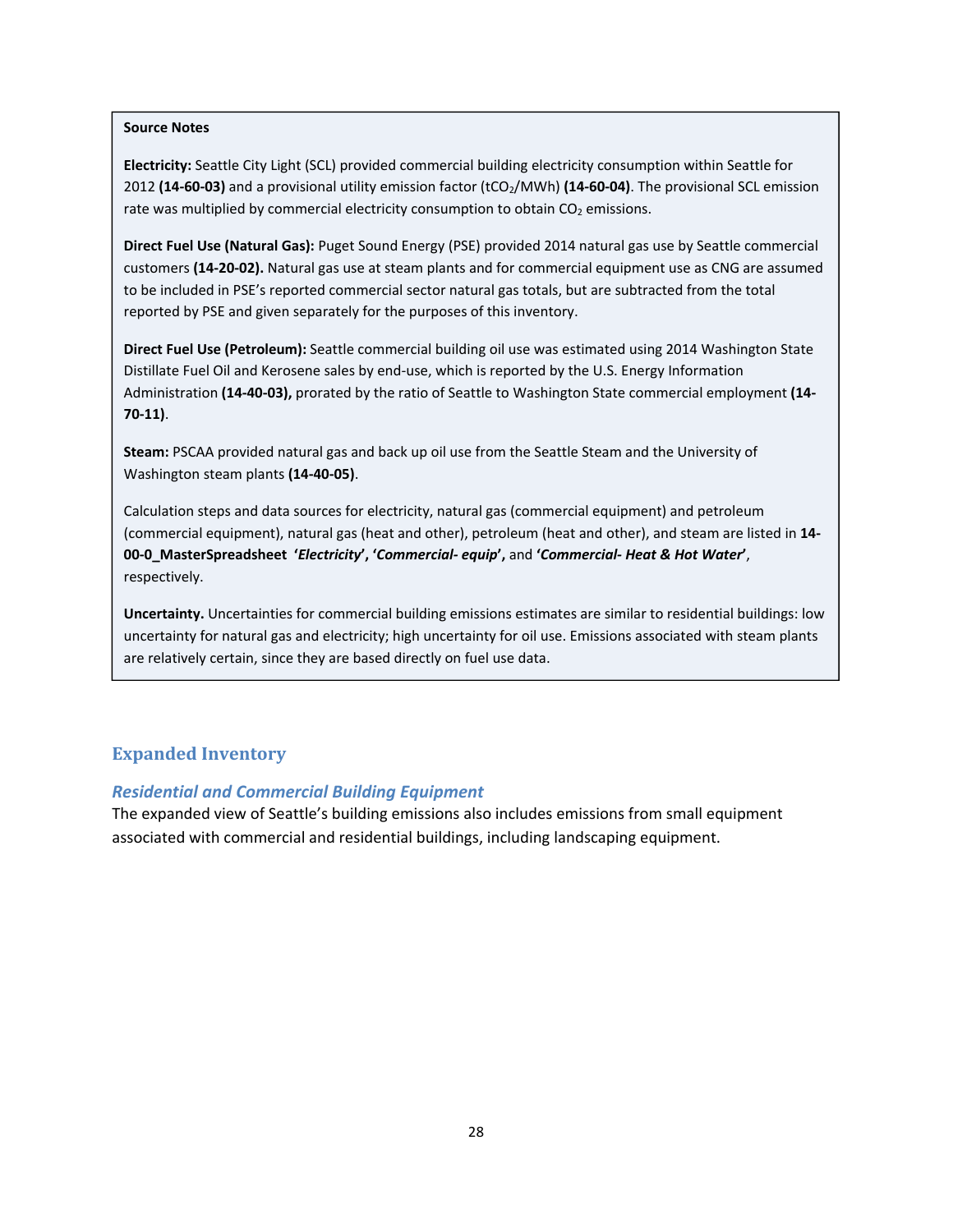|                                   | Emissions, Metric Tons CO <sub>2</sub> e |         |         |         |         |  |
|-----------------------------------|------------------------------------------|---------|---------|---------|---------|--|
|                                   | 1990                                     | 2005    | 2008    | 2012    | 2014    |  |
| <b>Residential Yard Equipment</b> |                                          |         |         |         |         |  |
| <b>Diesel</b>                     | < 100                                    | < 100   | < 100   | < 100   | < 100   |  |
| Gasoline                          | 20,000                                   | 17.000  | 17.000  | 18.000  | 18,000  |  |
| <b>LPG</b>                        | $<$ 10                                   | < 10    | $<$ 10  | < 10    | $<$ 10  |  |
| <b>Commercial Equipment</b>       |                                          |         |         |         |         |  |
| <b>Diesel</b>                     | 29,000                                   | 37,000  | 39,000  | 46.000  | 49.000  |  |
| Gasoline                          | 91.000                                   | 90.000  | 95,000  | 96.000  | 100,000 |  |
| <b>LPG</b>                        | 3,000                                    | 4,000   | 4,000   | 5.000   | 5,000   |  |
| <b>CNG</b>                        | 2.000                                    | 2.000   | 2.000   | 2.000   | 2,000   |  |
| <b>Totals</b>                     | 145,000                                  | 150,000 | 157,000 | 167,000 | 174,000 |  |

#### **Table 14. Residential and commercial building equipment emissions (metric tons CO2e)**

#### **Source Notes**

**Residential Yard Equipment (Petroleum):** King County yard equipment emissions in 2014 were estimated by the Washington Department of Ecology using EPA's NONROAD model, and relevant model output was provided **(14‐40‐01)**. Emissions by petroleum type were tabulated **(14‐40‐02),** prorated for Seattle by the ratio of Seattle to King County population. This methodology differs from that used in prior years. In 2012 and prior years, data on fuel use was estimated from NONROAD modeling output rather than direct emissions. Did we recalculate prior years using the new model?

**Commercial Equipment (Natural Gas and Petroleum):** Emissions from equipment powered by compressed natural gas (CNG) and petroleum fuel in King County in 2014 were estimated by the Washington Department of Ecology using EPA's NONROAD model and relevant model output was provided **(14‐40‐01)**. Emissions were tabulated by fuel type and sector **(14‐40‐02)**, then scaled to Seattle by the ratio of Seattle to King County commercial employment **(14‐70‐11)**. Emissions from CNG‐powered equipment in years prior to 2014 have been corrected. CNG fuel use in NONROAD modeling output was assumed to be in units of cubic feet but is instead in units of gallons. Emissions from CNG‐powered equipment are approximately 87% lower than reported in previous versions of this inventory.

**Uncertainty.** Uncertainty is high for residential and commercial equipment, since it is based on a national

#### **Waste**

The waste sector includes emissions associated with the disposal of municipal solid waste (included as part of core emissions) and wastewater treatment (included in the expanded view). Emissions associated with solid waste have declined 13% since 2008 and 32% since 1990 due to reduced waste generation and increased composting and recycling.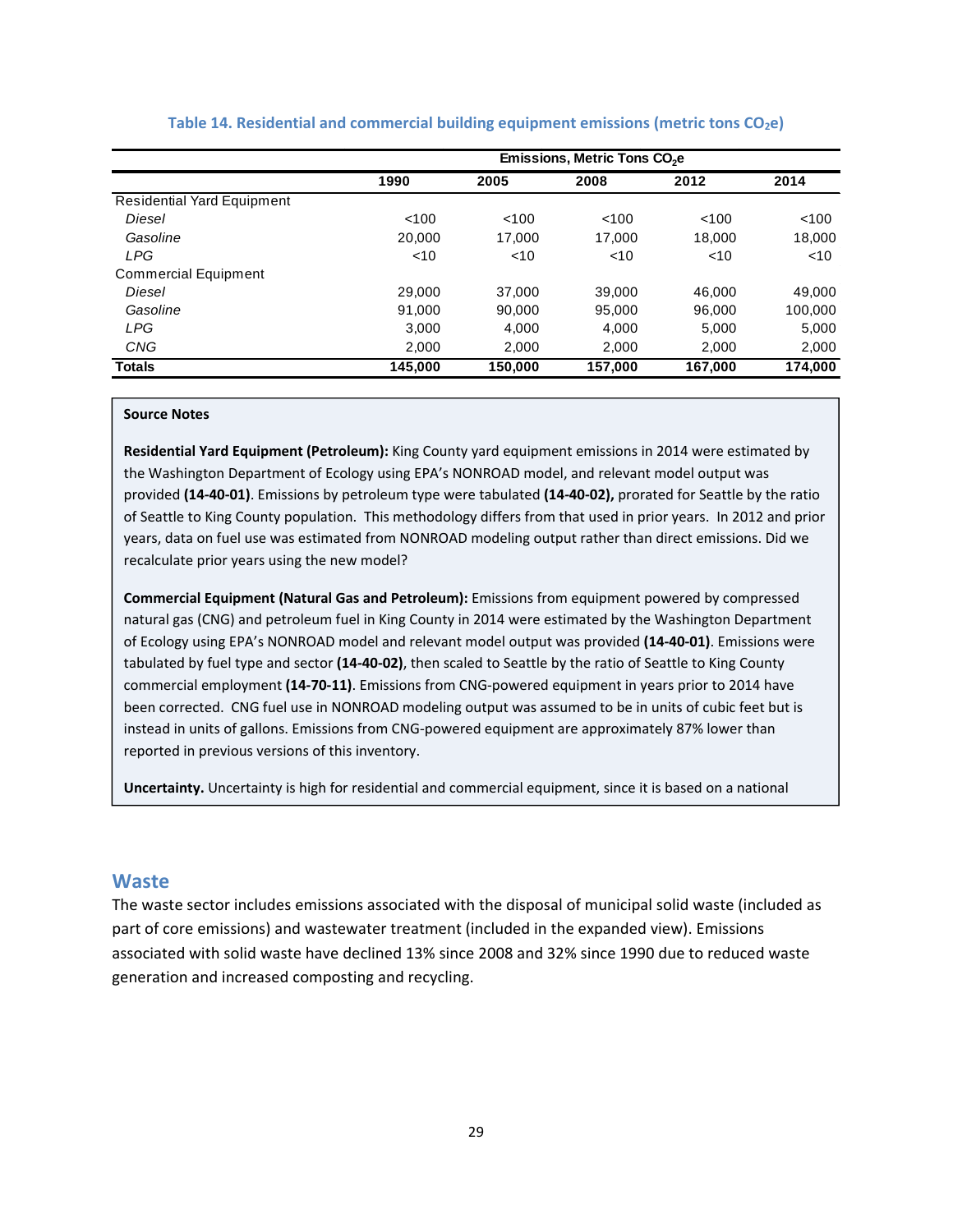### **Core Inventory**

### *Waste Management*

The GHG methane can be generated when municipal solid waste (MSW) decomposes. However, because Seattle's waste is processed and landfilled outside of the City, these emissions do not occur within the City boundaries. Solid waste management is directly influenced by City policy and programs, however (via Seattle Public Utilities), and so this inventory uses a "waste commitment" methodology to estimate emissions associated with solid waste generated in the City. Our emissions estimate for solid waste includes the total quantity of methane expected to be released to the atmosphere from the landfill decomposition of all the solid waste disposed of in the inventory year. Although all methane "commitment" (i.e. future emissions) is attributed to the year in which the waste was disposed, the decay process takes many years, so these methane emissions will likely occur mostly in future years.

Collecting and processing solid waste also generate emissions in other ways: fuel combustion associated with equipment used to transport waste to landfill, process waste at the landfill, and maintain the landfill. Seattle's waste commitment emissions have decreased since 2008, mainly due to reduced disposal of organic material like food scraps, which generate methane and store relatively little of their carbon under landfill conditions.

Previous inventories counted waste sector emissions by estimating the emissions from waste in place in closed in‐city landfills. These emissions are still tabulated in the section *Other Perspectives on Seattle's Emissions* later in this document.

# **Expanded Inventory**

#### *Wastewater Treatment*

King County operates a wastewater treatment plant, West Point, within the Seattle city limits. Wastewater treatment emits methane and nitrous oxide, both greenhouse gases.<sup>15</sup>

|                             | Emissions, Metric Tons CO <sub>2</sub> e |         |         |        |        |
|-----------------------------|------------------------------------------|---------|---------|--------|--------|
|                             | 1990                                     | 2005    | 2008    | 2012   | 2014   |
| Waste management            | 133.000                                  | 118,000 | 103.000 | 87.000 | 88,000 |
| <b>Wastewater Treatment</b> | 2.000                                    | 2.000   | 2.000   | 2.000  | 2.000  |
| <b>Totals</b>               | 134.000                                  | 120.000 | 105.000 | 89,000 | 90.000 |

### **Table 15: Waste sector emissions (Metric Tons CO2e)**

<sup>&</sup>lt;sup>15</sup> Due to rounding, changes in emissions associated with wastewater treatment are not displayed in this table.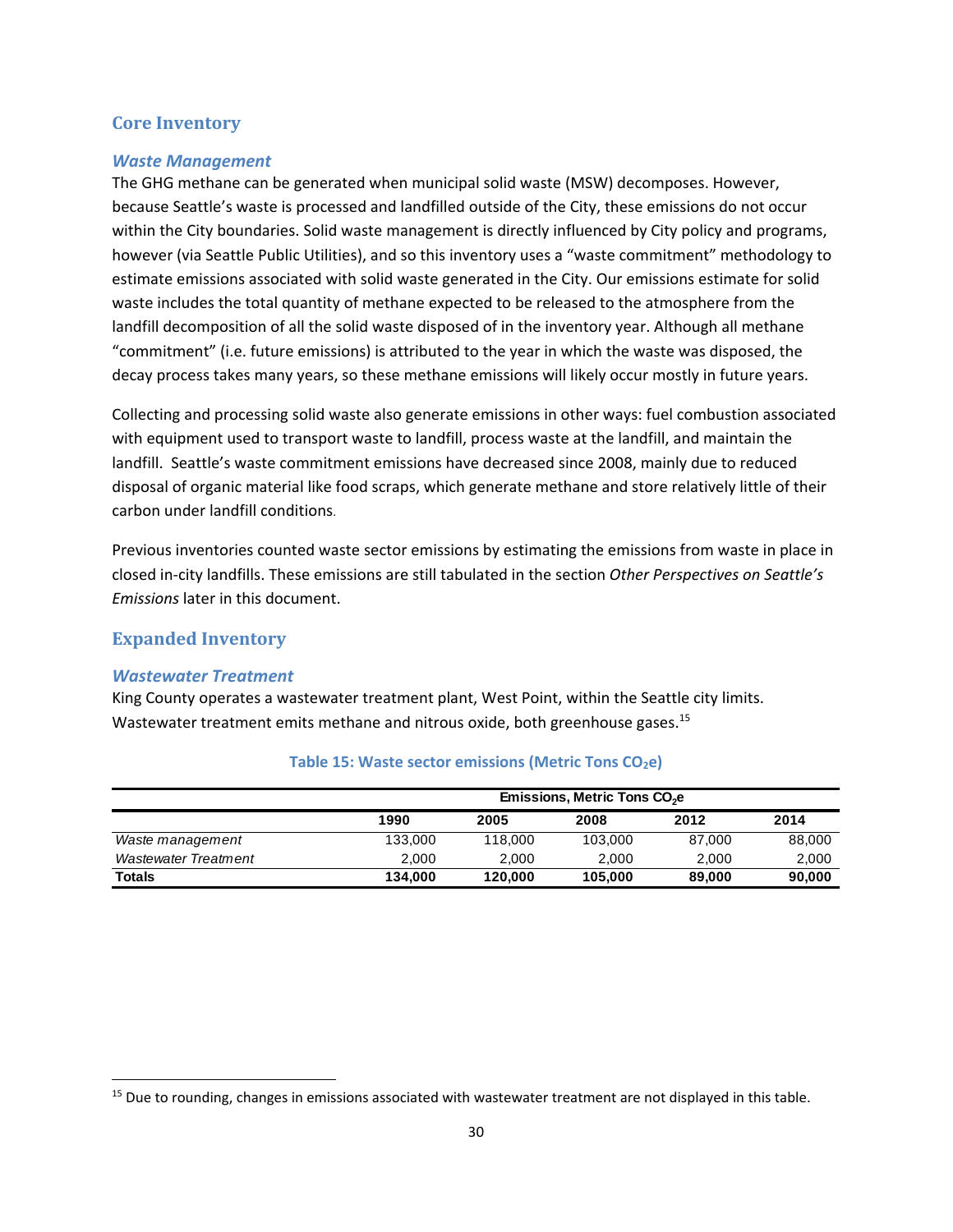**Waste management**: Quantities of solid waste hauled and landfilled in each inventory year were calculated based on quantities of waste collection reported in Seattle Public Utilities waste composition studies (**14‐50‐ 10**) and compiled in **14‐50‐07**. Emissions factors for landfilling and carbon sequestration by category of solid waste were taken from EPA's WARM model (**14‐50‐09**) and emissions were calculated in **14‐50‐08**. Emissions associated with transporting waste to landfill facilities were based on EPA's default assumption of emissions associated with 20 miles of travel plus additional emissions associated with 234 miles of travel by class-1 freight rail to landfill facilities in Arlington, WA (average distance of 254 miles from Seattle).

**Wastewater Treatment:** Wastewater treatment emissions for 2013 were provided by the King County Wastewater Treatment Division (14-50-01). These include both stationary CH<sub>4</sub> emissions and process N<sub>2</sub>O emissions. Emissions from the wastewater treatment service area with a population of 1.614 million and were scaled based on Seattle population in 2014.

Calculation steps and data sources for waste management and wastewater treatment are listed in **14‐00‐ 0\_MasterSpreadsheet 'Waste‐ Management'** and **'Waste‐ Wastewater'**, respectively.

**Uncertainty.** Uncertainty in waste management emissions include estimates of methane release based on waste composition and methane release collection efficiencies over time (including for the future, which would affect methane emissions from waste generated in 2012). There is some uncertainty in both of these values, although the impact on total Seattle emissions is likely to be relatively small due to the small overall contribution of this source. Wastewater treatment uncertainty includes methane capture rate, which is likely uncertain, although applied to a very small level of emissions.

### **Greenhouse Gas Offsets**

The majority of Seattle City Light's electricity is generated from hydro and wind power, but there are some emissions associated with the power City Light purchases that are generated from other sources. Since 2005, City Light has invested in carbon reduction projects to offset the emissions associated with its electricity production. We include offsets associated with electricity use in the core and expanded views of the GHG inventory.

Seattle City Light purchases offsets using the Climate Action Reserve and other third-party organizations that have established protocols for qualifying and verifying offsets. The projects that City Light has purchased offsets from include agricultural and landfill methane capture projects, biodiesel supply projects, and shore power for cruise ships at the Port of Seattle.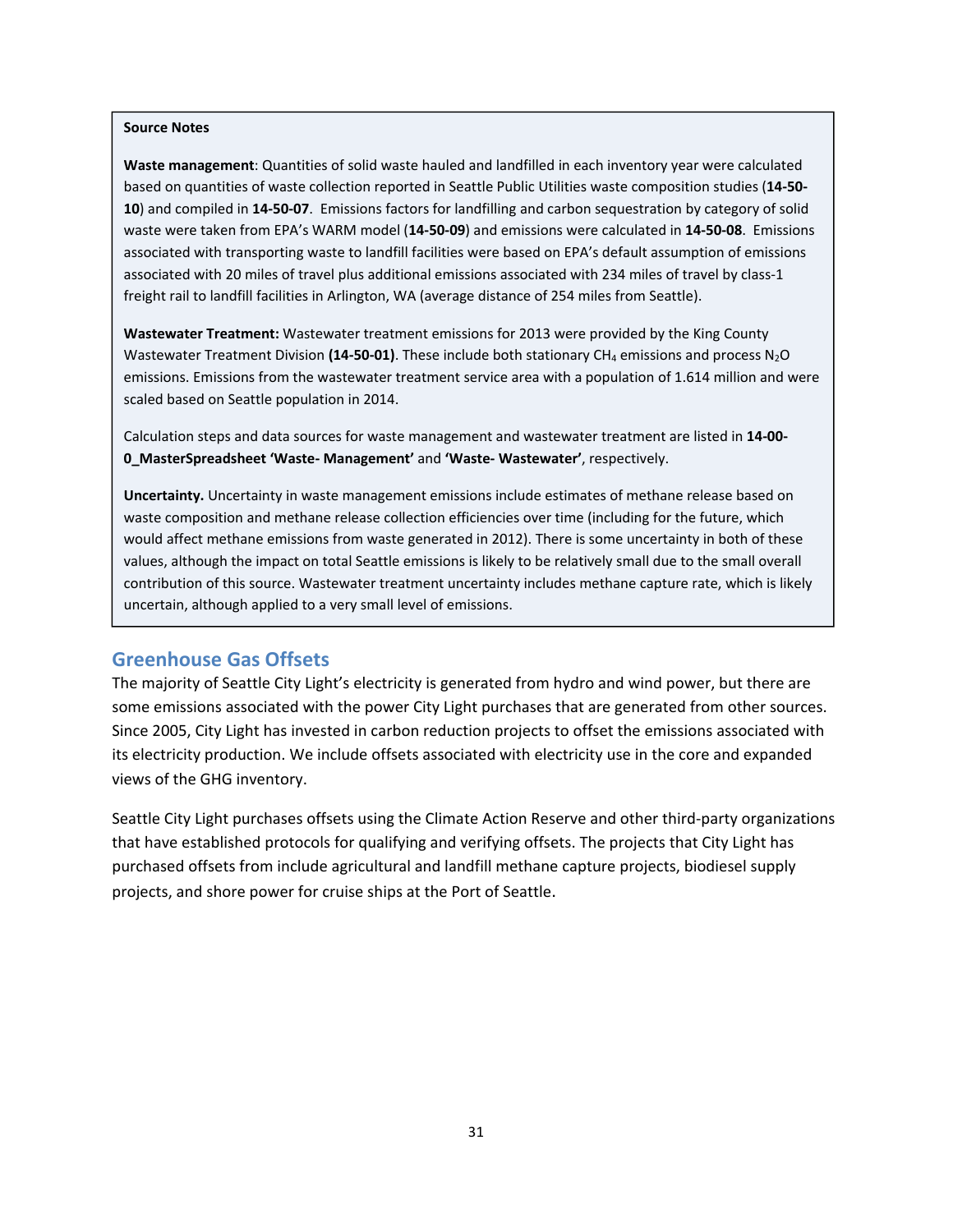|               | Offsets, Metric Tons CO <sub>2</sub> e |         |        |        |  |  |  |
|---------------|----------------------------------------|---------|--------|--------|--|--|--|
|               | 2005                                   | 2008    | 2012   | 2014   |  |  |  |
| Residential   | 74.000                                 | 44.000  | 28,000 | 22,000 |  |  |  |
| Commercial    | 113,000                                | 82,000  | 53,000 | 42,000 |  |  |  |
| Industrial    | 29,000                                 | 17.000  | 10.000 | 8,000  |  |  |  |
| <b>Totals</b> | 216,000                                | 143,000 | 91,000 | 72.000 |  |  |  |

#### **Table 16. Greenhouse gas offsets counted in this inventory (Metric Tons CO2e)16**

### **Industry**

The industrial sector includes emissions from industrial operations, such as manufacturing cement, steel, and glass, as well as fugitive emissions, or leaks, of non-CO<sub>2</sub> GHGs from industrial equipment. Industrial emissions also include those associated with generating the electricity that industrial operations consume. Industrial emissions are not included in Seattle's main inventory emissions but are part of the expanded inventory.

### **Expanded Inventory**

#### *Cement*

Emissions associated with cement production are presented in Table 17. These include emissions from fuel combustion (natural gas, oil, coal, and tire-derived fuels) and the release of carbon dioxide from the calcination process involved in clinker production. Emissions from cement production in Seattle have historically been produced by two large plants. Both cement plants were active in 2005 and 2008, but only one was active in 1990, 2012, and 2014. The emissions associated with cement production within the city boundary are heavily influenced by market forces, such as competition from other cement producers and economic conditions determining demand for cement, that are beyond the control of policy decisions made at the city‐level.

#### **Table 17. Greenhouse gas emissions associated with cement production (Metric Tons CO<sub>2</sub>e)<sup>17</sup>**

|                        | 1990    | 2005    | 2008    | 2012                     | 2014    |
|------------------------|---------|---------|---------|--------------------------|---------|
| <b>Fuel combustion</b> | 211.000 | 377.000 | 353,000 | ۰                        |         |
| Clinker calcination    | 206,000 | 484.000 | 393,000 | $\overline{\phantom{a}}$ |         |
| <b>Totals</b>          | 417.000 | 861.000 | 746.000 | 307.000                  | 523.000 |

 $16$  Greenhouse gas offsets counted here are equivalent to all the emissions associated with electricity generation consumed in Seattle. The total quantity of offsets purchased by Seattle City Light may be greater than this amount, since City Light's service territory is slightly bigger than Seattle city limits.

<sup>&</sup>lt;sup>17</sup> Since 2012, cement production emissions from relevant facilities are taken from the EPA's Greenhouse Gas Emissions from Large Facilities. This source does not report separate fuel combustion and clinker calcination emissions, only aggregate emissions, which are reported in the "Totals" row of the table.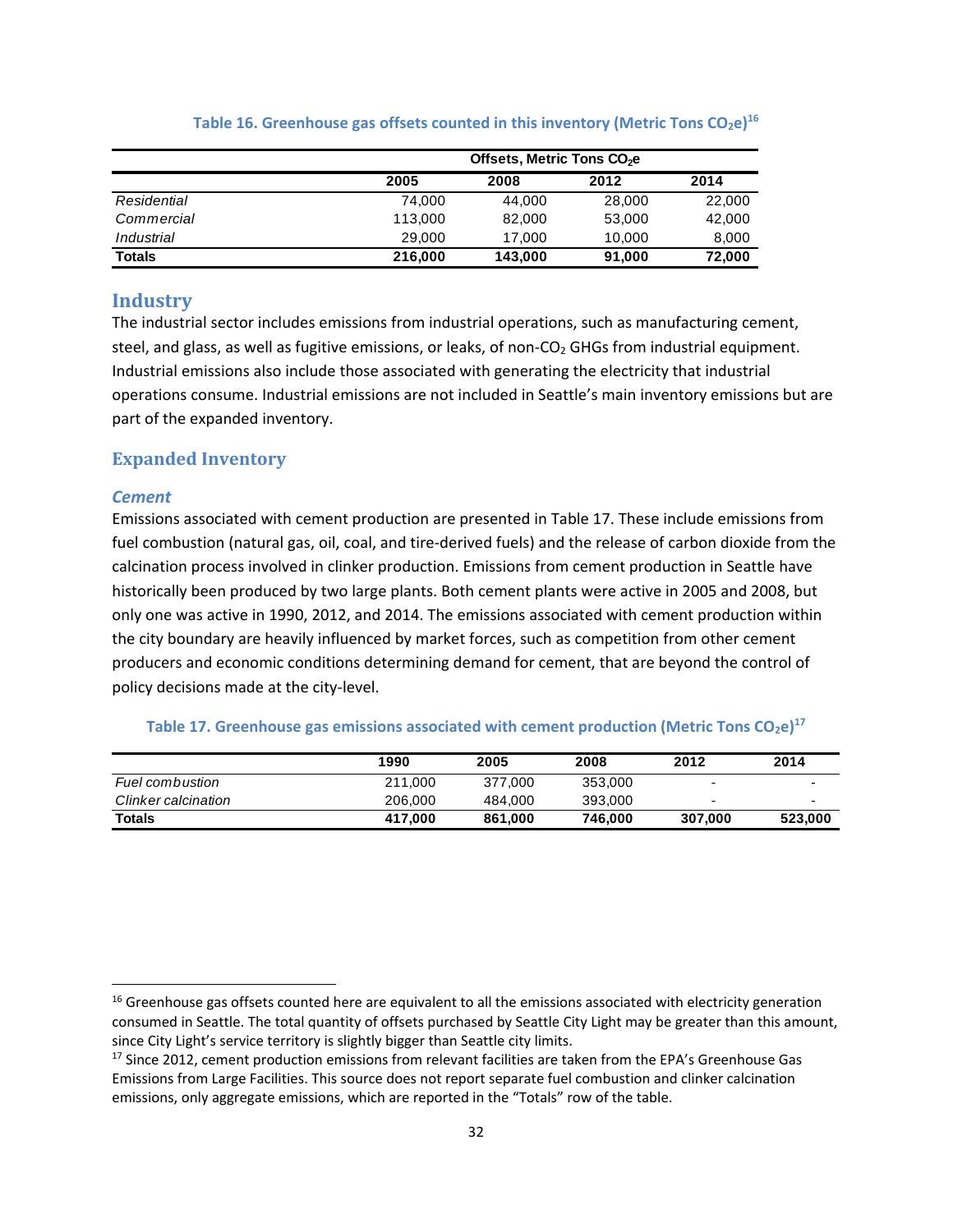**Cement:** Emissions associated with cement production in 2014 are taken from the EPA 2012 Ash Grove Greenhouse Gas Emissions from Large Facilities report **(14‐40‐06)**. This report does not separate emissions associated with fuel combustion from emissions associated with clinker calcination. Calculation steps and data sources for cement, steel and glass, and fugitive gases are listed in **14‐00‐0\_MasterSpreadsheet 'Ind‐Cement'**.

**Uncertainty.** Uncertainty in cement emissions is relatively low, as these estimates are based on actual data on fuel usage and clinker production (1990 through 2008) and on data reported directly to the US EPA by the facility (2012).

#### *Other Industry – Energy Use*

Industrial operations are dominated by emissions from energy used to fuel manufacturing equipment and other industrial equipment, rather than space heating and hot water as in the residential and commercial sectors. Industrial operations also include fuel use and GHG emissions from construction equipment, material handling, and other non-road machinery. Emissions from industrial energy use (other than for cement production) are shown in Table 18.

|                      | Emissions, Metric Tons CO <sub>2</sub> e |         |         |         |         |  |
|----------------------|------------------------------------------|---------|---------|---------|---------|--|
|                      | 1990                                     | 2005    | 2008    | 2012    | 2014    |  |
| Electricity          | 62,000                                   | 26,000  | 17,000  | 10.000  | 8,000   |  |
| Direct Fuel Use      |                                          |         |         |         |         |  |
| Natural gas          | 266,000                                  | 257,000 | 246,000 | 270,000 | 207,000 |  |
| Oil                  | 49.000                                   | 11.000  | 36,000  | 15.000  | 14.000  |  |
| Coal                 | 211,000                                  | 339,000 | 335,000 | ٠       |         |  |
| Tire-derived Fuel    |                                          | 26,000  | 17.000  |         |         |  |
| Industrial Equipment |                                          |         |         |         |         |  |
| Diesel               | 114.000                                  | 131.000 | 172.000 | 158,000 | 157,000 |  |
| Gasoline             | 6.000                                    | 4.000   | 6.000   | 4.000   | 3.000   |  |
| <b>LPG</b>           | 20,000                                   | 25,000  | 33,000  | 27,000  | 28,000  |  |
| <b>CNG</b>           | 1.000                                    | 2.000   | 2,000   | 2,000   | 2,000   |  |
| <b>Totals</b>        | 729,000                                  | 821,000 | 864.000 | 486.000 | 419.000 |  |

#### **Table 18. Industrial energy use emissions, other than for cement (metric tons CO2e)**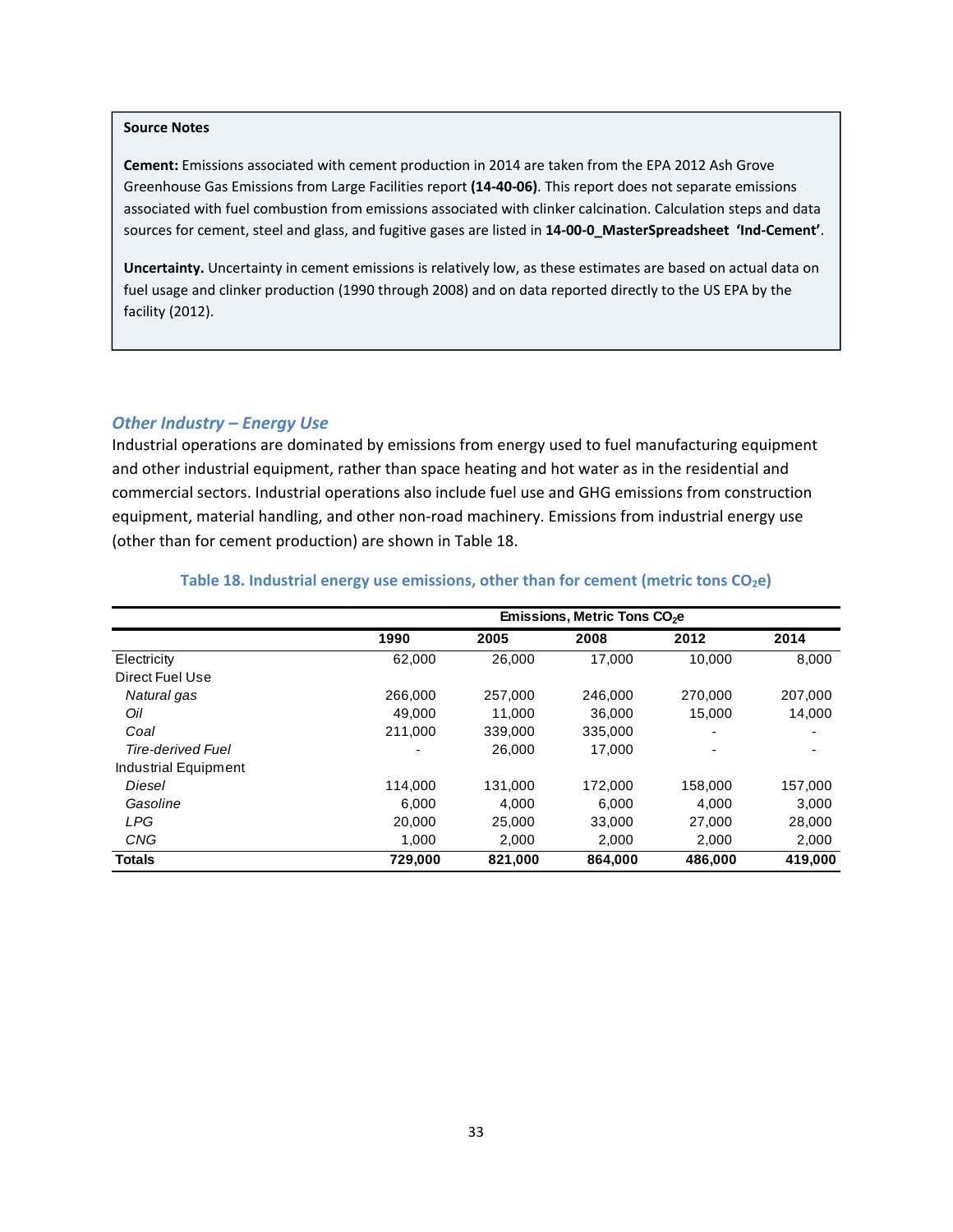**Electricity:** Seattle City Light (SCL) provided Industrial electricity consumption within Seattle for 2014 **(14‐60‐03)** and the provisional utility emission factor (tCO<sub>2</sub>/MWh) (14-60-04). The SCL provisional emission rate was multiplied by Industrial electricity consumption to obtain  $CO<sub>2</sub>$  emissions.

**Direct Fuel Use (Natural Gas):** Puget Sound Energy (PSE) provided 2014 natural gas use by Seattle Industrial customers **(14‐20‐02)**, from which natural gas used for industrial equipment (see below), which was assumed to be included in PSE's estimates for the industrial sector, was subtracted out (as in commercial sector).

**Direct Fuel Use (Petroleum):** Seattle commercial building oil use was estimated using 2014 Washington State Distillate Fuel Oil and Kerosene sales by end‐use, which is reported by the U.S. Energy Information Administration **(14‐40‐03)**. Fuel sales were scaled by the ratio of Seattle to Washington State Industrial employment **(14‐70‐11)**.

**Industrial Equipment (Natural Gas and Petroleum):** King County industrial emissions in 2014 from equipment powered by compressed natural gas (CNG) and petroleum was estimated by the Washington Department of Ecology using EPA's NONROAD model and relevant model output was provided **(14‐40‐01)**. Emissions by fuel type and sector was tabulated **(14‐40‐02)**, then prorated for Seattle only by the ratio of Seattle to King County industrial employment **(14‐70‐11)**. As with commercial equipment, emissions from CNG‐powered industrial equipment in years prior to 2014 have been corrected. CNG fuel use in NONROAD modeling output was assumed to be in units of cubic feet but is instead in units of gallons. Emissions from CNG‐powered equipment are approximately 87% lower than reported in previous versions of this inventory.

Calculation steps and data sources for electricity, natural gas (industrial equipment) and petroleum (industrial equipment), and natural gas (heat and other), petroleum (heat and other), coal, and tire are listed in **14‐00‐ 0\_MasterSpreadsheet 'Electricity', 'Ind‐ Small Equipment**, and **'Ind‐ Operations',** respectively.

**Uncertainty.** Uncertainties for industrial energy use are similar to those for building energy use, i.e. higher for direct oil use (scaled from statewide data according to industrial employment) and industrial equipment fuel use (model‐based), and relatively certain natural gas and electricity emissions based on utility sales data.

|                               | Emissions, Metric Tons CO <sub>2</sub> e |        |        |        |        |  |
|-------------------------------|------------------------------------------|--------|--------|--------|--------|--|
|                               | 1990                                     | 2005   | 2008   | 2012   | 2014   |  |
| <b>Process Emissions</b>      |                                          |        |        |        |        |  |
| Steel and glass               | 20,000                                   | 37,000 | 40.000 | 39,000 | 40.000 |  |
| <b>Fugitive Gases</b>         |                                          |        |        |        |        |  |
| PSE Natural Gas Leakage (CH4) | 21.000                                   | 25,000 | 22,000 | 18.000 | 16,000 |  |
| Switchgear insulation (SF6)   | 10.000                                   | 5.000  | 2.000  | 1.000  | 3,000  |  |
| Totals                        | 51,000                                   | 67.000 | 64.000 | 58,000 | 59,000 |  |

#### **Table** 19. **Industrial process and fugitive gas emissions (metric tons CO<sub>2</sub>e)**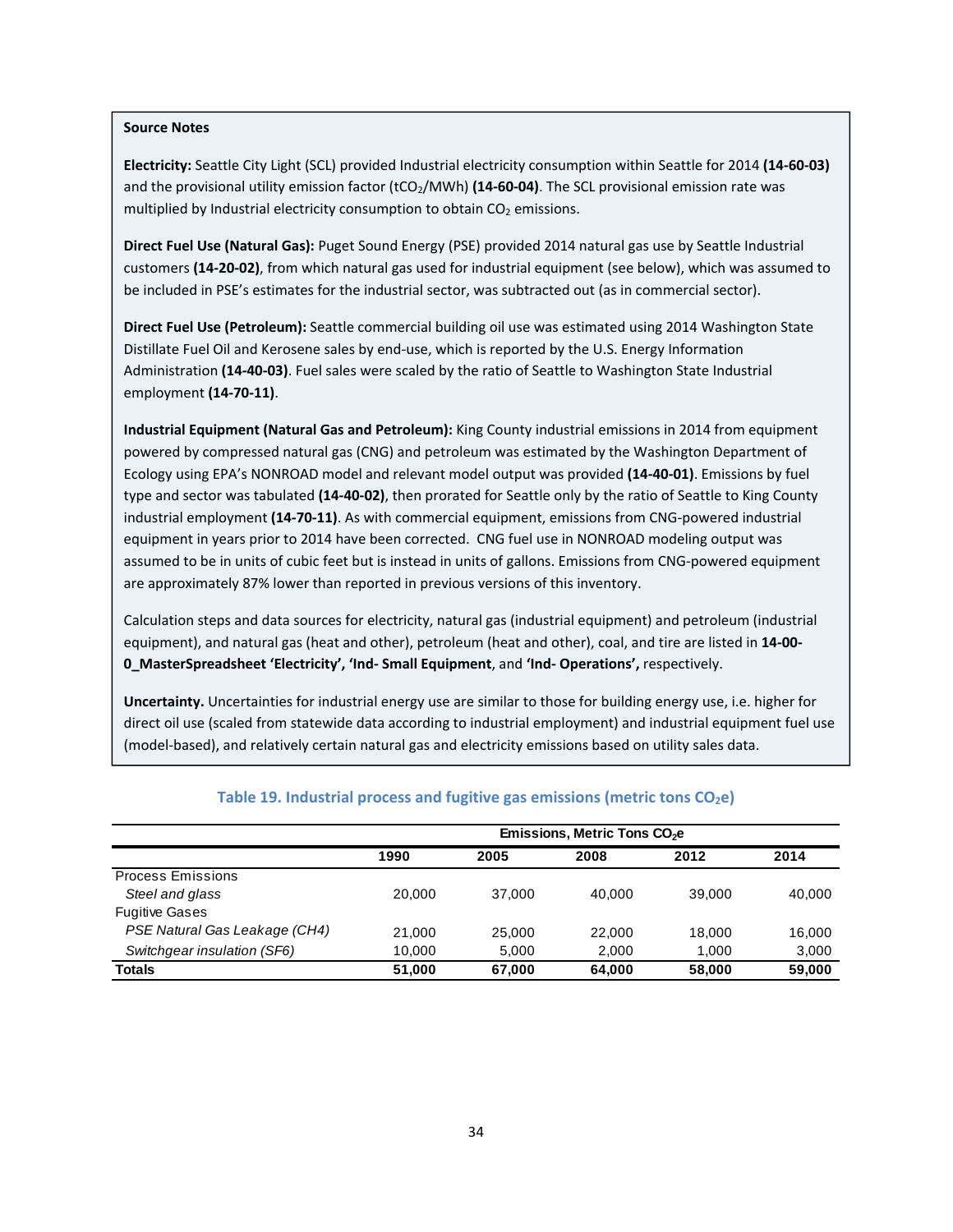**Steel:** Steel emissions are from Seattle's predominant manufacturer, Nucor (an electric arc furnace that produces crude steel). PSCAA provided production data from Nucor steel production **(14‐40‐05)**. To calculate emissions, the production data was multiplied by the nominal IPCC emission factor associated with electric arc furnaces, 1.25 kgCO<sub>2</sub>/Mg steel. Nucor uses entirely recycled stock so there are no emissions associated with carbon lost from pig iron as there would be in a basic oxygen furnace **(05‐127).**

**Glass:** Glass operations emissions are from manufacturing at Seattle's Ardagh Glass (formerly Saint‐Gobain Containers). PSCAA provided production data from this facility **(14‐40‐05)**. To calculate emissions, tons of glass pulled were multiplied by the default emission factor for glass manufacturing **(KC08‐40‐2)** and adjusted by the ratio of recycled cullet used by Saint‐Gobain **(KC08‐40‐3).** Emissions from glass operations were calculated based on tons of glass pulled as reported in the 2008 King County Inventory and previous Seattle inventory source documents **(05‐098)**.

**Fugitive SF<sub>6</sub> emissions:** Seattle City Light (SCL) provided provisional fugitive SF<sub>6</sub> emissions for 2012 (14-60-05), which were converted to CO<sub>2</sub>-equivalent emission based on the 100-year global warming potential of SF<sub>6</sub> (22,800) from the IPCC Fourth Assessment Report.

**Fugitive methane emissions:** Mileage of natural gas pipe and counts of natural gas service lines by material were obtained from utility filings with the Pipeline and Hazardous Materials Safety Administration (PHMSA, **14‐40‐11**). These data were multiplied by emissions factors from EPA's U.S. Greenhouse Gas Inventory (**14‐80‐ 02; Table A‐139 "Data and CH4 emissions for the Natural Gas Distribution Stage"**) for methane emissions from these components. Methane emissions from metering and regulating (M&R) stations was taken from PSE's 2014 greenhouse gas inventory (**14‐40‐12**). Emissions from M&R stations were a small portion of total methane emissions from PSE's infrastructure in 2014 (only 0.5%) and this relative contribution of M&R stations to total methane emissions from PSE's natural gas infrastructure is assumed to apply to prior inventory years as well. PSE's total natural gas sales for years 1994 to 2014 were obtained from filings with the U.S. Securities and Exchange Commission (form 10‐K, **14‐40‐13a to 14‐40‐13g**).

Calculation steps and data sources for cement, steel and glass, and fugitive gases are listed in **14‐00‐ 0\_MasterSpreadsheet 'Ind‐ Process'** and **'Ind‐ Fug. Gases'**, respectively.

**Uncertainty.** Uncertainty is relatively high for all categories of process and fugitive emissions.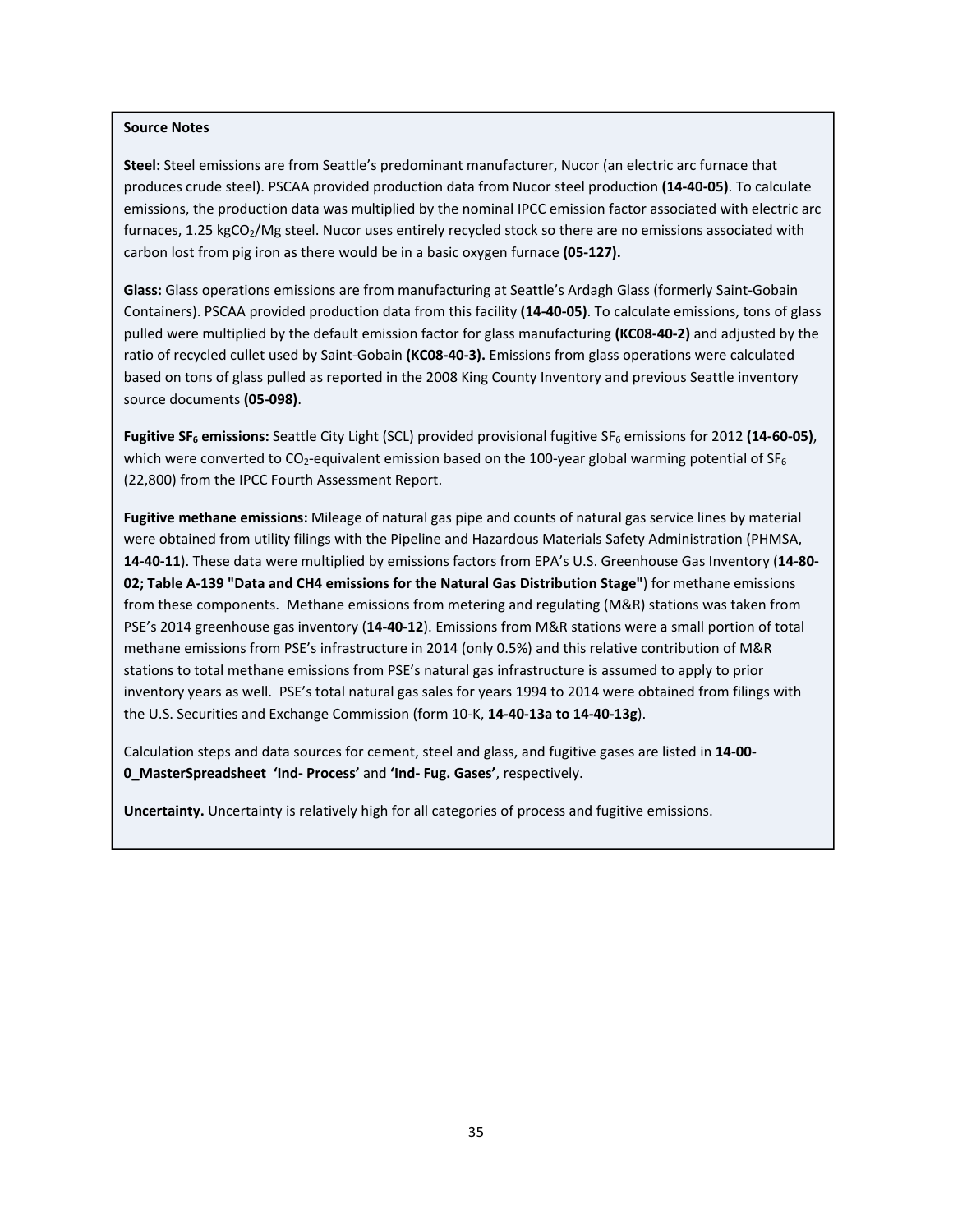# **Appendices**

# **Appendix A: Other Perspectives on Seattle's Emissions**

This report includes a core and an expanded view of the City's emissions accounting. Other perspectives are also possible, however. Most communities in the U.S., Seattle included, consume more goods and materials than they produce. Accounting for the GHG emissions associated with these goods and materials has been the subject of considerable debate, including among those who design protocols for community-scale emissions. These other perspectives do not always fit neatly into GHG inventories. Even the approaches used here are hybrids of "production‐based" approaches (which are more inclusive of emissions associated with producing goods and materials in a community) and "consumption‐based" approaches (which are more inclusive of emissions associated with consuming goods and materials in a community, regardless of where the emissions are released).

For example, one way to consider emissions associated with goods and materials is to count all the emissions associated with the goods and materials (and services) consumed in Seattle, regardless of where they were made. For example, the production of a t-shirt or appliance involves energy inputs at various places all around the world. Estimating emissions associated with goods and services is a complicated endeavor that involves economic modeling and a number of assumptions. In 2011, Seattle collaborated with King County to undertake an extensive study that estimated all of these "consumption‐based" emissions. That study found that the average Seattle resident's consumption was associated with 25 tCO<sub>2</sub>e in 2008: more than 5 tCO<sub>2</sub>e per resident were associated with goods and about 4 t CO2e per resident were associated with food. For more information on emissions associated with consumption, see *Getting to Zero: A Pathway to a Carbon Neutral Seattle* and *Greenhouse Gas Emissions in King County*. 18

# **Waste disposal**

# *Disposing of Materials*

The majority of Seattle's refuse, also called municipal solid waste (MSW), consists of organic matter. When organic waste is buried in a landfill, a portion decays releasing methane and carbon dioxide, but the remaining portion of the waste remains buried in the landfill indefinitely. The carbon that is not released to the atmosphere as methane or  $CO<sub>2</sub>$  remains in place in the landfill and represents net carbon storage, since the carbon in the waste was originally extracted from the atmosphere by means such as a food plant, garden vegetation, or a tree harvested for forest products. Table 20 lists the estimated carbon storage from waste disposed in landfills.

Similar to the methane commitment described above, the values in Table 20 are calculated for the waste disposed in the listed calendar year, but represent the storage enduring after that waste's decay is complete, many years in the future.

<sup>18</sup> Available online: http://www.seattle.gov/environment/documents/CN\_Seattle\_Report\_May\_2011.pdf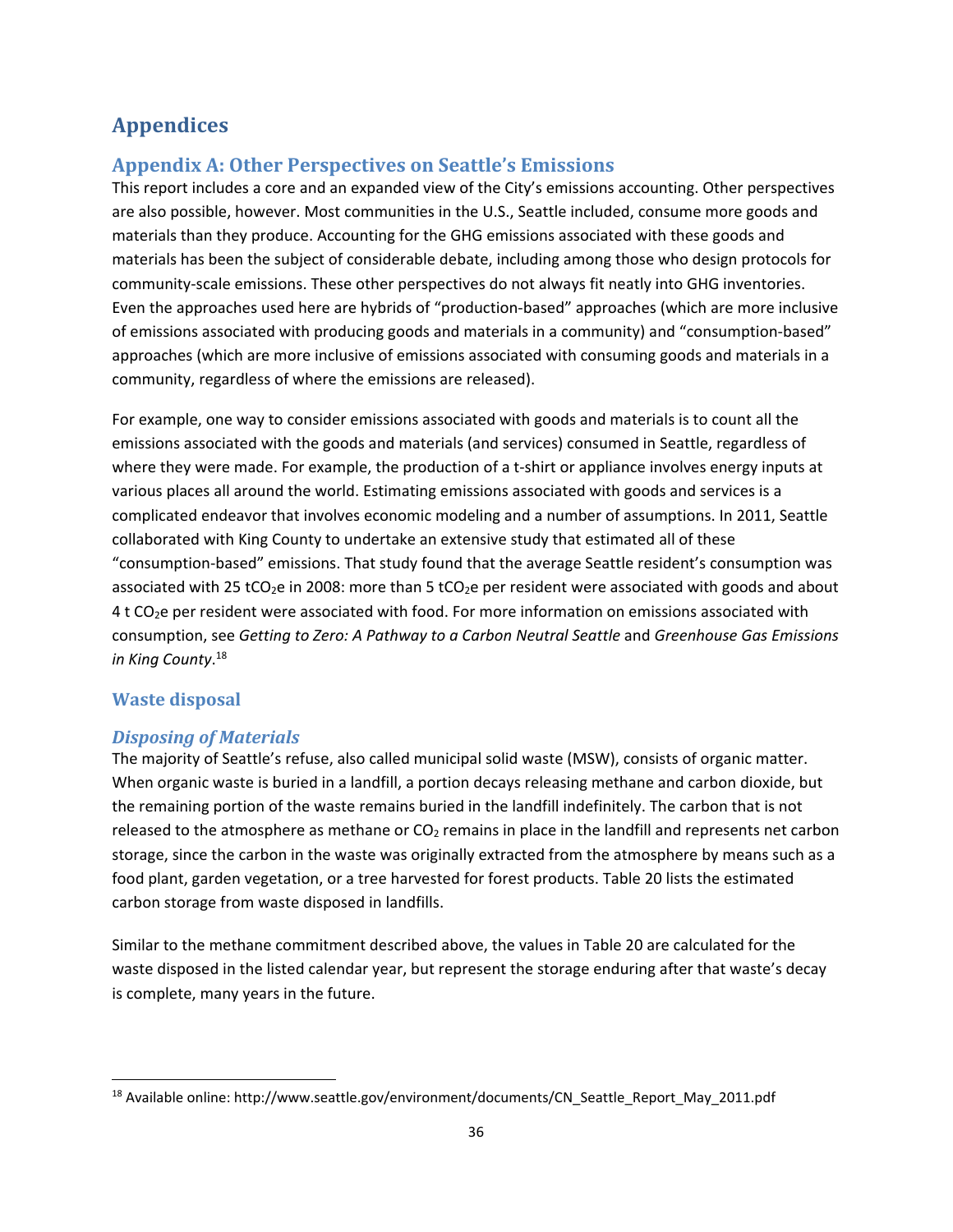### **Table 20. Carbon storage associated with landfilling of Seattle's municipal solid waste (Metric Tons CO2)**

|                | Emissions. Metric Tons CO <sub>2</sub> e |           |           |          |          |
|----------------|------------------------------------------|-----------|-----------|----------|----------|
|                | 1990                                     | 2005      | 2008      | 2012     | 2014     |
| Carbon storage | (230,000)                                | (132,000) | (110.000) | (88,000) | (85,000) |

#### **Source Notes**

**MSW storage:** Quantities of solid waste hauled and landfilled in each inventory year were calculated based on quantities of waste collection reported in Seattle Public Utilities waste composition studies (**14‐50‐10**) and compiled in **14‐50‐07**. Emissions factors for landfilling and carbon sequestration by category of solid waste were taken from EPA's WARM model (**14‐50‐09**) and emissions were calculated in **14‐50‐08**.

#### *Closed Landfills*

Landfills continue to emit methane long after they have been closed, although emissions levels drop significantly over time. There are several closed landfills in Seattle, and past community inventories included estimates of their methane emissions. For this inventory, waste commitment emissions are highlighted instead of emissions from closed landfills. This waste commitment approach was chosen because it records emissions commitment associated with waste generation, which reflects the global warming impact of current policy choices. In contrast, the geographic emissions of closed landfills during the same year that arise from waste generated in years not covered by the inventory have little to do with current policy. Although no longer included in the main community inventory, emissions from closed landfills in the City are still tracked and are shown in Table 21.

|               | Emissions, Metric Tons CO <sub>2</sub> e |        |        |        |        |  |
|---------------|------------------------------------------|--------|--------|--------|--------|--|
|               | 1990                                     | 2005   | 2008   | 2012   | 2014   |  |
| Interbay      | 31,000                                   | 17.000 | 15.000 | 6,000  | 7,000  |  |
| Genesee       | 36,000                                   | 17,000 | 15.000 | 6.000  | 7,000  |  |
| Montlake      | $\overline{\phantom{0}}$                 | 18,000 | 15,000 | 12,000 | 9,000  |  |
| Judkins Park  | 6.000                                    | 3,000  | 3.000  | 1.000  | 1,000  |  |
| South Park    | 14.000                                   | 6.000  | 6.000  | 2.000  | 1,000  |  |
| West Seattle  | 7,000                                    | 3,000  | 3,000  |        |        |  |
| <b>Totals</b> | 94,000                                   | 65,000 | 56,000 | 27,000 | 25,000 |  |

#### **Table 21. Landfill emissions within Seattle (Metric Tons CO2e)**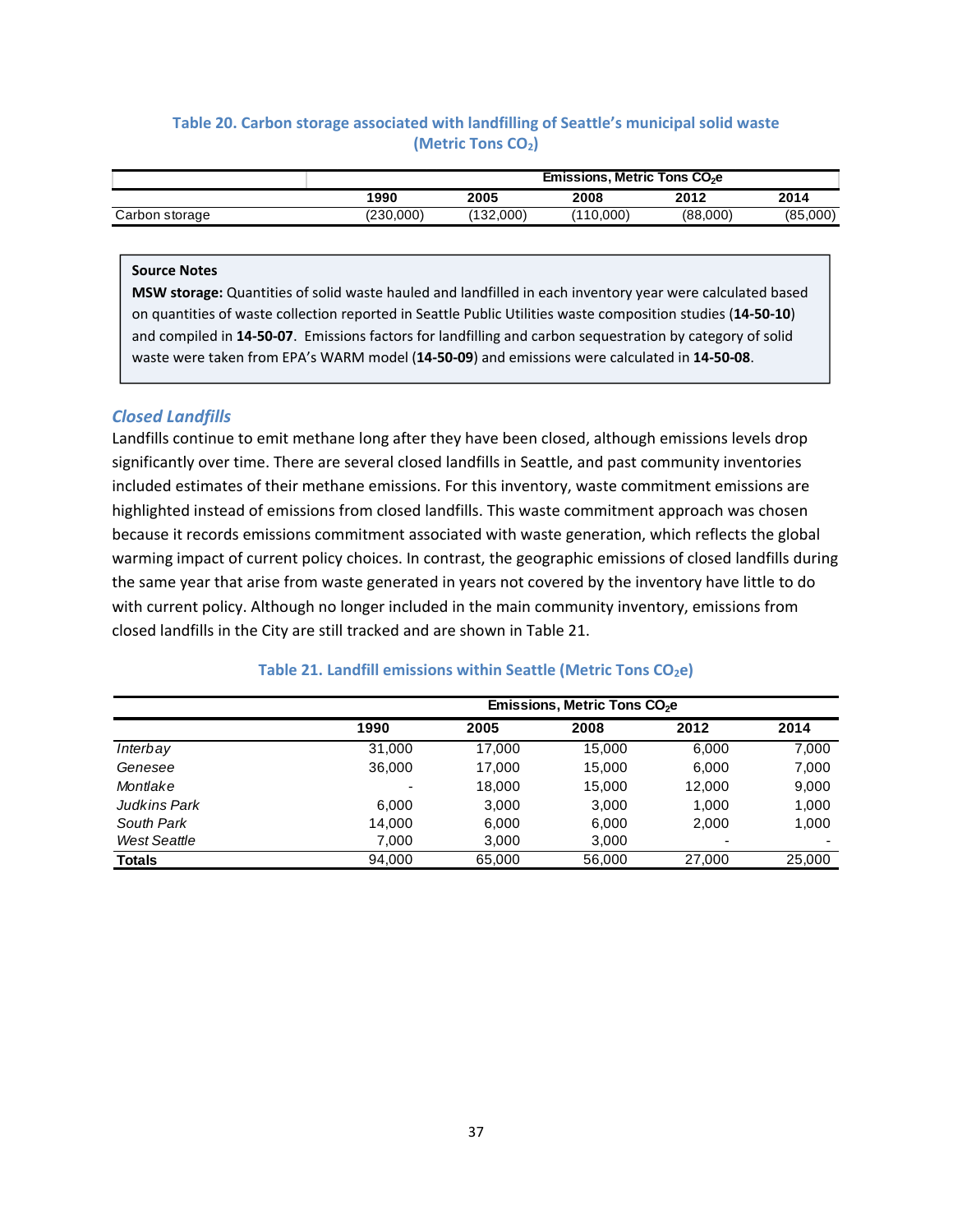**Landfills:** Emissions from Interbay, Genessee, Judkins Park, and South Park landfills were estimated using Interbay monitoring data from the portion of the landfill that is under vacuum (7.2% of the landfill surface area). Min-Soon-Yim of Seattle Public Utilities provided the 2014 Interbay monitoring data **(14‐50‐04)**. Methane emissions from landfills in all years have been adjusted based on the 100-year global warming potential of CH<sub>4</sub> (25) from the IPCC Fourth Assessment Report. In previous versions of this inventory, methane emissions from landfills were adjusted using the 100-year global warming potential of CH<sub>4</sub> from the IPCC Third Assessment Report, which is 21.

Emissions from the Montlake landfill for 2008 were calculated using the landfill volume, mass, and the methane kinetics equation from the 2005 University of Washington greenhouse gas inventory **(05‐158)**. The calculation steps are the same as for the previous inventory **(08‐50‐5)**.

No emissions data for the West Seattle landfill were calculated in 2012 or 2014.

**Uncertainty.** Uncertainty in emissions estimates from closed landfills includes the extent of landfill gas capture. A higher than estimated landfill gas capture rate would mean lower landfill emissions. An additional uncertainty is the rate at which uncaptured methane is oxidized to CO<sub>2</sub>.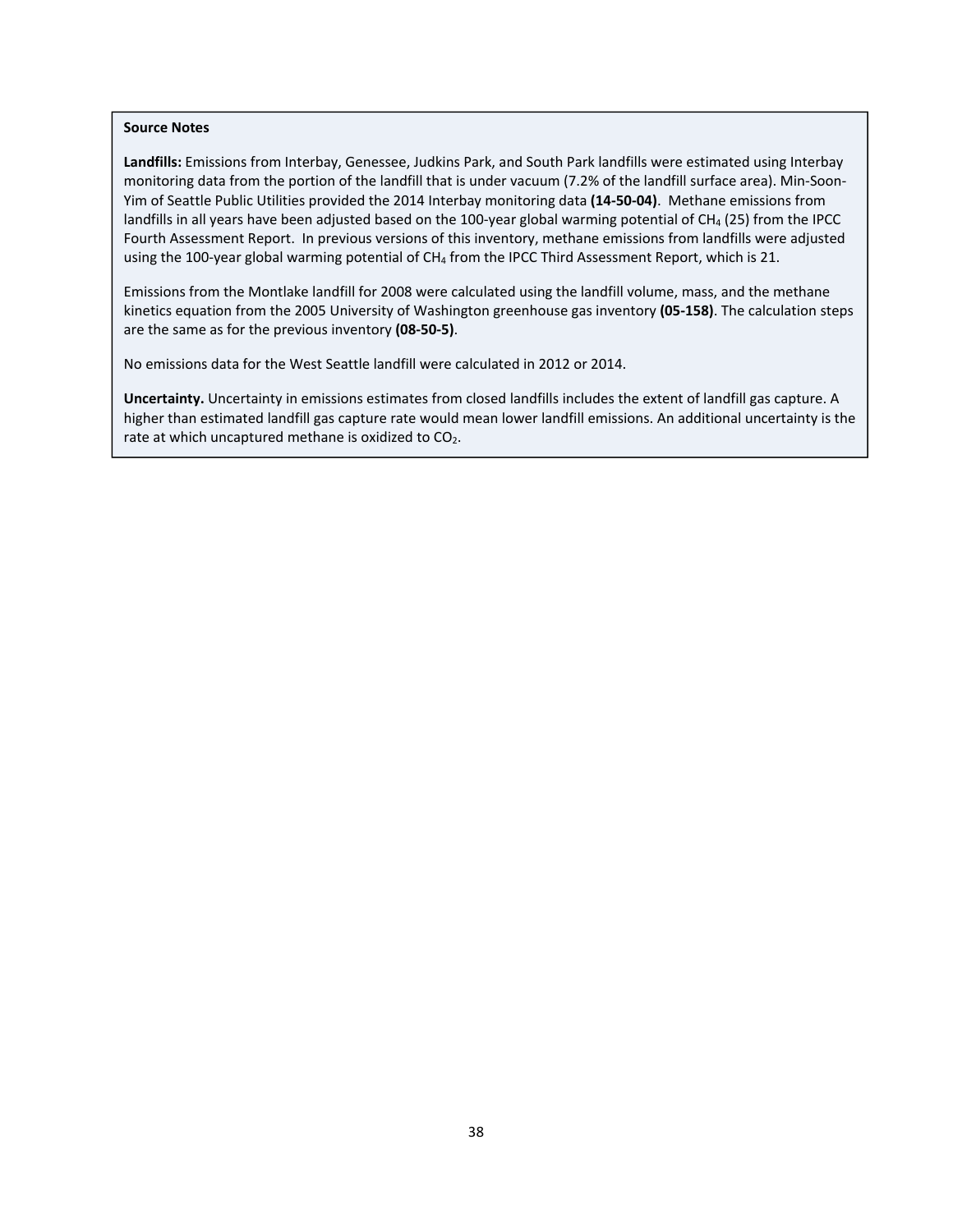# **Appendix B. Description of changes to methodology**

This inventory includes some methodological changes compared to the 2012 inventory. These changes are summarized in Emissions estimates from all prior inventory years (1990, 2005, 2008 and 2012) presented in this version of the City's GHG inventory have been calculated using these updated methods. As such, emissions estimates for prior inventory years may differ somewhat from those reported in previous versions of this inventory.

Table 22. Emissions estimates from all prior inventory years (1990, 2005, 2008 and 2012) presented in this version of the City's GHG inventory have been calculated using these updated methods. As such, emissions estimates for prior inventory years may differ somewhat from those reported in previous versions of this inventory.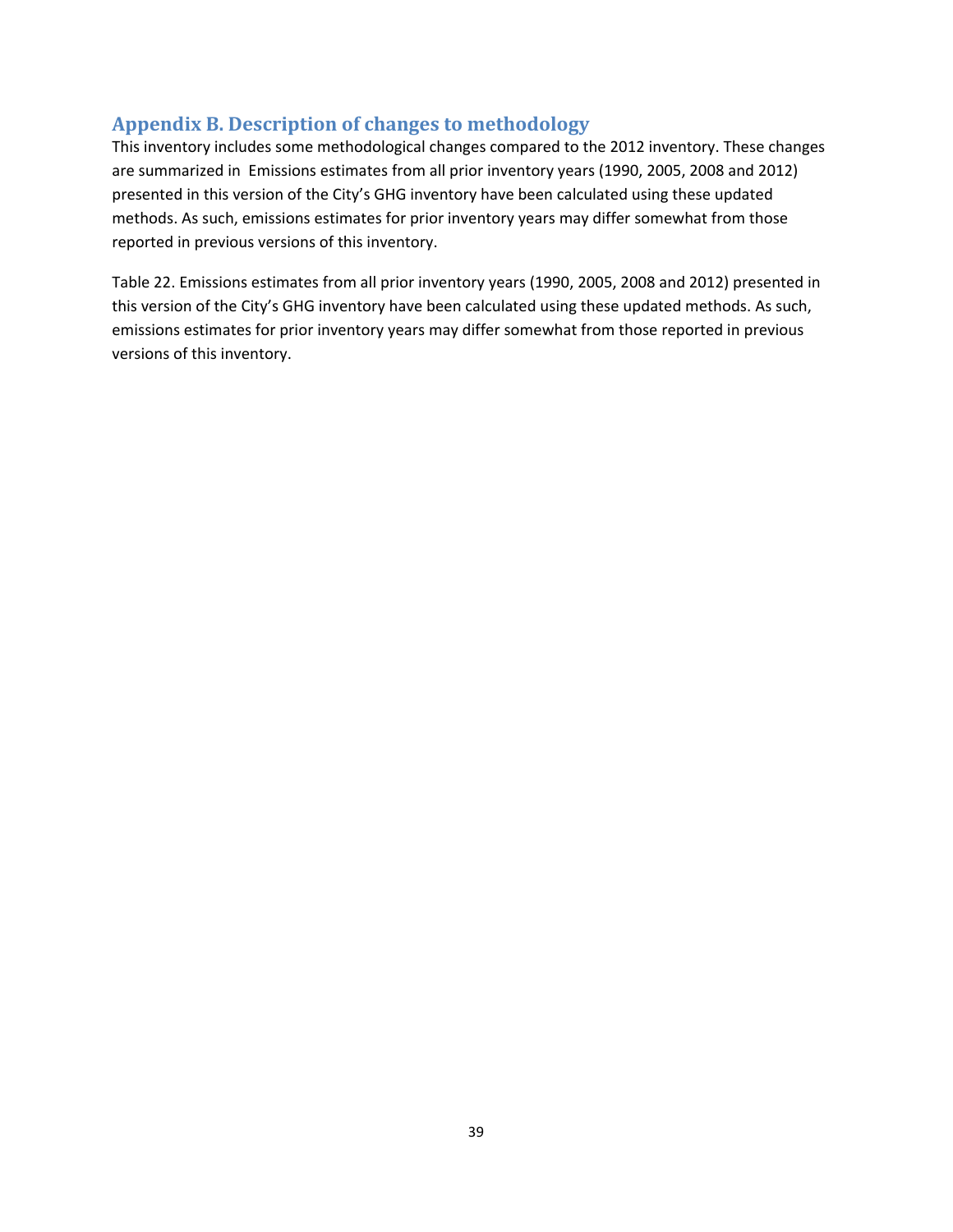| Sector           | <b>Subsector</b>      | <b>Particular</b><br><b>Source</b>                       | 2012 Method                                                                                         | 2014 Method                                                                                                                                                                                                                      | <b>Reason for Change</b>                                                                                                                                                                                                                |
|------------------|-----------------------|----------------------------------------------------------|-----------------------------------------------------------------------------------------------------|----------------------------------------------------------------------------------------------------------------------------------------------------------------------------------------------------------------------------------|-----------------------------------------------------------------------------------------------------------------------------------------------------------------------------------------------------------------------------------------|
| Transportation   |                       |                                                          |                                                                                                     |                                                                                                                                                                                                                                  |                                                                                                                                                                                                                                         |
|                  | Road                  | All road except<br>buses                                 | Used national average<br>fuel efficiency<br>information from U.S.<br><b>DOT</b>                     | Used a combination of<br>local vehicle fuel<br>efficiency data from<br>PSRC (2012 and 2014)<br>extrapolated to prior<br>years in combination<br>with statewide fuel<br>efficiency estimates<br>from WA Department<br>of Ecology. | Better reflects local<br>vehicle fleet under<br>influence of local policy<br>makers, since is based<br>on actual vehicle<br>registration data not<br>national averages                                                                  |
|                  |                       | King County<br>Metro diesel<br>buses                     | <b>Based on fleet-miles</b><br>traveled in-city and<br>average fuel efficiency<br>of fleet          | Based on total fuel use<br>reported by Metro and<br>Sound Transit to the<br>National<br>Transportation<br>Database                                                                                                               | Relies on publically-<br>available data, does not<br>require special data<br>request; less time-<br>intensive to compile<br>and consistent with past<br>results.                                                                        |
|                  | Marine & Rail         | Passenger Rail                                           | All emissions<br>associated with<br><b>Amtrak Cascades</b><br>trains in Seattle<br>assigned to City | Half of emissions<br>associated with Amtrak<br>Cascades trains in<br>Seattle assigned to City                                                                                                                                    | More consistent with<br>origin-destination pair<br>methodology used for<br>road traffic                                                                                                                                                 |
| <b>Buildings</b> |                       |                                                          |                                                                                                     |                                                                                                                                                                                                                                  |                                                                                                                                                                                                                                         |
|                  | Commercial            | Oil                                                      | Based on total<br>commercial oil usage<br>reported by EIA for<br>Washington                         | Excludes diesel<br>included in EIA's total<br>commercial oil usage<br>for Washington                                                                                                                                             | EIA reports diesel sales<br>to government agencies<br>as commercial oil use.<br>Some of this diesel may<br>be used for<br>constructio7n<br>equipment and<br>government vehicles,<br>which are counted<br>elsewhere in the<br>inventory. |
| Industry         |                       |                                                          |                                                                                                     |                                                                                                                                                                                                                                  |                                                                                                                                                                                                                                         |
|                  | <b>Fugitive gases</b> | Methane                                                  | Not included                                                                                        | Included                                                                                                                                                                                                                         | Included in national EPA<br>inventory and ICLEI<br><b>Community Protocol</b>                                                                                                                                                            |
|                  | <b>Fugitive gases</b> | Ozone-<br>depleting<br>substance<br>(ODS)<br>substitutes | Included                                                                                            | Not included                                                                                                                                                                                                                     | Incorrectly attributes<br>GHGs to ODS and their<br>substitutes since<br>existing methods count<br>only the substitutes, not<br>the GWP of the ODS<br>themselves.                                                                        |
| Waste            |                       |                                                          |                                                                                                     |                                                                                                                                                                                                                                  |                                                                                                                                                                                                                                         |
|                  | Waste<br>management   |                                                          | Information provided<br>by Jenny Bagby,<br><b>Seattle Public Utilities</b>                          | Emissions based on<br>tons of waste disposed<br>in City reports and EPA<br>emissions factors                                                                                                                                     | Uses publicly available<br>data                                                                                                                                                                                                         |

# **Table 22. Summary of substantial methodological changes from previous inventory calculations.**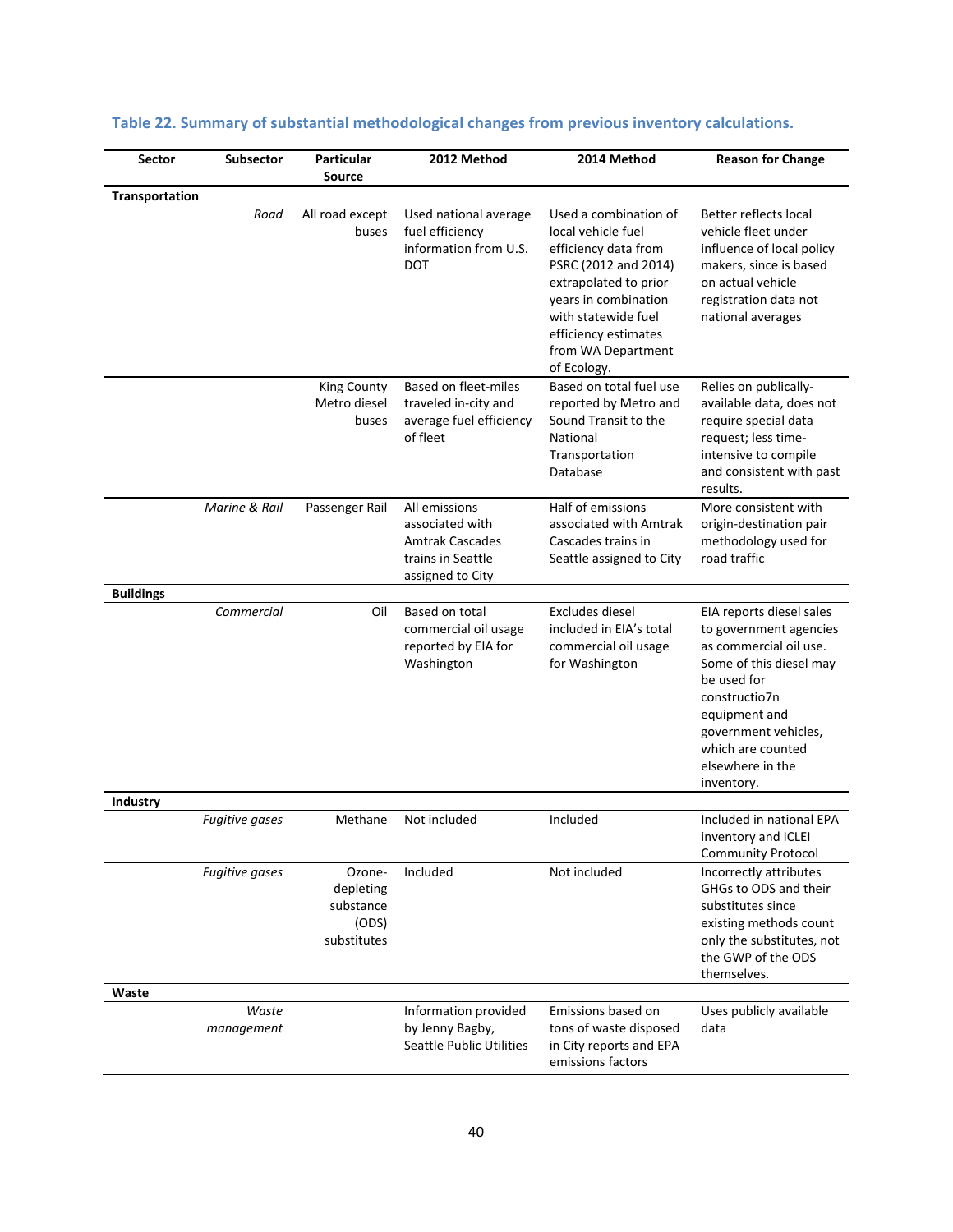# **Appendix C. Source documentation**

The formal inventory is a dataset consisting of electronic files. These data files are divided into the following categories:

**Index file** – A single index file, <Community dataset index 14.xlsx>, lists names, descriptions, and sources of all other files in the inventory.

**Source files** – These files are numbered 14‐00‐00 to 14‐80‐00. The files are organized by category in the following format:

‐00 Inventory ‐10 Transportation ‐20 Buildings ‐40 Industry ‐50 Waste ‐60 Electricity ‐70 Demographics

14‐80 Reference

**Calculation files** – File 14‐00‐0 is the master calculation file for the inventory, and includes at least the highest-level calculations for every datum reported in this document. Every table describing the inventory in this document is duplicated from: <14\_00\_0\_Master\_Spreadsheet.xlsx>.

Every datum in the calculation files is traceable to one of the source files through the 14‐XX‐XX number provided in the "call no." column of most of the calculation files. These sources files are listed below in Table 23. In addition, some source files from prior inventory work in Seattle are referenced. These source files are in the format 12‐XX‐XX (*2012 Seattle Community Greenhouse Gas Inventory*), 08‐XX‐XX (*2008 Seattle Community Greenhouse Gas Inventory*) or 05‐XX‐XX (*2005 Inventory of Seattle Greenhouse Gas Emissions: Community & Corporate*) and are maintained by the City of Seattle Office of Sustainability & Environment (OSE). Additionally, some source files reference KC08‐XX‐XX (*Greenhouse Gas Emissions in King County*).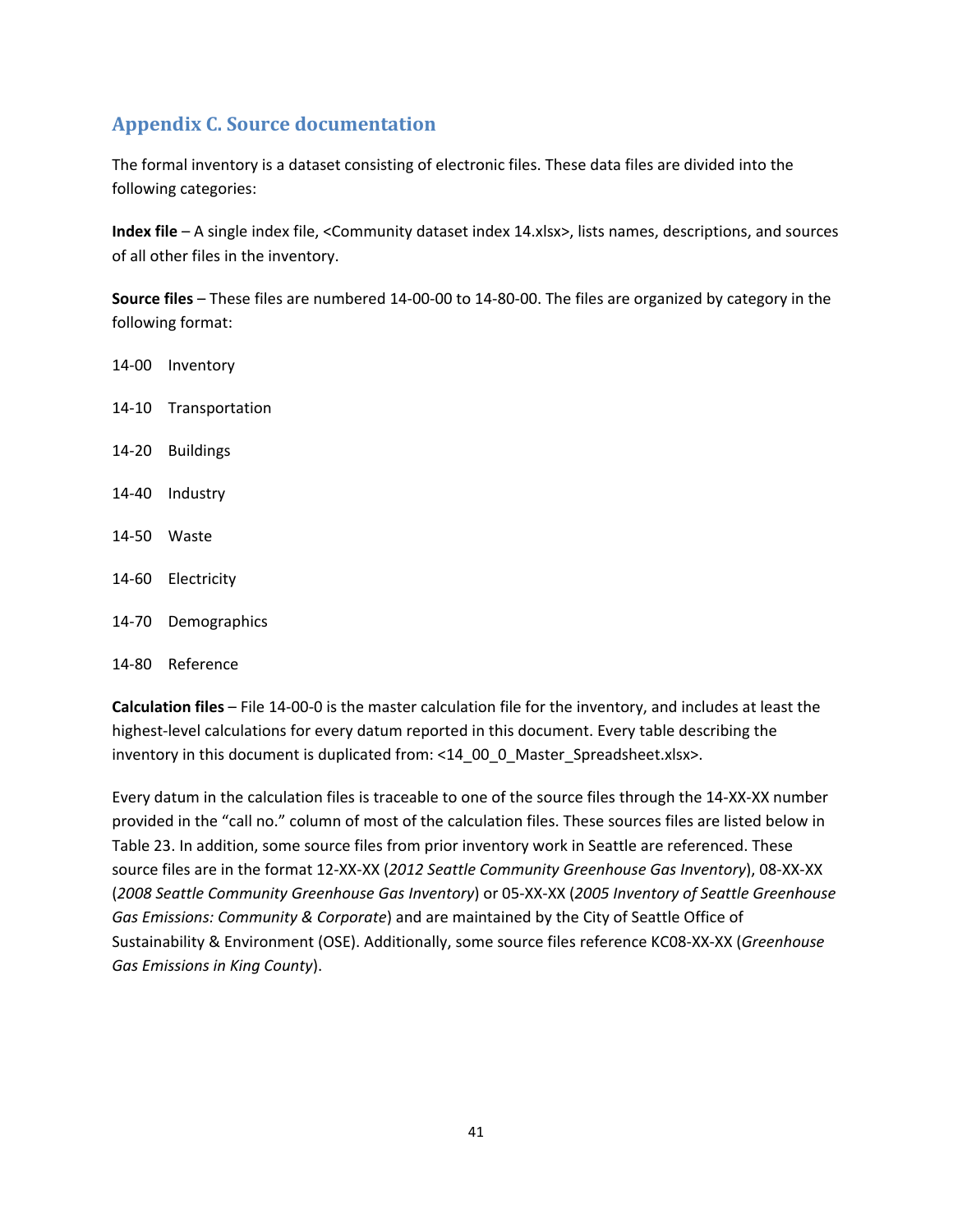# **Table 23. Catalog of Source Documents**

| Call#                            | <b>Subject</b>                                                                                                                       | Ext.         | <b>Document title</b>                                                                |
|----------------------------------|--------------------------------------------------------------------------------------------------------------------------------------|--------------|--------------------------------------------------------------------------------------|
| $14 - 00 - 0$                    | Inventory                                                                                                                            |              |                                                                                      |
| 14-00-0                          | Master Spreadsheet                                                                                                                   | xdsx.        | Master_Spreadsheet_X_XX_XX                                                           |
|                                  |                                                                                                                                      |              |                                                                                      |
| $14 - 10 - 0$                    | <b>Transportation</b>                                                                                                                |              |                                                                                      |
| 14-11-XX                         | Road                                                                                                                                 |              |                                                                                      |
| $74 - 11 - 01$                   | National Transport Statistics Table 4-11 for Passenger vehicles and motorcycles                                                      |              | .xlsx Passenger_Motorcycle                                                           |
| $14 - 11 - 02$<br>$74 - 11 - 03$ | National Transport Statistics Table 4-12 for light duty trucks<br>National Transport Statistics Table 4-13 for single-unit trucks    |              | .xlsx Light_Trucks<br>.xlsx Single_Unit_Trucks                                       |
| $14 - 11 - 04$                   | National Transport Statistics Table 4-14 for combo trucks                                                                            |              | .xlsx Combo_Trucks                                                                   |
| $14 - 11 - 05$                   | <b>VMT Calculations</b>                                                                                                              |              | .xlsx   VMT_calcs                                                                    |
| $14 - 11 - 10$                   | Annual VMT for WSDOT roads                                                                                                           |              | .xlsx WSDOT_State_Highway_VMT                                                        |
| $14 - 11 - 13$<br>$74 - 11 - 14$ | NTD transit energy usage<br>Sound Transit Service Implementation Plans, 2014 and 2015                                                | .pdf         | .xlsx Transit_energy_use<br>Sound_Transit_SIP_201X                                   |
| $74 - 11 - 16$                   | VMT calculations adjustment factors for intra-zonal and weekend travel                                                               | .pdf         | VMT calcs adjustments                                                                |
| $74 - 11 - 17$                   | PSRC vehicle fuel efficiency                                                                                                         | .pdf         | PSRC_fuel_efficiency                                                                 |
| $14 - 11 - 18$                   | WA Ecology vehicle fuel efficiency modeling output                                                                                   |              | .xlsx WA_ecology_MOVES_output                                                        |
| 14-11-19                         | Vehicle fuel efficiency calculations                                                                                                 |              | .xlsx Vehicle_efficiency_calcs                                                       |
| 14-12-XX                         | Marine                                                                                                                               |              |                                                                                      |
| $14 - 12 - 01$                   | Port of Seattle 10-year History                                                                                                      |              | .xlsx 10yearhistory                                                                  |
| $14 - 12 - 02$                   | WSF Route Statements and Analysis, FY 2009-2014 (Gives Fuel Costs)                                                                   | .pdf         | WSF_RouteStatementsAndAnalysis                                                       |
| 14-12-03                         | WA Department of Enterprise Services Biodiesel Use Report                                                                            | .pdf         | WA_DES_BiodieselUseReport                                                            |
| $74 - 12 - 04$                   | WA Department of Ecology 2005 NONROAD model output (multiple text files loaded into                                                  |              | .xlsx NONROAD_WA_DoE_2005_Rec_Boat                                                   |
| $14 - 12 - 05$<br>14-12-06       | US Community Protocol for Accounting and Reporting, Appendix D: Transportation and<br>Port of Seattle total tonnage and vessel calls | .pdf<br>.pdf | ICLEI_Appendix_D_Tansportation_and_Other_Mobile_Emission<br>PortofSeattle_tonnage_vc |
|                                  |                                                                                                                                      |              |                                                                                      |
| 14-13-XX                         | Rail                                                                                                                                 |              |                                                                                      |
| 14-13-01                         | Amtrak Energy Intensity per passenger revenue mile                                                                                   | .xls         | Amtrak EnergyIntensity                                                               |
| 14-13-02                         | 2014 Amtrak Cascades Annual Report                                                                                                   | .pdf         | AmtrakCascadesAnnualPerformanceReport2014                                            |
| 14-13-11                         | Sound Transit 2014 Q4 Service Delivery Report                                                                                        | .pdf         | 2014Q4_QuarterlyServiceDeliveryPerformanceReport                                     |
| $14 - 14 - XX$                   | Air                                                                                                                                  |              |                                                                                      |
| 14-14-01                         | Sea Tac Emissions Ratio Workbook                                                                                                     |              | .xlsx SeaTacRatio                                                                    |
| 14-14-05                         | Sea-Tac annual activity report                                                                                                       |              | .xlsx SeaTac Activity Report2014                                                     |
| 14-14-06                         | Sea-Tac total jet fuel uplift                                                                                                        | .pdf         | StephanieMyer_JetFuelSeaTac                                                          |
| 14-14-07                         | Sea-Tac passenger enplanement survey 2014                                                                                            | xsk.         | SeaTac_passenger_survey2014                                                          |
| 14-14-08                         | King County International Airport fuel usage                                                                                         | .udf         | KCIA_fuel_usage                                                                      |
| $14 - 20 - 0$                    | <b>Buildings</b>                                                                                                                     |              |                                                                                      |
| 14-20-01                         | Home Heating Type                                                                                                                    |              | .xlsx Home_Heating_ACS                                                               |
| 14-20-02                         | Natural gas consumption for residential, commercial, industrial sectors, from PSE                                                    |              | .pdf PSE_nat_gas                                                                     |
| 14-20-04                         | Heating degree days, SeaTac airport station                                                                                          |              | .xlsx HDD_SeaTac                                                                     |
| 14-20-05                         | Cooling degree days, SeaTac airport station                                                                                          |              | .xlsx CDD_SeaTac                                                                     |
| 14-20-06                         | EIA residential sector energy usage                                                                                                  |              | .xlsx EIA_residential_energy                                                         |
| 14-20-07<br>14-20-08             | EIA commercial sector energy usage<br>WA state-wide population-weighted heating degree days                                          |              | .xlsx EIA_commercial_energy<br>.xlsx WA_HDD                                          |
|                                  |                                                                                                                                      |              |                                                                                      |
| 14-40-0                          | Industry                                                                                                                             |              |                                                                                      |
| 14-40-03                         | Distillate Fuel and Kerosene Use                                                                                                     | .xls         | WA_DistillateFuel_Kerosene_Sales_EndUse                                              |
| 14-40-04                         | ODS Emissions - EPA Module                                                                                                           | .xls         | EPA_IP_MODULE                                                                        |
| 14-40-05                         | Point Source Summary                                                                                                                 | .xls         | PointSourceSummary                                                                   |
| 14-40-06<br>14-40-07             | Ash Grove 2014 Emissions Report to EPA<br>LaFarge 2014 Emissions Report to EPA                                                       | .pdf<br>.pdf | AshGrove_EPAEmissions<br>LaFarge_EPAEmissions                                        |
| 14-40-08                         | Cement Sustainability Initiative "Getting the Numbers Right" US carbon intensity of clinker .xls                                     |              | CSI GNR CementIntensity UnitedStates                                                 |
| 14-40-10                         | January 2015 Mineral Industry Surveys - Cement, USGS                                                                                 |              | 2014CementUse                                                                        |
| 14-40-11                         | PSE natural gas emissions workbook                                                                                                   |              | .xlsx PSE_natural_gas_emissions                                                      |
| 14-40-12                         | PSE emissions inventory 2014                                                                                                         |              | .pdf PSE emissions inventory                                                         |
| 14-40-13a to g<br>14-40-14       | Various Puget Sound Energy SEC filings listing natural gas sales<br>ODS emissions estimate for 2014                                  | .pdf         | PSE_sales_XXXX-XXXX<br>.xlsx ODS emissions 2014                                      |
|                                  |                                                                                                                                      |              |                                                                                      |
| 14-50-0                          | Waste                                                                                                                                |              |                                                                                      |
| 14-50-01                         | Wastewater treatment emissions                                                                                                       |              | .doc WWT_2013                                                                        |
| 14-50-02<br>14-50-03             | 2014 Seattle MSW GHG Inventory<br>2014 SPU Construction and Demolition GHG Inventory                                                 | .xls         | SPU_MSW_GHGInventory<br>SPU_2014_CDL_GHG Inventory                                   |
| 14-50-04                         | 2014 Seattle MDW GHG Inventory                                                                                                       | xls.<br>.xls | GHGInventory Interbay MDW                                                            |
| 14-50-05                         | SPU 3rd Quarter 2015 Garbage Report for Seattle                                                                                      | .pdf         | SPU Nov2015 GarbageReport                                                            |
| 14-50-06                         | King County wastewater system facts                                                                                                  | .pdf         | KCWTD_facts                                                                          |
| 14-50-07                         | Seattle solid waste disposal calculations                                                                                            |              | .xlsx Seattle_disposal                                                               |
| 14-50-08                         | Seattle solid waste emissions calculations                                                                                           |              | .xlsx Waste_calcs                                                                    |
| 14-50-09                         | EPA WARM model excerpted emissions factors                                                                                           |              | .xlsx WARM_Efs                                                                       |
| 14-50-10a<br>14-50-10b           | 2012 Seattle solid waste report<br>2014 Seattle solid waste report                                                                   | .pdf<br>.pdf | 2012_Seattle_solid_waste_report<br>2014_Seattle_solid_waste_report                   |
| 14-50-10c                        | 2012 commercial and self-haul waste composition report                                                                               | .pdf         | 2012_commercial_and_self-haul_waste_composition_report                               |
| 14-50-10d                        | 2014 residential waste composition report                                                                                            | .pdf         | 2014_residential_waste_composition_report                                            |
| 14-50-10e                        | 1990 residential and self-haul waste composition report                                                                              | .pdf         | 1990_residential_and_self-haul_waste_composition_report                              |
| 14-50-10f                        | 1988 and 1989 Seattle waste composition report                                                                                       | .pdf         | 1988_1989_waste_report                                                               |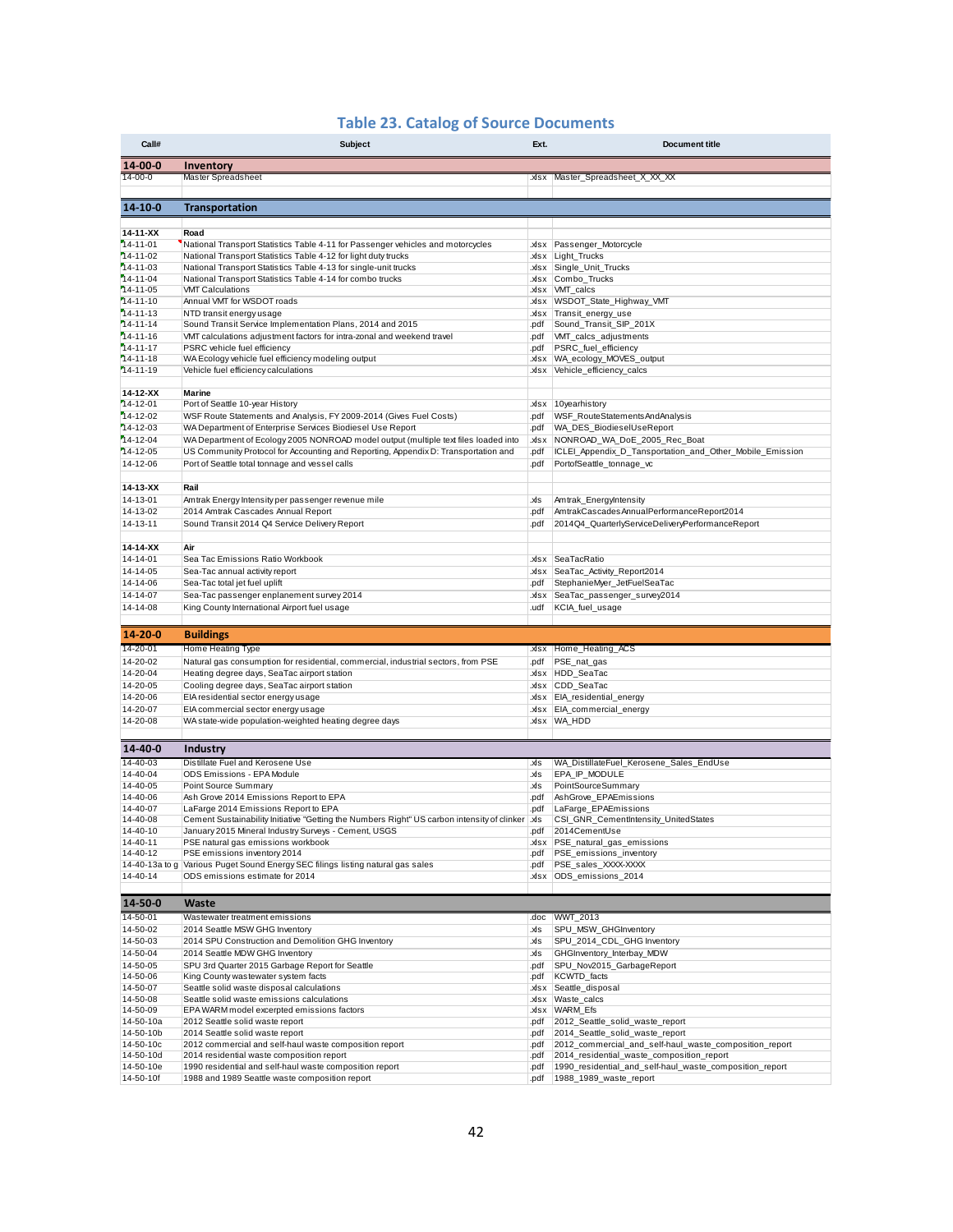| Call#          | <b>Subject</b>                                                                               | Ext.  | Document title                                               |
|----------------|----------------------------------------------------------------------------------------------|-------|--------------------------------------------------------------|
| $14 - 60 - 0$  | <b>Electricity</b>                                                                           |       |                                                              |
| 14-60-01       | WA Commerce State aggregate fuel mix time series                                             | .xlsx | WACommercerCO2electricity                                    |
| $14 - 60 - 02$ | WA Commerce Fuel Mix Disclosure Report                                                       | .pdf  | 2014 Fuel Mix Disclosure                                     |
| 14-60-03       | SCL electricity sales for Seattle                                                            |       | msg SCL electricity Seattle                                  |
| 14-60-04       | SCL carbon intensity of electricity                                                          | .pdf  | SCL carbon intensity of electricity                          |
| 14-60-05       | SCL SF6 emissions estimate                                                                   | .pdf  | <b>SCL SF6 emissions</b>                                     |
| 14-70-0        | <b>Population and Employment</b>                                                             |       |                                                              |
| 14-70-01       | Population Counties 2000-2012                                                                | .xls  | Pop Counties                                                 |
| 14-70-03       | Population                                                                                   | .xls  | Pop Cities                                                   |
| 14-70-16       | Seattle DPD Employment Data                                                                  | .pdf  | DPD_Seattle_Employment_2014                                  |
| $14 - 70 - 17$ | Annual Estimates of the US and state population                                              | .xls  | Pop US and State                                             |
| 14-70-18       | U.S. Employment estimates                                                                    | .xls  | <b>US Employment</b>                                         |
| 14-70-104      | 2013 Annual Average of Quarterly Census Employment and Wages (QCEW)                          | .xls  | 2013QCEW                                                     |
| 14-70-105      | 2014 Annual Average of Quarterly Census Employment and Wages (QCEW)                          | .xls  | 2014QCEW                                                     |
|                |                                                                                              |       |                                                              |
| $14 - 80 - 0$  | <b>Reference Docs</b>                                                                        |       |                                                              |
| 14-80-01       | US GHG Inventory 2015, Annex 2, Emissions from fossil fuel combustion                        | .pdf  | US-GHG-Inventory-2015-Annex-2-Emissions-from-Fossil-Fuel-    |
|                |                                                                                              |       | Combustion                                                   |
| 14-80-02       | US GHG Inventory 2016, Annex 3, Methodological Descriptions for Additional Source or Sil.pdf |       | US_GHG_Inventory_2016_Annex_3_Additional_Source_or_Sink_Cate |
|                |                                                                                              |       | gories                                                       |
| 14-80-03       | Puget Sound Maritime Air Emissions Inventory, May 2013 Update                                | .pdf  | El Full Report                                               |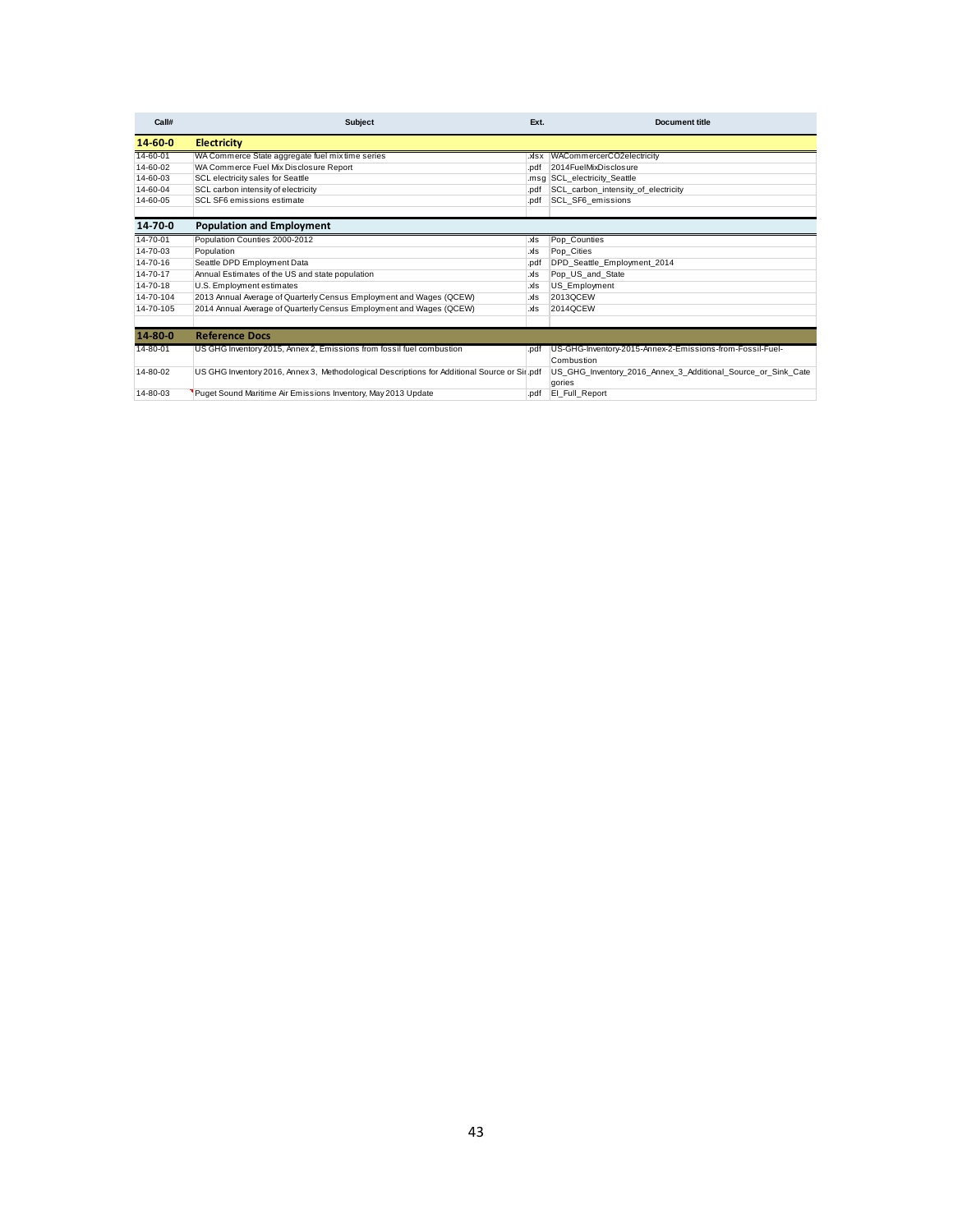# **Appendix D. Population information**

Some of the methodologies employed in this inventory involved scaling emissions estimates from one year by population or employment from other years, or from the state to county level. The population figures used in these estimates are listed in Table 24 below.

|                             | 1990                     | 2005      | 2008      | 2012      | 2014      |
|-----------------------------|--------------------------|-----------|-----------|-----------|-----------|
| Seattle                     |                          |           |           |           |           |
| <b>Residents</b>            | 516.259                  | 573.336   | 593.588   | 635.063   | 668.342   |
| <b>Commercial Employees</b> | 363.932                  | 417.057   | 436.943   | 441.043   | 469.907   |
| <b>Industrial Employees</b> | 58,147                   | 45.879    | 55,106    | 41.356    | 43.966    |
| King County                 |                          |           |           |           |           |
| <b>Residents</b>            | 1,517,208                | 1.795.268 | 1.875.020 | 2.008.526 | 2.079.967 |
| <b>Commercial Employees</b> | $\overline{\phantom{0}}$ | 948.453   | 1.005.634 | 1.009.746 | 1,072,508 |
| <b>Industrial Employees</b> |                          | 165,424   | 181,195   | 150,982   | 162,837   |
| Washington                  |                          |           |           |           |           |
| <b>Residents</b>            | 4.903.043                | 6.257.304 | 6.562.231 | 6.897.292 | 7.063.166 |
| <b>Commercial Employees</b> | ۰                        | 2,243,114 | 2,383,847 | 2,384,842 | 2,501,439 |
| <b>Industrial Employees</b> |                          | 432.773   | 473.002   | 407.180   | 435,569   |

### **Table 24: Population Geographic Region and Employment Type**

#### **Source Notes**

**Population:** Resident populations were acquired from the U.S Bureau of the Census Population Estimates Program (www.census.gov/popest/). Population estimates can be found in **14‐70‐03** (Seattle), **14‐70‐01** and **12‐ 70‐02** (King County), and **12‐70‐13** and **12‐70‐14** (Washington State). Seattle Population in 1990 was taken from the Seattle Department of Planning and Development website **(12‐70‐15)**.

**Employees:** King County and Washington State employees were obtained from Annual Averages of the Quarterly Census of Employment and Wages (QCEW) available through the Washington State Employment Security Department **(12‐70‐100** to **14‐70‐105)**. Covered Employment for Seattle for 2005, 2008, and 2012 come from the Seattle Department of Planning and Development (DPD) (**14‐70‐16)**. All employment data are tabulated in workbook **12‐70‐11**. Industrial employees are taken as the sum of manufacturing and construction covered employment and commercial employees are the remainder less agriculture, forestry, fishing, and hunting.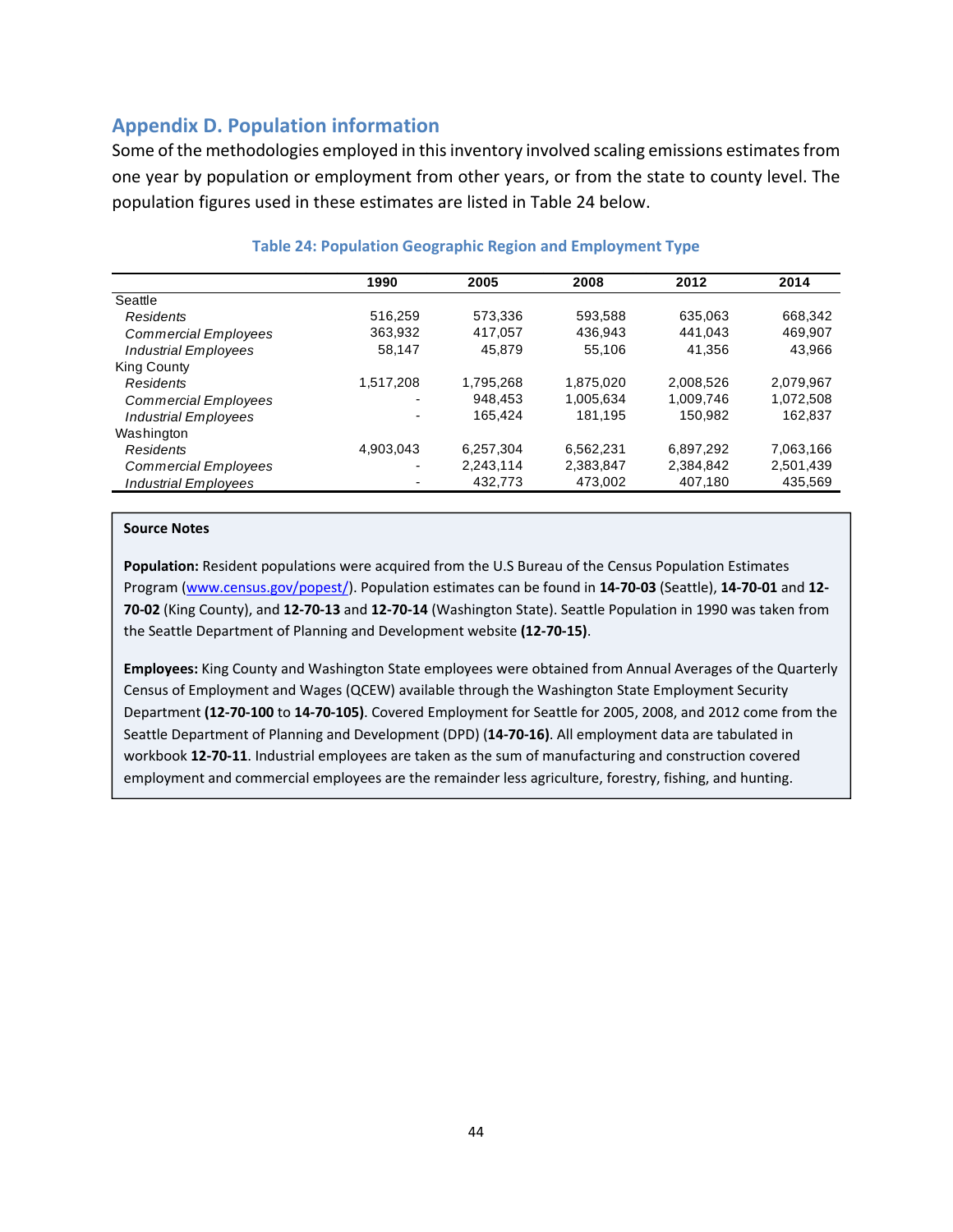# **Appendix E. Detailed tracking metrics**

The table below presents detailed metrics that may be useful for tracking trends in underlying drivers that affect Seattle's emissions tracked in the main portion of this inventory (excluding emissions only included in the expanded inventory).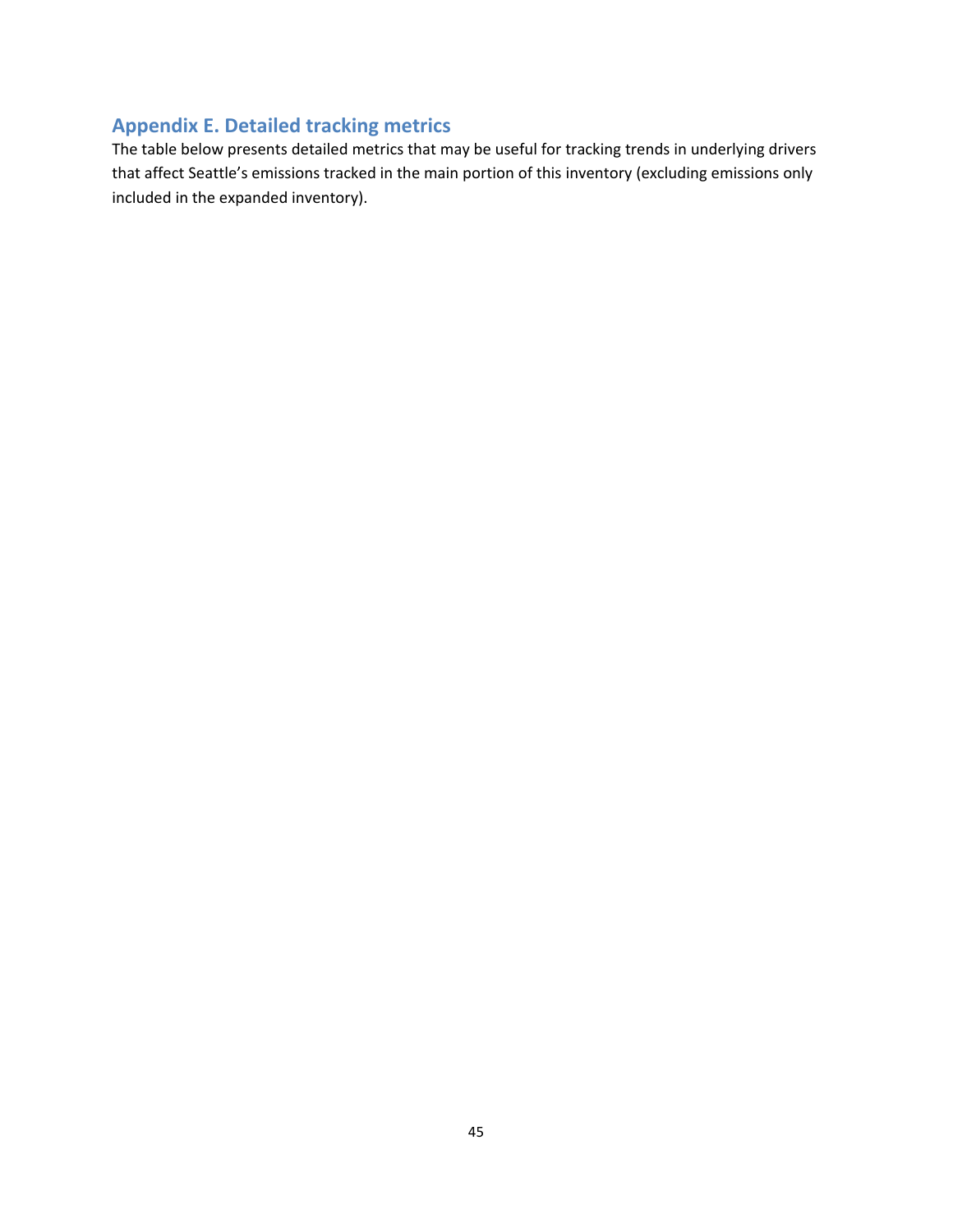|                                                                                                                      |                                                                        |         |         |         |         | % change since: |                |        |        |
|----------------------------------------------------------------------------------------------------------------------|------------------------------------------------------------------------|---------|---------|---------|---------|-----------------|----------------|--------|--------|
| <b>Emissions Source</b>                                                                                              | 1990                                                                   | 2005    | 2008    | 2012    | 2014    |                 | 1990 2008 2012 |        |        |
| Population                                                                                                           |                                                                        | 516,259 | 573,336 | 593,588 | 635,063 | 668,342         | 29%            | 13%    | 5%     |
| <b>Transportation: Road</b>                                                                                          |                                                                        |         |         |         |         |                 |                |        |        |
|                                                                                                                      | Emissions (Million MT CO2e)                                            | 2.1     | 2.3     | 2.3     | 2.3     | 2.3             | 8%             | $-2%$  | $-1%$  |
|                                                                                                                      | Emissions per person ( $MTCO2e/resident$ )                             | 4.1     | 4.0     | 3.9     | 3.6     | 3.4             | $-16%$         | $-13%$ | $-6%$  |
|                                                                                                                      | Passenger emissions per person (MTCO <sub>2</sub> e/resident)          | 3.1     | 3.1     | 3.0     | 2.7     |                 | $2.6$ -17%     | $-14%$ | $-6%$  |
| Freight emissions per person (MT CO2e/resident)                                                                      |                                                                        | 1.0     | 1.0     | 0.9     | 0.9     |                 | $0.8$ -13%     | $-11%$ | $-4%$  |
|                                                                                                                      | Passenger VMT (billion miles)                                          | 3.4     | 3.9     | 4.0     | 4.1     | 4.2             | 24%            | 6%     | 3%     |
|                                                                                                                      | Freight Truck VMT (billion miles)                                      | 0.37    | 0.43    | 0.44    | 0.46    | 0.47            | 26%            | 7%     | 3%     |
|                                                                                                                      | Passenger VMT/person (thousand miles/resident)                         | 6.6     | 6.8     | 6.7     | 6.5     | 6.3             | $-5%$          | $-6%$  | $-2%$  |
|                                                                                                                      | Freight Truck VMT/person (thousand miles/resident)                     | 0.72    | 0.74    | 0.74    | 0.72    | 0.71            | $-3%$          | $-5%$  | $-2%$  |
|                                                                                                                      | VMT (billions miles)                                                   | 3.8     | 4.3     | 4.4     | 4.6     | 4.7             | 24%            | 6%     | 3%     |
|                                                                                                                      | VMT per resident (thousand miles/resident)                             | 7.4     | 7.5     | 7.4     | 7.2     | 7.0             | $-4%$          | $-6%$  | $-2%$  |
|                                                                                                                      | Emissions per mile (kgCO2e/VMT)                                        | 0.55    | 0.54    | 0.53    | 0.50    |                 | $0.49$ -12%    | $-8%$  | $-4%$  |
|                                                                                                                      | Passenger emissions per mile (kgCO2e/VMT)                              | 0.47    | 0.45    | 0.45    | 0.42    |                 | $0.41$ -13%    | $-9%$  | $-4%$  |
|                                                                                                                      | Freight truck emissions per mile (kgCO2e/VMT)                          | 1.3     | 1.3     | 1.3     | 1.2     |                 | $1.2$ -11%     | $-7%$  | $-3%$  |
|                                                                                                                      | <b>Buildings: Residential &amp; Commercial</b>                         |         |         |         |         |                 |                |        |        |
|                                                                                                                      | Emissions (Million MT CO2e)                                            | 1.3     | 1.2     | 1.3     | 1.1     |                 | $1.1$ -18%     | $-13%$ | $-4%$  |
|                                                                                                                      | Residential Emissions (Million MT CO2e)                                | 0.69    | 0.55    | 0.59    | 0.52    | 0.49            | $-29%$         | $-17%$ | $-7%$  |
|                                                                                                                      | Commercial Emissions (Million MT CO2e)                                 | 0.65    | 0.64    | 0.68    | 0.63    | 0.61            | $-6%$          | $-10%$ | $-2%$  |
|                                                                                                                      | Emissions per resident (MTCO <sub>2</sub> e/resident)                  | 2.6     | 2.1     | 2.1     | 1.8     | 1.6             | $-36%$         | $-23%$ | $-9%$  |
|                                                                                                                      | Residential emissions per resident (MTCO <sub>2</sub> e/resident)      | 1.3     | 1.0     | 1.0     | 0.8     | 0.7             | $-45%$         | $-26%$ | $-11%$ |
|                                                                                                                      | Commercial emissions per resident (MTCO <sub>2</sub> e/resident)       | 1.3     | 1.1     | 1.1     | 1.0     | 0.9             | $-27%$         | $-20%$ | $-7%$  |
|                                                                                                                      | Commercial emissions per employee (MTCO <sub>2</sub> e/employee)       | 1.8     | 1.5     | 1.6     | 1.4     |                 | $1.3 - 27%$    | $-16%$ | $-8%$  |
|                                                                                                                      | Residential Energy use (trillion BTU)                                  | 20.0    | 19.0    | 18.1    | 17.3    |                 | $16.6$ -17%    | $-8%$  | $-4%$  |
|                                                                                                                      | Natural gas (trillion BTU)                                             | 4.9     | 7.0     | 8.1     | 7.9     | 7.5             | 54%            | $-7%$  | $-5%$  |
|                                                                                                                      | Heating oil (trillion BTU)                                             | 4.0     | 1.5     | 1.5     | 1.0     |                 | $0.9$ -78%     | $-40%$ | $-11%$ |
|                                                                                                                      | Electricity (trillion BTU)                                             | 11.1    | 10.5    | 8.4     | 8.3     |                 | $8.2$ -27%     | $-3%$  | $-2%$  |
|                                                                                                                      | Commercial energy use (trillion BTU)                                   | 19.9    | 26.0    | 26.8    | 26.6    | 26.5            | 33%            | $-1%$  | 0%     |
|                                                                                                                      | Natural gas (trillion BTU)                                             | 5.3     | 6.9     | 7.8     | 7.9     | 8.2             | 53%            | 4%     | 4%     |
|                                                                                                                      | Heating oil (trillion BTU)                                             | 0.7     | 0.2     | 0.1     | 0.0     |                 | $0.0$ -95%     | $-73%$ | 40%    |
|                                                                                                                      | Steam (trillion BTU)                                                   | 2.7     | 3.0     | 3.3     | 3.0     | 2.6             | $-3%$          | $-22%$ | $-11%$ |
|                                                                                                                      | Electricity (trillion BTU)                                             | 11.2    | 15.9    | 15.6    | 15.7    | 15.7            | 40%            | 1%     | 0%     |
|                                                                                                                      |                                                                        | 39.9    | 45.0    | 44.9    | 43.8    | 43.1            | 8%             | $-4%$  | $-2%$  |
| Total energy use (residential + commercial) (trillion BTU)<br>Residential energy per resident (million BTU/resident) |                                                                        | 38.8    | 33.2    | 30.4    | 27.2    |                 | 24.8 -36%      | $-18%$ | $-9%$  |
|                                                                                                                      | Commercial energy per employee (million BTU/employee)                  | 54.7    | 62.3    | 61.4    | 60.2    | 56.5            | 3%             | $-8%$  | $-6%$  |
|                                                                                                                      | Heating degree days (HDD)                                              | 4,840   | 4,489   | 5,062   | 4,738   | 3,889 - 20%     |                | $-23%$ | $-18%$ |
|                                                                                                                      | Cooling degree days (CDD)                                              | 250     | 164     | 195     | 181     | 372             | 49%            | 91%    | 106%   |
|                                                                                                                      | Emissions per GJ (kg CO <sub>2</sub> e/million BTU)                    | 33.5    | 26.5    | 28.2    | 26.2    |                 | $25.5$ -24%    | $-10%$ | $-3%$  |
|                                                                                                                      | Residential GHG intensity of energy (kg CO <sub>2</sub> e/million BTU) |         | 29.0    | 32.4    | 30.2    |                 | $29.3$ -14%    | $-10%$ | $-3%$  |
|                                                                                                                      |                                                                        | 34.3    |         |         |         |                 |                |        |        |
| Commercial GHG intensity of energy (kg CO <sub>2</sub> e/million BTU)<br><b>Waste Management</b>                     |                                                                        | 32.7    | 24.7    | 25.4    | 23.6    |                 | $23.1$ -29%    | $-9%$  | $-2%$  |
|                                                                                                                      |                                                                        |         |         |         |         |                 |                |        |        |
|                                                                                                                      | Emissions (Million MT $CO2e$ )                                         | 0.13    | 0.12    | 0.10    | 0.09    |                 | $0.09$ -33%    | $-14%$ | 1%     |
|                                                                                                                      | Emissions per resident (MTCO <sub>2</sub> e/resident)                  | 0.26    | 0.21    | 0.17    | 0.14    |                 | $0.13 - 48%$   | $-24%$ | $-4%$  |
|                                                                                                                      | Residential waste (tons)                                               | 140,528 | 134,557 | 127,219 | 111,420 | 112,211 -20%    |                | $-12%$ | 1%     |
| Residential waste per resident (tons/resident)                                                                       |                                                                        | 0.27    | 0.23    | 0.21    | 0.18    |                 | $0.17 - 38%$   | $-22%$ | $-4%$  |
|                                                                                                                      | Nonresidential waste (tons)                                            | 317,317 | 306,345 | 267,685 | 204,563 | 191,936 -40%    |                | $-28%$ | $-6%$  |
|                                                                                                                      | Nonresidential waste per resident (tons/employee)                      | 0.61    | 0.53    | 0.45    | 0.32    |                 | $0.29 - 53%$   | $-36%$ | $-11%$ |
|                                                                                                                      | Emissions per ton disposed (MTCO <sub>2</sub> e/ton)                   | 0.94    | 0.88    | 0.81    | 0.78    |                 | $0.79 - 16%$   | $-3%$  | 1%     |
| Total                                                                                                                |                                                                        |         |         |         |         |                 |                |        |        |
|                                                                                                                      | Emissions (Million MTCO <sub>2</sub> e)                                | 3.6     | 3.6     | 3.7     | 3.5     | 3.5             | $-3%$          | $-6%$  | $-2%$  |
|                                                                                                                      | Emissions per resident (MTCO <sub>2</sub> e/resident)                  | 6.9     | 6.3     | 6.2     | 5.6     |                 | $5.2$ -25%     | $-17%$ | $-7%$  |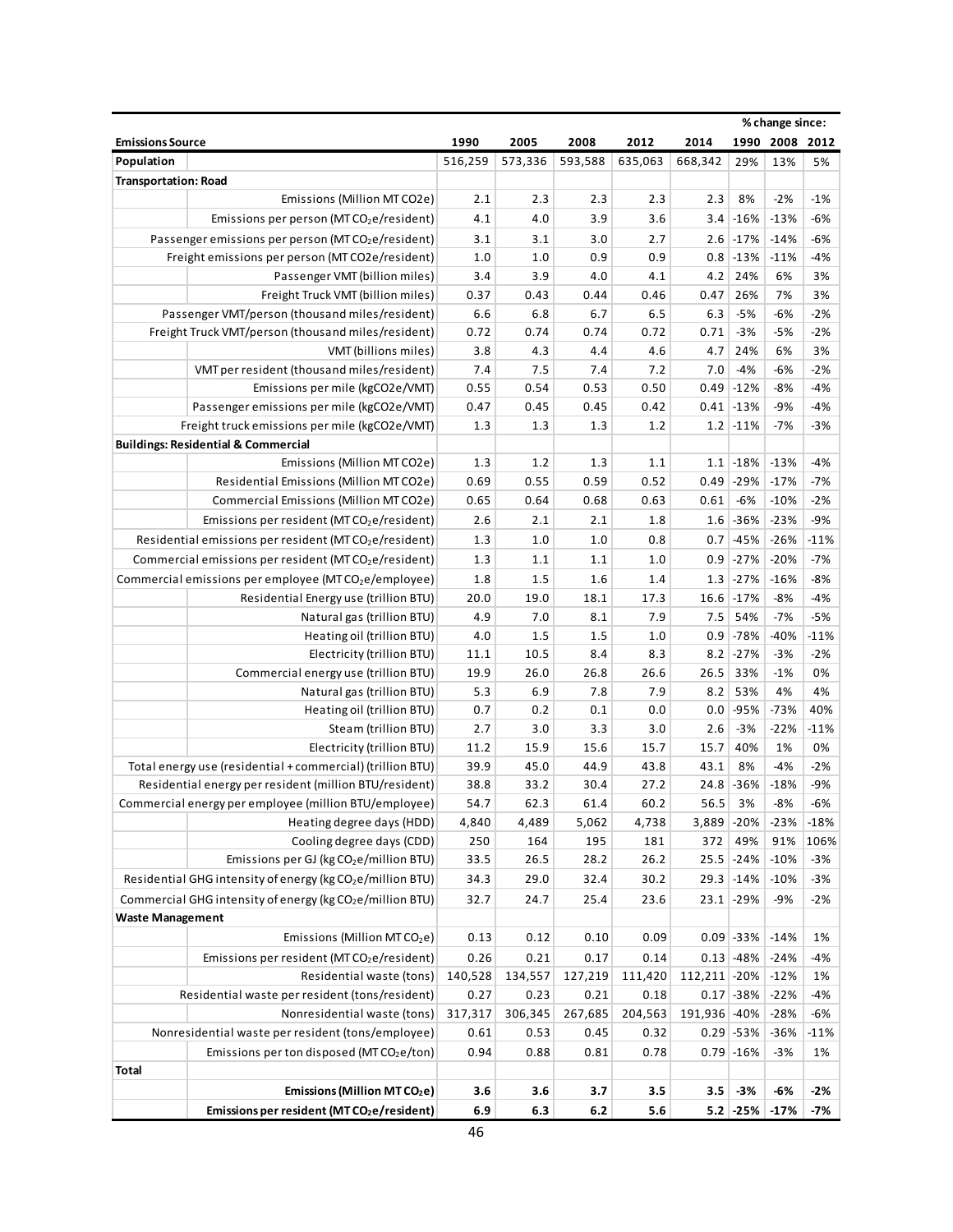# **Appendix F. Community GHG emissions summary (ICLEI‐US Format)**

The data in this inventory were entered into ICLEI‐USA's online inventory tool, ClearPath. To obtain the data entered into that tool in a format consistent with ICLEI‐USA inventory reporting protocols, contact the City of Seattle's Office of Sustainability. Data in the ICLEI‐USA inventory is not exactly analogous to the expanded view of this inventory, as ICLEI‐USA employs slightly different emissions factors for various fuel uses and categorizes some emissions sources differently than they are categorized in this inventory.